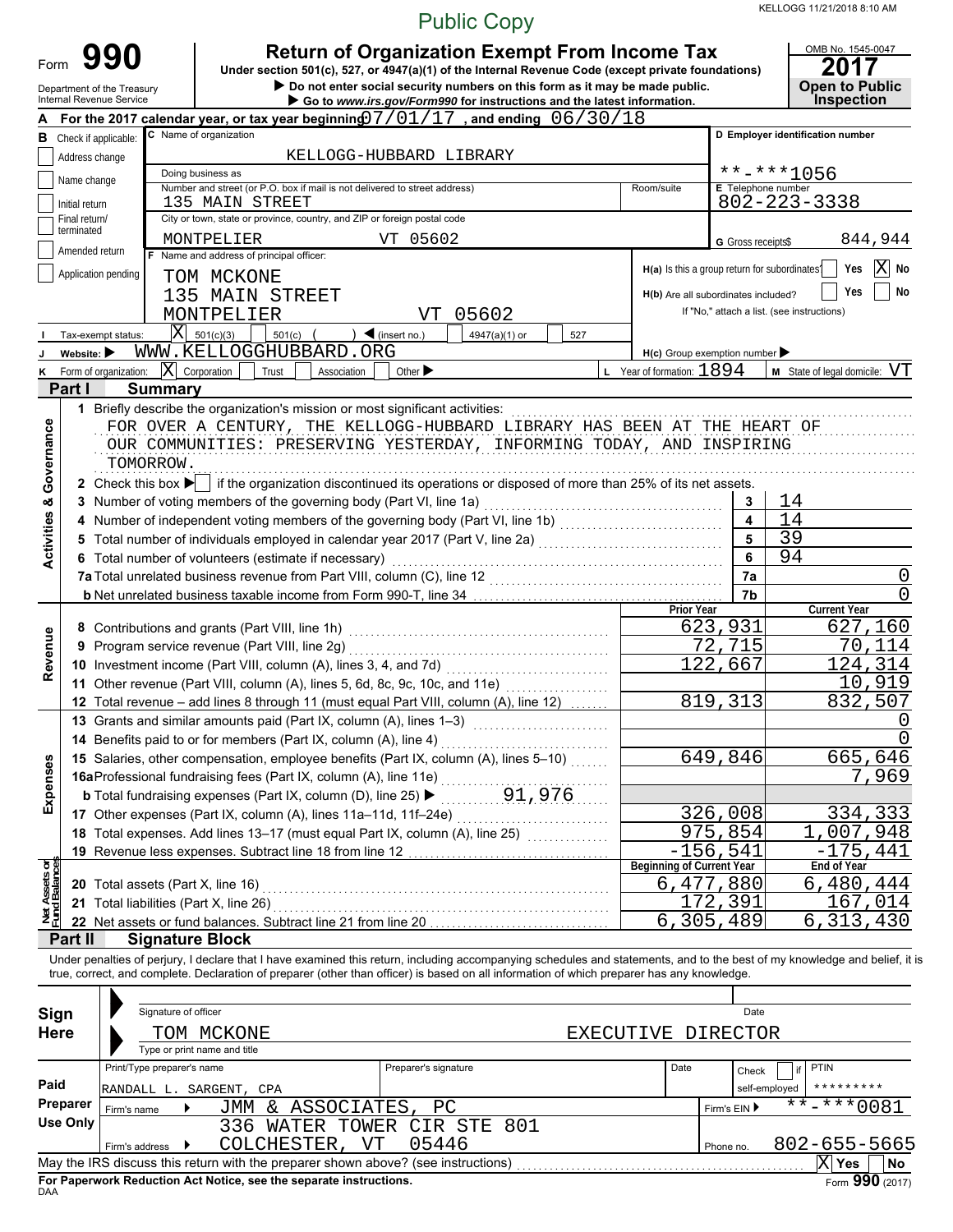|   | Form 990 (2017) KELLOGG-HUBBARD LIBRARY                                                                                                                    |                       | $******1056$                                                                                                                                        | Page 2                |
|---|------------------------------------------------------------------------------------------------------------------------------------------------------------|-----------------------|-----------------------------------------------------------------------------------------------------------------------------------------------------|-----------------------|
|   | <b>Statement of Program Service Accomplishments</b><br>Part III                                                                                            |                       |                                                                                                                                                     |                       |
|   |                                                                                                                                                            |                       |                                                                                                                                                     |                       |
|   | 1 Briefly describe the organization's mission:<br>TOMORROW.                                                                                                |                       | FOR OVER A CENTURY, THE KELLOGG-HUBBARD LIBRARY HAS BEEN AT THE HEART OF<br>OUR COMMUNITIES: PRESERVING YESTERDAY, INFORMING TODAY, AND INSPIRING   |                       |
|   | prior Form 990 or 990-EZ?                                                                                                                                  |                       | 2 Did the organization undertake any significant program services during the year which were not listed on the                                      | Yes $\overline{X}$ No |
| 3 | If "Yes," describe these new services on Schedule O.<br>Did the organization cease conducting, or make significant changes in how it conducts, any program |                       |                                                                                                                                                     |                       |
|   | services?                                                                                                                                                  |                       |                                                                                                                                                     | Yes $\overline{X}$ No |
| 4 | If "Yes," describe these changes on Schedule O.                                                                                                            |                       | Describe the organization's program service accomplishments for each of its three largest program services, as measured by                          |                       |
|   |                                                                                                                                                            |                       | expenses. Section 501(c)(3) and 501(c)(4) organizations are required to report the amount of grants and allocations to others,                      |                       |
|   | the total expenses, and revenue, if any, for each program service reported.                                                                                |                       |                                                                                                                                                     |                       |
|   | SERVICES, INCLUDING BUILDINGS AND GROUNDS.                                                                                                                 |                       | THE KELLOGG-HUBBARD LIBRARY PROVIDES FREE LIBRARY SERVICE FOR RESIDENTS OF<br>SIX COMMUNITIES IN WASHINGTON COUNTY, VERMONT AND MAINTENANCE OF FULL |                       |
|   |                                                                                                                                                            |                       |                                                                                                                                                     |                       |
|   |                                                                                                                                                            |                       |                                                                                                                                                     |                       |
|   |                                                                                                                                                            |                       |                                                                                                                                                     |                       |
|   | $4b$ (Code:                                                                                                                                                |                       |                                                                                                                                                     |                       |
|   |                                                                                                                                                            |                       |                                                                                                                                                     |                       |
|   |                                                                                                                                                            |                       |                                                                                                                                                     |                       |
|   |                                                                                                                                                            |                       |                                                                                                                                                     |                       |
|   |                                                                                                                                                            |                       |                                                                                                                                                     |                       |
|   |                                                                                                                                                            |                       |                                                                                                                                                     |                       |
|   |                                                                                                                                                            |                       |                                                                                                                                                     |                       |
|   |                                                                                                                                                            |                       |                                                                                                                                                     |                       |
|   |                                                                                                                                                            |                       |                                                                                                                                                     |                       |
|   | 4c (Code:<br>) (Expenses \$                                                                                                                                |                       | including grants of\$<br>) (Revenue \$                                                                                                              |                       |
|   |                                                                                                                                                            |                       |                                                                                                                                                     |                       |
|   |                                                                                                                                                            |                       |                                                                                                                                                     |                       |
|   |                                                                                                                                                            |                       |                                                                                                                                                     |                       |
|   |                                                                                                                                                            |                       |                                                                                                                                                     |                       |
|   |                                                                                                                                                            |                       |                                                                                                                                                     |                       |
|   |                                                                                                                                                            |                       |                                                                                                                                                     |                       |
|   |                                                                                                                                                            |                       |                                                                                                                                                     |                       |
|   |                                                                                                                                                            |                       |                                                                                                                                                     |                       |
|   |                                                                                                                                                            |                       |                                                                                                                                                     |                       |
|   |                                                                                                                                                            |                       |                                                                                                                                                     |                       |
|   | 4d Other program services (Describe in Schedule O.)<br>(Expenses \$                                                                                        | including grants of\$ | (Revenue \$                                                                                                                                         |                       |
|   | 4e Total program service expenses                                                                                                                          | 731,796               |                                                                                                                                                     |                       |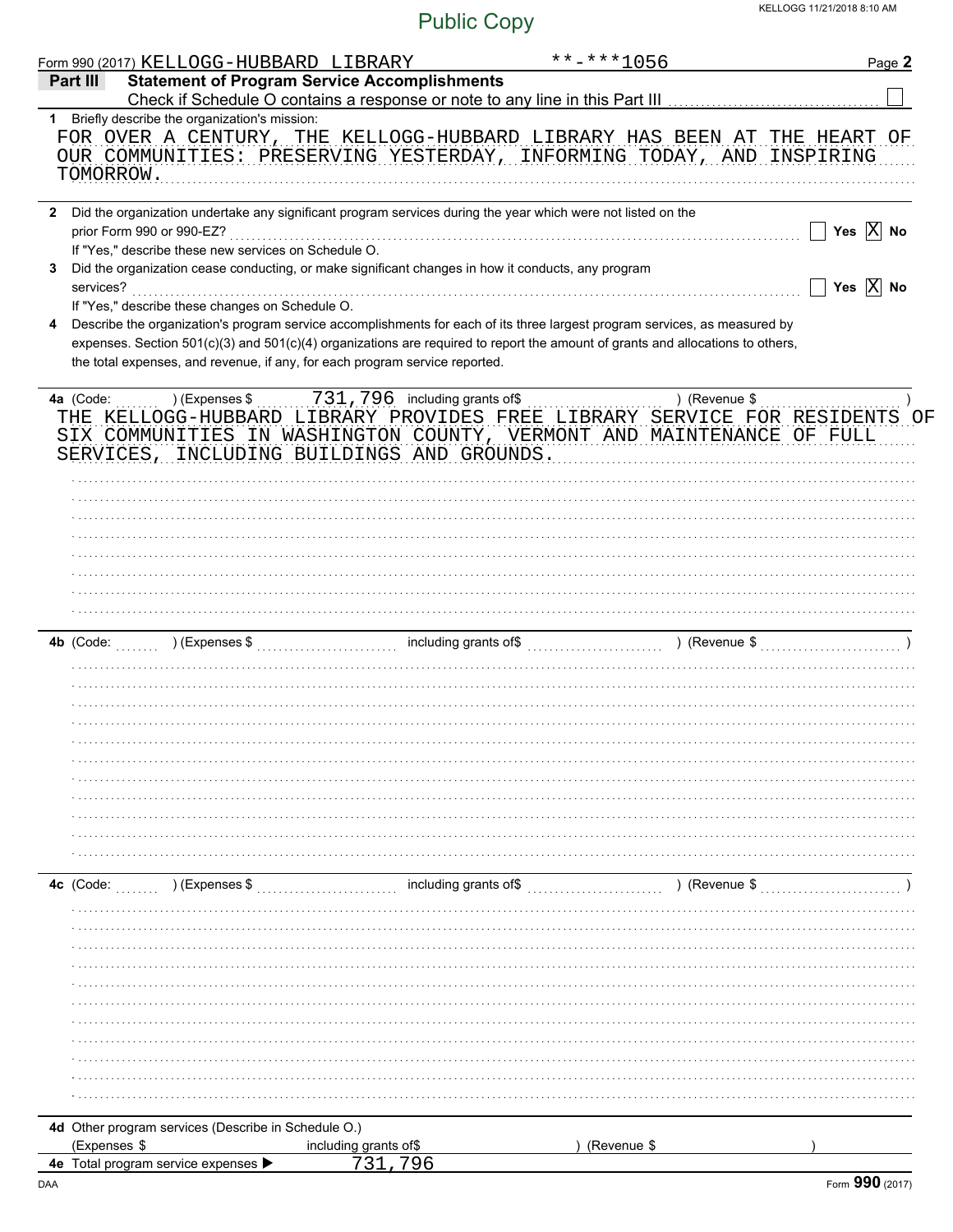#### Public Copy

|              | $******1056$<br>Form 990 (2017) KELLOGG-HUBBARD LIBRARY                                                                                                                                                  |                 |                       | Page 3      |
|--------------|----------------------------------------------------------------------------------------------------------------------------------------------------------------------------------------------------------|-----------------|-----------------------|-------------|
|              | Part IV<br><b>Checklist of Required Schedules</b>                                                                                                                                                        |                 |                       |             |
| 1.           | Is the organization described in section $501(c)(3)$ or $4947(a)(1)$ (other than a private foundation)? If "Yes,"                                                                                        |                 | Yes                   | No          |
|              | complete Schedule A                                                                                                                                                                                      | 1               | $\mathbf X$           |             |
| $\mathbf{2}$ | Is the organization required to complete Schedule B, Schedule of Contributors (see instructions)?                                                                                                        | $\mathbf{2}$    | $\overline{\text{X}}$ |             |
| 3            | Did the organization engage in direct or indirect political campaign activities on behalf of or in opposition to                                                                                         |                 |                       |             |
|              | candidates for public office? If "Yes," complete Schedule C, Part I                                                                                                                                      | 3               |                       | X           |
| 4            | Section 501(c)(3) organizations. Did the organization engage in lobbying activities, or have a section 501(h)                                                                                            |                 |                       |             |
|              | election in effect during the tax year? If "Yes," complete Schedule C, Part II<br>Is the organization a section $501(c)(4)$ , $501(c)(5)$ , or $501(c)(6)$ organization that receives membership dues,   | 4               |                       | Χ           |
| 5            | assessments, or similar amounts as defined in Revenue Procedure 98-19? If "Yes," complete Schedule C,                                                                                                    |                 |                       |             |
|              | Part III                                                                                                                                                                                                 | 5               |                       | Χ           |
| 6            | Did the organization maintain any donor advised funds or any similar funds or accounts for which donors                                                                                                  |                 |                       |             |
|              | have the right to provide advice on the distribution or investment of amounts in such funds or accounts? If                                                                                              |                 |                       |             |
|              | "Yes," complete Schedule D, Part I                                                                                                                                                                       | 6               |                       | Χ           |
| 7            | Did the organization receive or hold a conservation easement, including easements to preserve open space,                                                                                                |                 |                       |             |
|              | the environment, historic land areas, or historic structures? If "Yes," complete Schedule D, Part II                                                                                                     | 7               |                       | X           |
| 8            | Did the organization maintain collections of works of art, historical treasures, or other similar assets? If "Yes,"                                                                                      |                 |                       |             |
|              | complete Schedule D, Part III                                                                                                                                                                            | 8               |                       | Χ           |
| 9            | Did the organization report an amount in Part X, line 21, for escrow or custodial account liability, serve as a                                                                                          |                 |                       |             |
|              | custodian for amounts not listed in Part X; or provide credit counseling, debt management, credit repair, or                                                                                             |                 |                       |             |
|              | debt negotiation services? If "Yes," complete Schedule D, Part IV                                                                                                                                        | 9               |                       | Χ           |
| 10           | Did the organization, directly or through a related organization, hold assets in temporarily restricted                                                                                                  |                 |                       |             |
|              | endowments, permanent endowments, or quasi-endowments? If "Yes," complete Schedule D, Part V                                                                                                             | 10              | Χ                     |             |
| 11           | If the organization's answer to any of the following questions is "Yes," then complete Schedule D, Parts VI,                                                                                             |                 |                       |             |
|              | VII, VIII, IX, or X as applicable.                                                                                                                                                                       |                 |                       |             |
| a            | Did the organization report an amount for land, buildings, and equipment in Part X, line 10? If "Yes,"                                                                                                   |                 |                       |             |
|              | complete Schedule D, Part VI                                                                                                                                                                             | 11a             | Χ                     |             |
| b            | Did the organization report an amount for investments-other securities in Part X, line 12 that is 5% or more                                                                                             |                 |                       |             |
|              | of its total assets reported in Part X, line 16? If "Yes," complete Schedule D, Part VII                                                                                                                 | 11 <sub>b</sub> |                       | X           |
| C            | Did the organization report an amount for investments—program related in Part X, line 13 that is 5% or more<br>of its total assets reported in Part X, line 16? If "Yes," complete Schedule D, Part VIII |                 |                       | Χ           |
|              | d Did the organization report an amount for other assets in Part X, line 15 that is 5% or more of its total assets                                                                                       | 11c             |                       |             |
|              | reported in Part X, line 16? If "Yes," complete Schedule D, Part IX                                                                                                                                      | 11d             |                       | <u>X</u>    |
| е            | Did the organization report an amount for other liabilities in Part X, line 25? If "Yes," complete Schedule D, Part X                                                                                    | 11e             |                       | $\mathbf X$ |
| f            | Did the organization's separate or consolidated financial statements for the tax year include a footnote that addresses                                                                                  |                 |                       |             |
|              | the organization's liability for uncertain tax positions under FIN 48 (ASC 740)? If "Yes," complete Schedule D, Part X                                                                                   | 11f             |                       | X           |
|              | 12a Did the organization obtain separate, independent audited financial statements for the tax year? If "Yes," complete                                                                                  |                 |                       |             |
|              | Schedule D, Parts XI and XII                                                                                                                                                                             | 12a             |                       | <u>X</u>    |
| b            | Was the organization included in consolidated, independent audited financial statements for the tax year? If                                                                                             |                 |                       |             |
|              | "Yes," and if the organization answered "No" to line 12a, then completing Schedule D, Parts XI and XII is optional                                                                                       | 12 <sub>b</sub> |                       | <u>X</u>    |
| 13           | Is the organization a school described in section $170(b)(1)(A)(ii)?$ If "Yes," complete Schedule E                                                                                                      | 13              |                       | $\mathbf X$ |
| 14a          | Did the organization maintain an office, employees, or agents outside of the United States?                                                                                                              | 14a             |                       | X           |
| b            | Did the organization have aggregate revenues or expenses of more than \$10,000 from grantmaking,                                                                                                         |                 |                       |             |
|              | fundraising, business, investment, and program service activities outside the United States, or aggregate                                                                                                |                 |                       |             |
|              | foreign investments valued at \$100,000 or more? If "Yes," complete Schedule F, Parts I and IV                                                                                                           | 14b             |                       | <u>X</u>    |
| 15           | Did the organization report on Part IX, column (A), line 3, more than \$5,000 of grants or other assistance to or                                                                                        |                 |                       |             |
|              | for any foreign organization? If "Yes," complete Schedule F, Parts II and IV<br>Did the organization report on Part IX, column (A), line 3, more than \$5,000 of aggregate grants or other               | 15              |                       | Χ           |
| 16           | assistance to or for foreign individuals? If "Yes," complete Schedule F, Parts III and IV                                                                                                                | 16              |                       | Χ           |
| 17           | Did the organization report a total of more than \$15,000 of expenses for professional fundraising services on                                                                                           |                 |                       |             |
|              | Part IX, column (A), lines 6 and 11e? If "Yes," complete Schedule G, Part I (see instructions)                                                                                                           | 17              |                       | X           |
| 18           | Did the organization report more than \$15,000 total of fundraising event gross income and contributions on                                                                                              |                 |                       |             |
|              | Part VIII, lines 1c and 8a? If "Yes," complete Schedule G, Part II                                                                                                                                       | 18              | Χ                     |             |
| 19           | Did the organization report more than \$15,000 of gross income from gaming activities on Part VIII, line 9a?                                                                                             |                 |                       |             |

Form **990** (2017)

X

**19**

If "Yes," complete Schedule G, Part III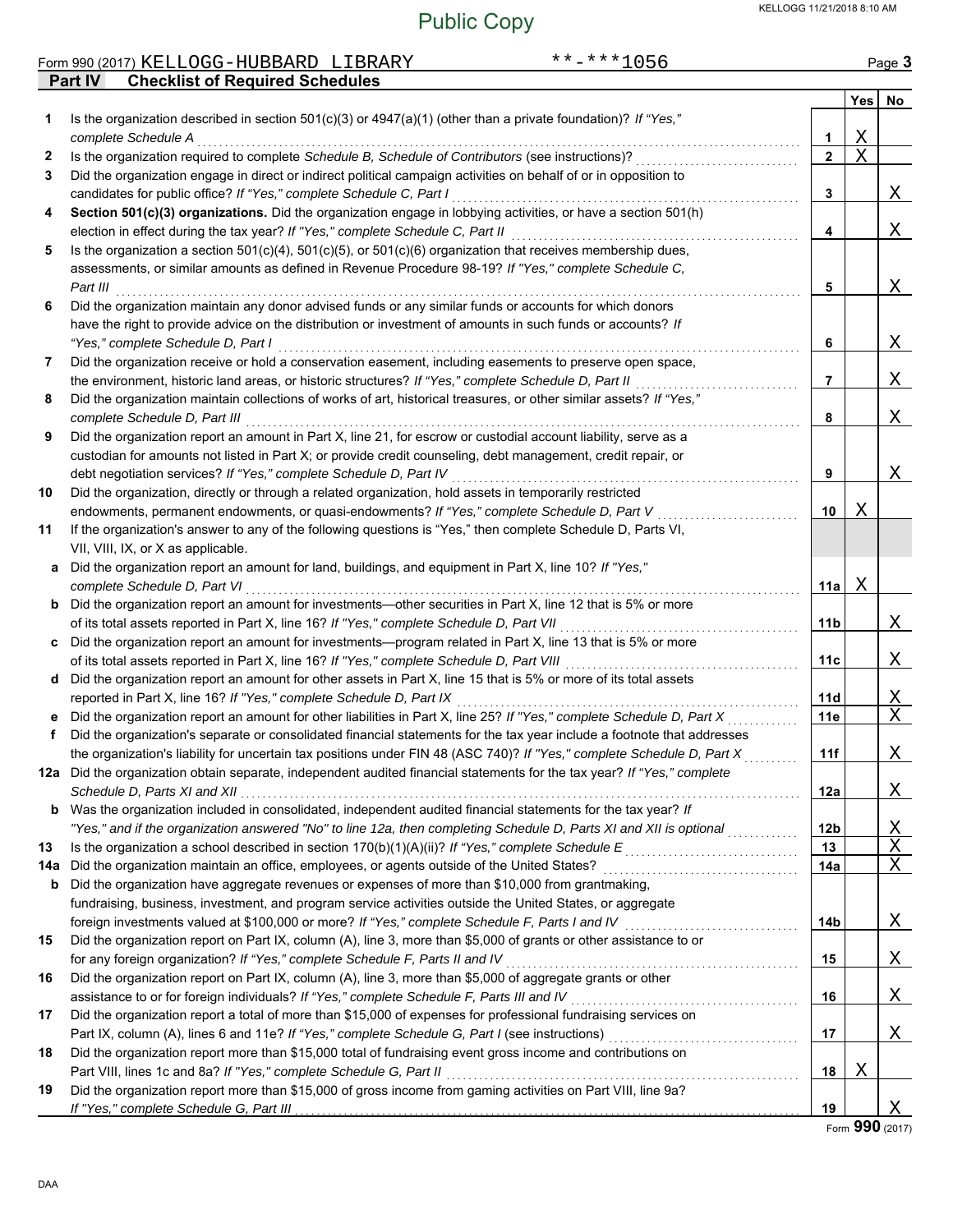|     | $***$ -***1056<br>Form 990 (2017) KELLOGG-HUBBARD LIBRARY                                                                                                                                                                |                 |     | Page 4         |
|-----|--------------------------------------------------------------------------------------------------------------------------------------------------------------------------------------------------------------------------|-----------------|-----|----------------|
|     | <b>Checklist of Required Schedules (continued)</b><br><b>Part IV</b>                                                                                                                                                     |                 |     |                |
|     |                                                                                                                                                                                                                          |                 | Yes | No             |
|     | 20a Did the organization operate one or more hospital facilities? If "Yes," complete Schedule H                                                                                                                          | 20a             |     | X              |
| b   | If "Yes" to line 20a, did the organization attach a copy of its audited financial statements to this return?                                                                                                             | 20 <sub>b</sub> |     |                |
| 21  | Did the organization report more than \$5,000 of grants or other assistance to any domestic organization or                                                                                                              |                 |     |                |
|     | domestic government on Part IX, column (A), line 1? If "Yes," complete Schedule I, Parts I and II                                                                                                                        | 21              |     | Χ              |
| 22  | Did the organization report more than \$5,000 of grants or other assistance to or for domestic individuals on                                                                                                            |                 |     |                |
|     | Part IX, column (A), line 2? If "Yes," complete Schedule I, Parts I and III<br>Did the organization answer "Yes" to Part VII, Section A, line 3, 4, or 5 about compensation of the                                       | 22              |     | Χ              |
| 23  | organization's current and former officers, directors, trustees, key employees, and highest compensated                                                                                                                  |                 |     |                |
|     | employees? If "Yes," complete Schedule J                                                                                                                                                                                 | 23              |     | Χ              |
|     | 24a Did the organization have a tax-exempt bond issue with an outstanding principal amount of more than                                                                                                                  |                 |     |                |
|     | \$100,000 as of the last day of the year, that was issued after December 31, 2002? If "Yes," answer lines 24b                                                                                                            |                 |     |                |
|     | through 24d and complete Schedule K. If "No," go to line 25a                                                                                                                                                             | 24a             |     | Χ              |
| b   | Did the organization invest any proceeds of tax-exempt bonds beyond a temporary period exception?                                                                                                                        | 24b             |     |                |
| c   | Did the organization maintain an escrow account other than a refunding escrow at any time during the year                                                                                                                |                 |     |                |
|     | to defease any tax-exempt bonds?                                                                                                                                                                                         | 24c             |     |                |
| d   | Did the organization act as an "on behalf of" issuer for bonds outstanding at any time during the year?                                                                                                                  | 24d             |     |                |
|     | 25a Section 501(c)(3), 501(c)(4), and 501(c)(29) organizations. Did the organization engage in an excess benefit                                                                                                         |                 |     |                |
|     | transaction with a disqualified person during the year? If "Yes," complete Schedule L, Part I                                                                                                                            | 25a             |     | Χ              |
| b   | Is the organization aware that it engaged in an excess benefit transaction with a disqualified person in a prior                                                                                                         |                 |     |                |
|     | year, and that the transaction has not been reported on any of the organization's prior Forms 990 or 990-EZ?                                                                                                             |                 |     |                |
|     | If "Yes," complete Schedule L, Part I                                                                                                                                                                                    | 25b             |     | Χ              |
| 26  | Did the organization report any amount on Part X, line 5, 6, or 22 for receivables from or payables to any                                                                                                               |                 |     |                |
|     | current or former officers, directors, trustees, key employees, highest compensated employees, or                                                                                                                        |                 |     |                |
|     | disqualified persons? If "Yes," complete Schedule L, Part II                                                                                                                                                             | 26              |     | Χ              |
| 27  | Did the organization provide a grant or other assistance to an officer, director, trustee, key employee,                                                                                                                 |                 |     |                |
|     | substantial contributor or employee thereof, a grant selection committee member, or to a 35% controlled                                                                                                                  |                 |     |                |
|     | entity or family member of any of these persons? If "Yes," complete Schedule L, Part III                                                                                                                                 | 27              |     | Χ              |
| 28  | Was the organization a party to a business transaction with one of the following parties (see Schedule L,                                                                                                                |                 |     |                |
|     | Part IV instructions for applicable filing thresholds, conditions, and exceptions):                                                                                                                                      |                 |     |                |
| а   | A current or former officer, director, trustee, or key employee? If "Yes," complete Schedule L, Part IV                                                                                                                  | 28a             |     | Χ              |
| b   | A family member of a current or former officer, director, trustee, or key employee? If "Yes," complete                                                                                                                   |                 |     |                |
|     | Schedule L, Part IV                                                                                                                                                                                                      | 28b             |     | Χ              |
| c   | An entity of which a current or former officer, director, trustee, or key employee (or a family member thereof)                                                                                                          |                 |     |                |
|     | was an officer, director, trustee, or direct or indirect owner? If "Yes," complete Schedule L, Part IV                                                                                                                   | 28c             |     | Χ              |
| 29  | Did the organization receive more than \$25,000 in non-cash contributions? If "Yes," complete Schedule M                                                                                                                 | 29              |     | $\overline{X}$ |
| 30  | Did the organization receive contributions of art, historical treasures, or other similar assets, or qualified                                                                                                           |                 |     |                |
|     | conservation contributions? If "Yes," complete Schedule M                                                                                                                                                                | 30              |     | Χ              |
| 31  | Did the organization liquidate, terminate, or dissolve and cease operations? If "Yes," complete Schedule N,                                                                                                              |                 |     |                |
|     | Part I                                                                                                                                                                                                                   | 31              |     | Χ              |
| 32  | Did the organization sell, exchange, dispose of, or transfer more than 25% of its net assets? If "Yes,"                                                                                                                  |                 |     |                |
|     | complete Schedule N, Part II                                                                                                                                                                                             | 32              |     | Χ              |
| 33  | Did the organization own 100% of an entity disregarded as separate from the organization under Regulations                                                                                                               |                 |     |                |
|     | sections 301.7701-2 and 301.7701-3? If "Yes," complete Schedule R, Part I                                                                                                                                                | 33              |     | Χ              |
| 34  | Was the organization related to any tax-exempt or taxable entity? If "Yes," complete Schedule R, Part II, III,                                                                                                           |                 |     |                |
|     | or IV, and Part V, line 1                                                                                                                                                                                                | 34              |     | Χ              |
| 35а | Did the organization have a controlled entity within the meaning of section 512(b)(13)?                                                                                                                                  | 35a             |     | X              |
| b   | If "Yes" to line 35a, did the organization receive any payment from or engage in any transaction with a                                                                                                                  |                 |     |                |
|     | controlled entity within the meaning of section 512(b)(13)? If "Yes," complete Schedule R, Part V, line 2                                                                                                                | 35b             |     |                |
| 36  | Section 501(c)(3) organizations. Did the organization make any transfers to an exempt non-charitable                                                                                                                     |                 |     |                |
|     | related organization? If "Yes," complete Schedule R, Part V, line 2                                                                                                                                                      | 36              |     | Χ              |
| 37  | Did the organization conduct more than 5% of its activities through an entity that is not a related organization<br>and that is treated as a partnership for federal income tax purposes? If "Yes," complete Schedule R, |                 |     |                |
|     | Part VI                                                                                                                                                                                                                  | 37              |     | Χ              |
| 38  | Did the organization complete Schedule O and provide explanations in Schedule O for Part VI, lines 11b and                                                                                                               |                 |     |                |
|     | 19? Note. All Form 990 filers are required to complete Schedule O.                                                                                                                                                       | 38              | Χ   |                |
|     |                                                                                                                                                                                                                          |                 |     |                |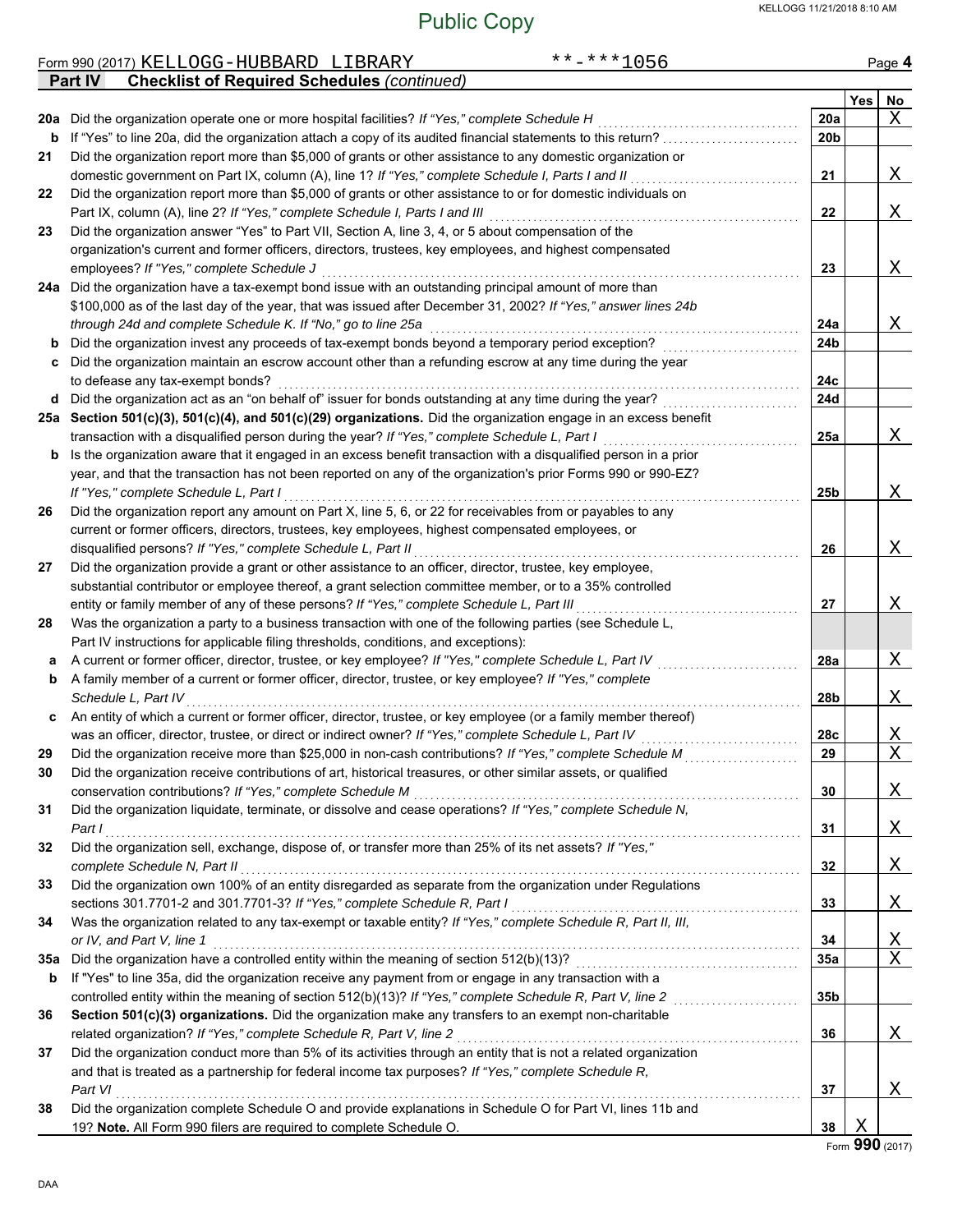|          | **-***1056<br>Form 990 (2017) KELLOGG-HUBBARD LIBRARY                                                                                                                                                                                            |                 |     | Page 5           |  |  |  |  |  |  |
|----------|--------------------------------------------------------------------------------------------------------------------------------------------------------------------------------------------------------------------------------------------------|-----------------|-----|------------------|--|--|--|--|--|--|
|          | <b>Statements Regarding Other IRS Filings and Tax Compliance</b><br><b>Part V</b>                                                                                                                                                                |                 |     |                  |  |  |  |  |  |  |
|          | Check if Schedule O contains a response or note to any line in this Part V                                                                                                                                                                       |                 |     |                  |  |  |  |  |  |  |
|          |                                                                                                                                                                                                                                                  |                 | Yes | No               |  |  |  |  |  |  |
| 1а       | 9<br>Enter the number reported in Box 3 of Form 1096. Enter -0- if not applicable<br>1a                                                                                                                                                          |                 |     |                  |  |  |  |  |  |  |
| b        | $\Omega$<br>Enter the number of Forms W-2G included in line 1a. Enter -0- if not applicable<br>1 <sub>b</sub>                                                                                                                                    |                 |     |                  |  |  |  |  |  |  |
| c        | Did the organization comply with backup withholding rules for reportable payments to vendors and<br>reportable gaming (gambling) winnings to prize winners?                                                                                      |                 |     |                  |  |  |  |  |  |  |
|          | 2a Enter the number of employees reported on Form W-3, Transmittal of Wage and Tax                                                                                                                                                               | 1c              |     |                  |  |  |  |  |  |  |
|          | 39<br>Statements, filed for the calendar year ending with or within the year covered by this return<br>2a                                                                                                                                        |                 |     |                  |  |  |  |  |  |  |
| b        | If at least one is reported on line 2a, did the organization file all required federal employment tax returns?                                                                                                                                   | 2 <sub>b</sub>  | Χ   |                  |  |  |  |  |  |  |
|          | Note. If the sum of lines 1a and 2a is greater than 250, you may be required to e-file (see instructions)                                                                                                                                        |                 |     |                  |  |  |  |  |  |  |
| за       | Did the organization have unrelated business gross income of \$1,000 or more during the year?                                                                                                                                                    | 3a              |     | Χ                |  |  |  |  |  |  |
| b        | If "Yes," has it filed a Form 990-T for this year? If "No" to line 3b, provide an explanation in Schedule O                                                                                                                                      | 3b              |     |                  |  |  |  |  |  |  |
| 4a       | At any time during the calendar year, did the organization have an interest in, or a signature or other authority                                                                                                                                |                 |     |                  |  |  |  |  |  |  |
|          | over, a financial account in a foreign country (such as a bank account, securities account, or other financial                                                                                                                                   |                 |     |                  |  |  |  |  |  |  |
|          | account)?                                                                                                                                                                                                                                        | 4a              |     | Χ                |  |  |  |  |  |  |
|          | <b>b</b> If "Yes," enter the name of the foreign country:                                                                                                                                                                                        |                 |     |                  |  |  |  |  |  |  |
|          | See instructions for filing requirements for FinCEN Form 114, Report of Foreign Bank and Financial Accounts                                                                                                                                      |                 |     |                  |  |  |  |  |  |  |
|          | (FBAR).                                                                                                                                                                                                                                          |                 |     |                  |  |  |  |  |  |  |
| 5a       | Was the organization a party to a prohibited tax shelter transaction at any time during the tax year?                                                                                                                                            | 5a              |     | Χ<br>X           |  |  |  |  |  |  |
| b        | Did any taxable party notify the organization that it was or is a party to a prohibited tax shelter transaction?<br>If "Yes" to line 5a or 5b, did the organization file Form 8886-T?                                                            | 5b<br>5с        |     |                  |  |  |  |  |  |  |
| c<br>6a  | Does the organization have annual gross receipts that are normally greater than \$100,000, and did the                                                                                                                                           |                 |     |                  |  |  |  |  |  |  |
|          | organization solicit any contributions that were not tax deductible as charitable contributions?                                                                                                                                                 | 6a              |     | Χ                |  |  |  |  |  |  |
| b        | If "Yes," did the organization include with every solicitation an express statement that such contributions or                                                                                                                                   |                 |     |                  |  |  |  |  |  |  |
|          | gifts were not tax deductible?                                                                                                                                                                                                                   | 6b              |     |                  |  |  |  |  |  |  |
| 7        | Organizations that may receive deductible contributions under section 170(c).                                                                                                                                                                    |                 |     |                  |  |  |  |  |  |  |
| a        | Did the organization receive a payment in excess of \$75 made partly as a contribution and partly for goods                                                                                                                                      |                 |     |                  |  |  |  |  |  |  |
|          | and services provided to the payor?                                                                                                                                                                                                              | 7a              |     | Χ                |  |  |  |  |  |  |
| b        | If "Yes," did the organization notify the donor of the value of the goods or services provided?                                                                                                                                                  |                 |     |                  |  |  |  |  |  |  |
| c        | Did the organization sell, exchange, or otherwise dispose of tangible personal property for which it was                                                                                                                                         |                 |     |                  |  |  |  |  |  |  |
|          | required to file Form 8282?                                                                                                                                                                                                                      | 7c              |     | Χ                |  |  |  |  |  |  |
| d        | 7d                                                                                                                                                                                                                                               |                 |     |                  |  |  |  |  |  |  |
|          | Did the organization receive any funds, directly or indirectly, to pay premiums on a personal benefit contract?                                                                                                                                  | 7е              |     | Χ                |  |  |  |  |  |  |
|          | Did the organization, during the year, pay premiums, directly or indirectly, on a personal benefit contract?<br>If the organization received a contribution of qualified intellectual property, did the organization file Form 8899 as required? | 7f              |     | Χ<br>$\mathbf X$ |  |  |  |  |  |  |
|          | If the organization received a contribution of cars, boats, airplanes, or other vehicles, did the organization file a Form 1098-C?                                                                                                               | 7g<br>7h        |     | $\mathbf X$      |  |  |  |  |  |  |
| 8        | Sponsoring organizations maintaining donor advised funds. Did a donor advised fund maintained by the                                                                                                                                             |                 |     |                  |  |  |  |  |  |  |
|          | sponsoring organization have excess business holdings at any time during the year?                                                                                                                                                               | 8               |     |                  |  |  |  |  |  |  |
| 9        | Sponsoring organizations maintaining donor advised funds.                                                                                                                                                                                        |                 |     |                  |  |  |  |  |  |  |
| a        | Did the sponsoring organization make any taxable distributions under section 4966?                                                                                                                                                               | 9a              |     |                  |  |  |  |  |  |  |
| b        | Did the sponsoring organization make a distribution to a donor, donor advisor, or related person?                                                                                                                                                | 9b              |     |                  |  |  |  |  |  |  |
| 10       | Section 501(c)(7) organizations. Enter:                                                                                                                                                                                                          |                 |     |                  |  |  |  |  |  |  |
| а        | Initiation fees and capital contributions included on Part VIII, line 12<br>10a                                                                                                                                                                  |                 |     |                  |  |  |  |  |  |  |
| b        | Gross receipts, included on Form 990, Part VIII, line 12, for public use of club facilities<br>10 <sub>b</sub>                                                                                                                                   |                 |     |                  |  |  |  |  |  |  |
| 11       | Section 501(c)(12) organizations. Enter:                                                                                                                                                                                                         |                 |     |                  |  |  |  |  |  |  |
| a        | Gross income from members or shareholders<br>11a                                                                                                                                                                                                 |                 |     |                  |  |  |  |  |  |  |
| b        | Gross income from other sources (Do not net amounts due or paid to other sources<br>against amounts due or received from them.)                                                                                                                  |                 |     |                  |  |  |  |  |  |  |
|          | 11 <sub>b</sub><br>Section 4947(a)(1) non-exempt charitable trusts. Is the organization filing Form 990 in lieu of Form 1041?                                                                                                                    |                 |     |                  |  |  |  |  |  |  |
| 12a<br>b | If "Yes," enter the amount of tax-exempt interest received or accrued during the year [[[[[[[[[[[[[[[[]]]]]]]<br>12 <sub>b</sub>                                                                                                                 | 12a             |     |                  |  |  |  |  |  |  |
| 13       | Section 501(c)(29) qualified nonprofit health insurance issuers.                                                                                                                                                                                 |                 |     |                  |  |  |  |  |  |  |
| а        | Is the organization licensed to issue qualified health plans in more than one state?                                                                                                                                                             | 13а             |     |                  |  |  |  |  |  |  |
|          | Note. See the instructions for additional information the organization must report on Schedule O.                                                                                                                                                |                 |     |                  |  |  |  |  |  |  |
| b        | Enter the amount of reserves the organization is required to maintain by the states in which                                                                                                                                                     |                 |     |                  |  |  |  |  |  |  |
|          | 13 <sub>b</sub>                                                                                                                                                                                                                                  |                 |     |                  |  |  |  |  |  |  |
| c        | Enter the amount of reserves on hand<br>13c                                                                                                                                                                                                      |                 |     |                  |  |  |  |  |  |  |
| 14a      | Did the organization receive any payments for indoor tanning services during the tax year?                                                                                                                                                       | 14a             |     | X                |  |  |  |  |  |  |
| b        |                                                                                                                                                                                                                                                  | 14 <sub>b</sub> |     |                  |  |  |  |  |  |  |
| DAA      |                                                                                                                                                                                                                                                  |                 |     | Form 990 (2017)  |  |  |  |  |  |  |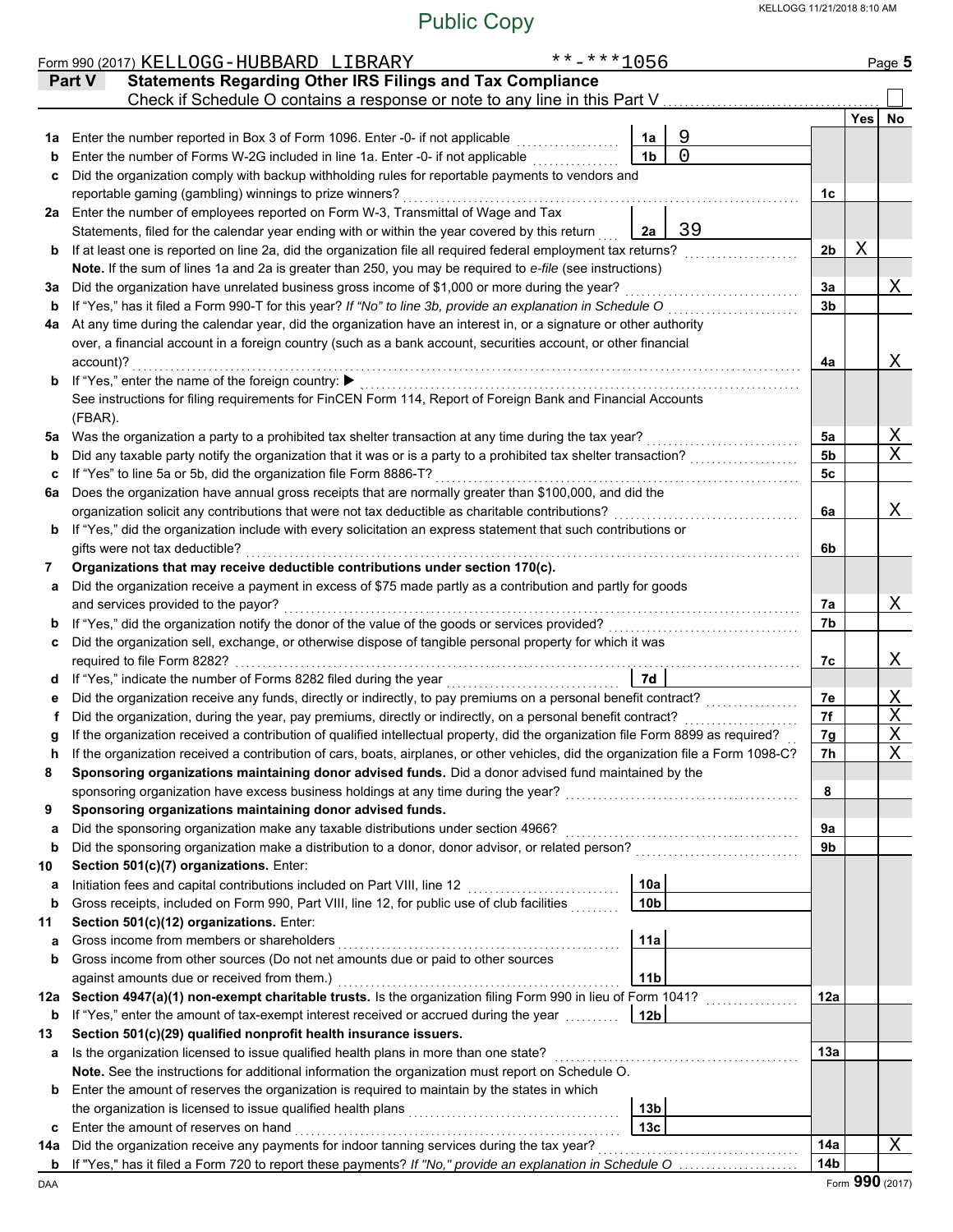|     | $***$ -***1056<br>Form 990 (2017) KELLOGG-HUBBARD LIBRARY                                                                           |                 |            | Page $6$      |
|-----|-------------------------------------------------------------------------------------------------------------------------------------|-----------------|------------|---------------|
|     | Governance, Management, and Disclosure For each "Yes" response to lines 2 through 7b below, and for a "No"<br><b>Part VI</b>        |                 |            |               |
|     | response to line 8a, 8b, or 10b below, describe the circumstances, processes, or changes in Schedule O. See instructions.           |                 |            |               |
|     | Check if Schedule O contains a response or note to any line in this Part VI.                                                        |                 |            |               |
|     | <b>Section A. Governing Body and Management</b>                                                                                     |                 |            |               |
|     |                                                                                                                                     |                 | Yes        | No            |
|     | 14<br>1a<br><b>1a</b> Enter the number of voting members of the governing body at the end of the tax year                           |                 |            |               |
|     | If there are material differences in voting rights among members of the governing body, or                                          |                 |            |               |
|     | if the governing body delegated broad authority to an executive committee or similar                                                |                 |            |               |
|     | committee, explain in Schedule O.                                                                                                   |                 |            |               |
| b   | 14<br>Enter the number of voting members included in line 1a, above, who are independent<br>1b                                      |                 |            |               |
| 2   | Did any officer, director, trustee, or key employee have a family relationship or a business relationship with                      |                 |            |               |
|     | any other officer, director, trustee, or key employee?                                                                              | 2               |            | Χ             |
| 3   | Did the organization delegate control over management duties customarily performed by or under the direct                           |                 |            |               |
|     | supervision of officers, directors, or trustees, or key employees to a management company or other person?                          | 3               |            |               |
| 4   | Did the organization make any significant changes to its governing documents since the prior Form 990 was filed?                    | 4               |            | $\frac{X}{X}$ |
| 5   | Did the organization become aware during the year of a significant diversion of the organization's assets?                          | 5               |            |               |
| 6   | Did the organization have members or stockholders?                                                                                  | 6               |            |               |
| 7a  | Did the organization have members, stockholders, or other persons who had the power to elect or appoint                             |                 |            |               |
|     | one or more members of the governing body?                                                                                          | 7a              |            | X             |
| b   | Are any governance decisions of the organization reserved to (or subject to approval by) members,                                   |                 |            |               |
|     | stockholders, or persons other than the governing body?                                                                             | 7b              |            | X             |
| 8   | Did the organization contemporaneously document the meetings held or written actions undertaken during the year by the following:   |                 |            |               |
| a   | The governing body?                                                                                                                 | 8a              | Χ          |               |
| b   | Each committee with authority to act on behalf of the governing body?                                                               | 8b              | X          |               |
| 9   | Is there any officer, director, trustee, or key employee listed in Part VII, Section A, who cannot be reached at                    |                 |            |               |
|     | the organization's mailing address? If "Yes," provide the names and addresses in Schedule O                                         | 9               |            | X             |
|     | Section B. Policies (This Section B requests information about policies not required by the Internal Revenue Code.                  |                 |            |               |
|     |                                                                                                                                     |                 | <b>Yes</b> | No            |
| 10a | Did the organization have local chapters, branches, or affiliates?                                                                  | 10a             |            | Χ             |
| b   | If "Yes," did the organization have written policies and procedures governing the activities of such chapters,                      |                 |            |               |
|     | affiliates, and branches to ensure their operations are consistent with the organization's exempt purposes?                         | 10 <sub>b</sub> |            |               |
| 11a | Has the organization provided a complete copy of this Form 990 to all members of its governing body before filing the form?         | 11a             | X          |               |
| b   | Describe in Schedule O the process, if any, used by the organization to review this Form 990.                                       |                 |            |               |
| 12a | Did the organization have a written conflict of interest policy? If "No," go to line 13                                             | 12a             | Χ          |               |
| b   | Were officers, directors, or trustees, and key employees required to disclose annually interests that could give rise to conflicts? | 12 <sub>b</sub> | X          |               |
|     | Did the organization regularly and consistently monitor and enforce compliance with the policy? If "Yes,"                           |                 |            |               |
|     | describe in Schedule O how this was done                                                                                            | 12c             | Χ          |               |
| 13  | Did the organization have a written whistleblower policy?                                                                           | 13              | Χ          |               |
| 14  | Did the organization have a written document retention and destruction policy?                                                      | 14              | Χ          |               |
| 15  | Did the process for determining compensation of the following persons include a review and approval by                              |                 |            |               |
|     | independent persons, comparability data, and contemporaneous substantiation of the deliberation and decision?                       |                 |            |               |
| a   | The organization's CEO, Executive Director, or top management official                                                              | 15a             | Χ          |               |
| b   | Other officers or key employees of the organization                                                                                 | 15 <sub>b</sub> |            | Χ             |
|     | If "Yes" to line 15a or 15b, describe the process in Schedule O (see instructions).                                                 |                 |            |               |
| 16a | Did the organization invest in, contribute assets to, or participate in a joint venture or similar arrangement                      |                 |            |               |
|     | with a taxable entity during the year?                                                                                              | 16a             |            | Χ             |
| b   | If "Yes," did the organization follow a written policy or procedure requiring the organization to evaluate its                      |                 |            |               |
|     | participation in joint venture arrangements under applicable federal tax law, and take steps to safeguard the                       |                 |            |               |
|     |                                                                                                                                     | 16b             |            |               |
|     | <b>Section C. Disclosure</b>                                                                                                        |                 |            |               |
| 17  | List the states with which a copy of this Form 990 is required to be filed ▶ NONE                                                   |                 |            |               |
| 18  | Section 6104 requires an organization to make its Forms 1023 (or 1024 if applicable), 990, and 990-T (Section 501(c)(3)s only)      |                 |            |               |
|     | available for public inspection. Indicate how you made these available. Check all that apply.                                       |                 |            |               |
|     | Another's website $ X $ Upon request<br>ΙXΙ<br>Own website<br>Other (explain in Schedule O)                                         |                 |            |               |
| 19  | Describe in Schedule O whether (and if so, how) the organization made its governing documents, conflict of interest policy, and     |                 |            |               |
|     |                                                                                                                                     |                 |            |               |

financial statements available to the public during the tax year.

**20** State the name, address, and telephone number of the person who possesses the organization's books and records: ▶

JESSIE LYNN 135 MAIN STREET

DAA Form **990** (2017)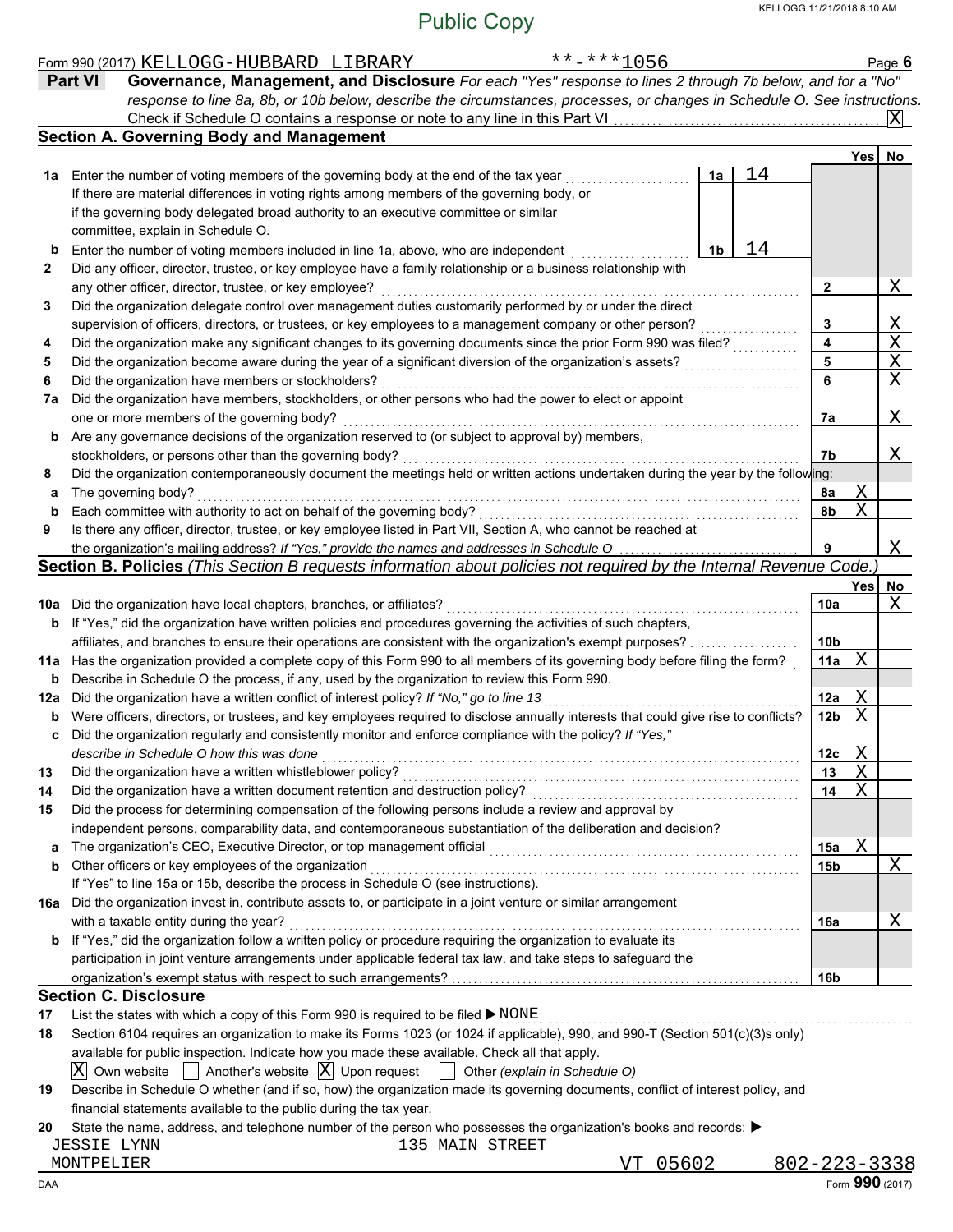| Form 990 (2017) KELLOGG-HUBBARD | LIBRARY | 056<br>المالون والمر<br>- - -<br>⊼ ⊼ | Page |
|---------------------------------|---------|--------------------------------------|------|
|                                 |         |                                      |      |

| <b>Part VII</b> | Compensation of Officers, Directors, Trustees, Key Employees, Highest Compensated Employees, and |
|-----------------|--------------------------------------------------------------------------------------------------|
|                 | <b>Independent Contractors</b>                                                                   |
|                 | Check if Schedule O contains a response or note to any line in this Part VII                     |

**Section A. Officers, Directors, Trustees, Key Employees, and Highest Compensated Employees**

**1a** Complete this table for all persons required to be listed. Report compensation for the calendar year ending with or within the

organization's tax year.

■ List all of the organization's **current** officers, directors, trustees (whether individuals or organizations), regardless of amount of compensation. Enter -0- in columns (D), (E), and (F) if no compensation was paid.

List all of the organization's **current** key employees, if any. See instructions for definition of "key employee."

■ List all of the organization's **current** key employees, if any. See instructions for definition of "key employee."<br>■ List the organization's five **current** highest compensated employees (other than an officer, director,

who received reportable compensation (Box 5 of Form W-2 and/or Box 7 of Form 1099-MISC) of more than \$100,000 from the organization and any related organizations.

• List all of the organization's **former** officers, key employees, and highest compensated employees who received more than<br>00,000 of reportable compensation from the organization and any related organizations. \$100,000 of reportable compensation from the organization and any related organizations.

• List all of the organization's **former directors or trustees** that received, in the capacity as a former director or trustee of the organization, more than \$10,000 of reportable compensation from the organization and any related organizations. List persons in the following order: individual trustees or directors; institutional trustees; officers; key employees; highest compensated employees; and former such persons.

Check this box if neither the organization nor any related organization compensated any current officer, director, or trustee.

| (A)<br>Name and Title              | (B)<br>Average<br>hours per<br>week<br>(list any               |                                   |                       | (C)<br>Position |              | (do not check more than one<br>box, unless person is both an<br>officer and a director/trustee) |        | (D)<br>Reportable<br>compensation<br>from<br>the<br>organization | (E)<br>Reportable<br>compensation from<br>related<br>organizations<br>(W-2/1099-MISC) | (F)<br>Estimated<br>amount of<br>other<br>compensation<br>from the |
|------------------------------------|----------------------------------------------------------------|-----------------------------------|-----------------------|-----------------|--------------|-------------------------------------------------------------------------------------------------|--------|------------------------------------------------------------------|---------------------------------------------------------------------------------------|--------------------------------------------------------------------|
|                                    | hours for<br>related<br>organizations<br>below dotted<br>line) | Individual trustee<br>or director | Institutional trustee | Officer         | Key employee | Highest compensated<br>employee                                                                 | Former | (W-2/1099-MISC)                                                  |                                                                                       |                                                                    |
| (1) STEVE GOLD                     | 2,00                                                           |                                   |                       |                 |              |                                                                                                 |        |                                                                  |                                                                                       |                                                                    |
| PRESIDENT                          | 0.00                                                           | X                                 |                       | X               |              |                                                                                                 |        | 0                                                                | 0                                                                                     | 0                                                                  |
| (2) CRAIG LINE                     |                                                                |                                   |                       |                 |              |                                                                                                 |        |                                                                  |                                                                                       |                                                                    |
| VICE PRESIDENT                     | 2.00<br>0.00                                                   | X                                 |                       | X               |              |                                                                                                 |        | 0                                                                | 0                                                                                     | $\mathbf 0$                                                        |
| (3) AMY CUNNINGHAM                 |                                                                |                                   |                       |                 |              |                                                                                                 |        |                                                                  |                                                                                       |                                                                    |
|                                    | 2.00                                                           |                                   |                       |                 |              |                                                                                                 |        |                                                                  |                                                                                       |                                                                    |
| VICE PRESIDENT                     | 0.00                                                           | Χ                                 |                       | Χ               |              |                                                                                                 |        | 0                                                                | 0                                                                                     | $\overline{0}$                                                     |
| (4) SUSAN ZELLER                   |                                                                |                                   |                       |                 |              |                                                                                                 |        |                                                                  |                                                                                       |                                                                    |
| TREASURER                          | 2.00<br>0.00                                                   | Χ                                 |                       | Χ               |              |                                                                                                 |        | 0                                                                | 0                                                                                     | $\mathbf 0$                                                        |
| (5) RACHEL MUSE                    |                                                                |                                   |                       |                 |              |                                                                                                 |        |                                                                  |                                                                                       |                                                                    |
|                                    | 2.00                                                           |                                   |                       |                 |              |                                                                                                 |        |                                                                  |                                                                                       |                                                                    |
| SECRETARY                          | 0.00                                                           | X                                 |                       | X               |              |                                                                                                 |        | 0                                                                | 0                                                                                     | 0                                                                  |
| (6) LINDY BIGGS                    | 2.00                                                           |                                   |                       |                 |              |                                                                                                 |        |                                                                  |                                                                                       |                                                                    |
| TRUSTEE                            | 0.00                                                           | $\underline{X}$                   |                       |                 |              |                                                                                                 |        | 0                                                                | 0                                                                                     | $\mathbf 0$                                                        |
| (7) KATE CONNIZZO                  |                                                                |                                   |                       |                 |              |                                                                                                 |        |                                                                  |                                                                                       |                                                                    |
| TRUSTEE                            | 2.00<br>0.00                                                   | $\mathbf X$                       |                       |                 |              |                                                                                                 |        | 0                                                                | 0                                                                                     | 0                                                                  |
| (8) TIM DONOVAN                    |                                                                |                                   |                       |                 |              |                                                                                                 |        |                                                                  |                                                                                       |                                                                    |
|                                    | 2.00                                                           |                                   |                       |                 |              |                                                                                                 |        |                                                                  |                                                                                       |                                                                    |
| TRUSTEE<br>(9) BONNIE JOHNSON-ATEN | 0.00                                                           | $\mathbf X$                       |                       |                 |              |                                                                                                 |        | 0                                                                | 0                                                                                     | $\overline{0}$                                                     |
|                                    | 2.00                                                           |                                   |                       |                 |              |                                                                                                 |        |                                                                  |                                                                                       |                                                                    |
| TRUSTEE                            | 0.00                                                           | Χ                                 |                       |                 |              |                                                                                                 |        | 0                                                                | 0                                                                                     | $\mathbf 0$                                                        |
| (10) PENNY MARWEDE                 |                                                                |                                   |                       |                 |              |                                                                                                 |        |                                                                  |                                                                                       |                                                                    |
|                                    | 2.00                                                           |                                   |                       |                 |              |                                                                                                 |        |                                                                  |                                                                                       |                                                                    |
| TRUSTEE<br>(11) JOHN PULEIO        | 0.00                                                           | Χ                                 |                       |                 |              |                                                                                                 |        | 0                                                                | 0                                                                                     | 0                                                                  |
|                                    | 2.00                                                           |                                   |                       |                 |              |                                                                                                 |        |                                                                  |                                                                                       |                                                                    |
| TRUSTEE                            | 0.00                                                           | X                                 |                       |                 |              |                                                                                                 |        | 0                                                                | 0                                                                                     |                                                                    |
| <b>DAA</b>                         |                                                                |                                   |                       |                 |              |                                                                                                 |        |                                                                  |                                                                                       | Form 990 (2017)                                                    |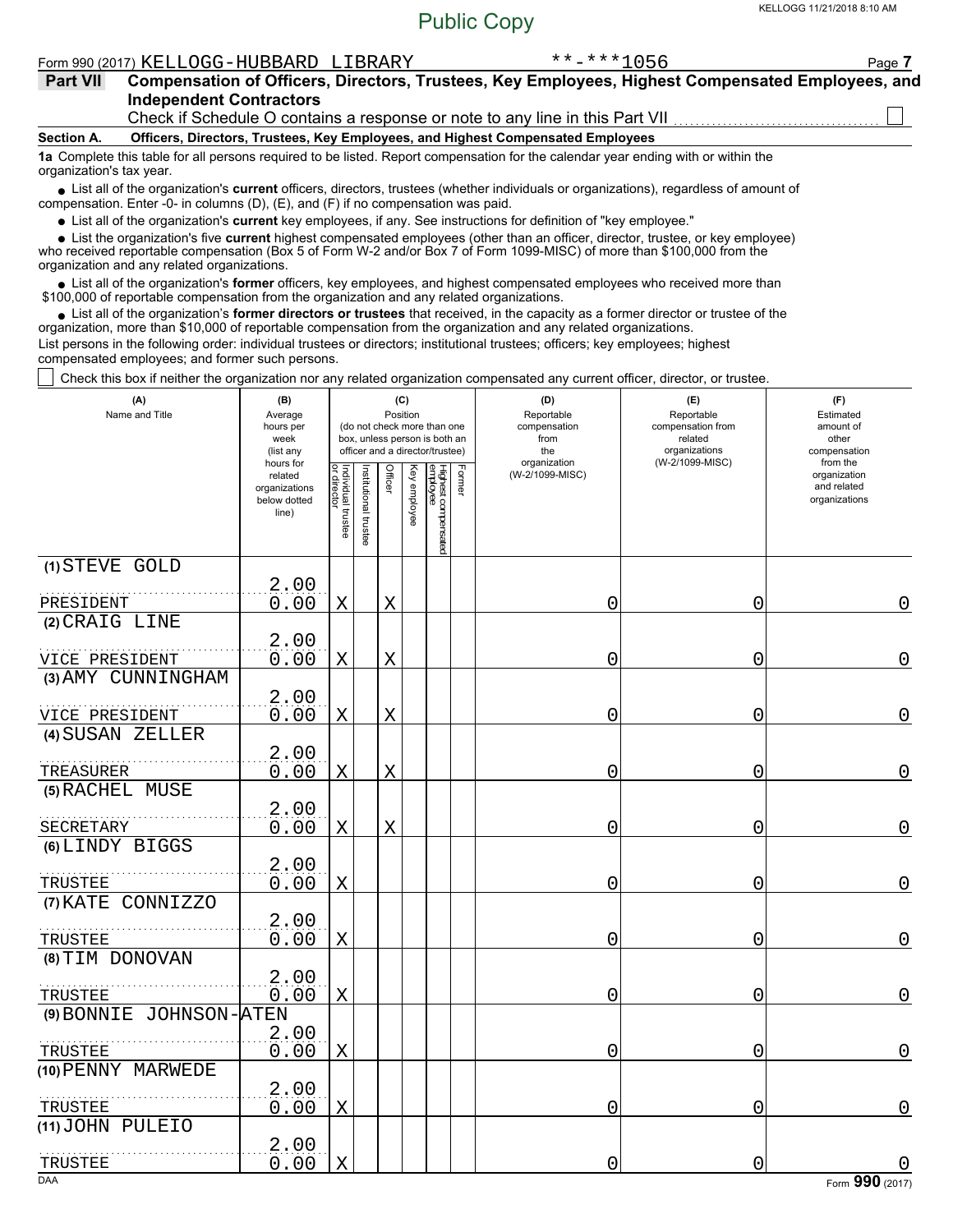| Form 990 (2017) KELLOGG-HUBBARD LIBRARY                                                                                                                                                                                                                                                                                                                                                                                                                                                                                                 |                                                               |                                   |                         |         |                 |                                                                                                 |        | $***$ -***1056                                                                                         |                                                                                       | Page 8                                                             |  |
|-----------------------------------------------------------------------------------------------------------------------------------------------------------------------------------------------------------------------------------------------------------------------------------------------------------------------------------------------------------------------------------------------------------------------------------------------------------------------------------------------------------------------------------------|---------------------------------------------------------------|-----------------------------------|-------------------------|---------|-----------------|-------------------------------------------------------------------------------------------------|--------|--------------------------------------------------------------------------------------------------------|---------------------------------------------------------------------------------------|--------------------------------------------------------------------|--|
| <b>Part VII</b>                                                                                                                                                                                                                                                                                                                                                                                                                                                                                                                         |                                                               |                                   |                         |         |                 |                                                                                                 |        | Section A. Officers, Directors, Trustees, Key Employees, and Highest Compensated Employees (continued) |                                                                                       |                                                                    |  |
| (A)<br>Name and title                                                                                                                                                                                                                                                                                                                                                                                                                                                                                                                   | (B)<br>Average<br>hours per<br>week<br>(list any<br>hours for |                                   |                         |         | (C)<br>Position | (do not check more than one<br>box, unless person is both an<br>officer and a director/trustee) |        | (D)<br>Reportable<br>compensation<br>from<br>the<br>organization                                       | (E)<br>Reportable<br>compensation from<br>related<br>organizations<br>(W-2/1099-MISC) | (F)<br>Estimated<br>amount of<br>other<br>compensation<br>from the |  |
|                                                                                                                                                                                                                                                                                                                                                                                                                                                                                                                                         | related<br>organizations<br>below dotted<br>line)             | Individual trustee<br>or director | nstitutional<br>trustee | Officer | Ķey<br>employee | Highest compensatec<br>employee                                                                 | Former | (W-2/1099-MISC)                                                                                        |                                                                                       | organization<br>and related<br>organizations                       |  |
| (12)<br>LYNN SPENCER                                                                                                                                                                                                                                                                                                                                                                                                                                                                                                                    |                                                               |                                   |                         |         |                 |                                                                                                 |        |                                                                                                        |                                                                                       |                                                                    |  |
| TRUSTEE                                                                                                                                                                                                                                                                                                                                                                                                                                                                                                                                 | 2.00<br>0.00                                                  | X                                 |                         |         |                 |                                                                                                 |        | 0                                                                                                      | 0                                                                                     | 0                                                                  |  |
| (13)<br><b>JUDY WALKE</b>                                                                                                                                                                                                                                                                                                                                                                                                                                                                                                               |                                                               |                                   |                         |         |                 |                                                                                                 |        |                                                                                                        |                                                                                       |                                                                    |  |
|                                                                                                                                                                                                                                                                                                                                                                                                                                                                                                                                         | 2.00                                                          |                                   |                         |         |                 |                                                                                                 |        |                                                                                                        |                                                                                       |                                                                    |  |
| TRUSTEE<br>BRIDGET ASAY<br>(14)                                                                                                                                                                                                                                                                                                                                                                                                                                                                                                         | 0.00<br>(AS OF                                                | X<br><b>MAY</b>                   |                         |         | 2018)           |                                                                                                 |        | 0                                                                                                      | 0                                                                                     | $\overline{0}$                                                     |  |
|                                                                                                                                                                                                                                                                                                                                                                                                                                                                                                                                         | 2.00                                                          |                                   |                         |         |                 |                                                                                                 |        |                                                                                                        |                                                                                       |                                                                    |  |
| TRUSTEE                                                                                                                                                                                                                                                                                                                                                                                                                                                                                                                                 | 0.00                                                          | X                                 |                         |         |                 |                                                                                                 |        | 0                                                                                                      | 0                                                                                     | $\overline{0}$                                                     |  |
| STEPHEN NORTEN<br>(15)                                                                                                                                                                                                                                                                                                                                                                                                                                                                                                                  | (UNTIL<br>2.00                                                |                                   |                         |         | <b>JANUARY</b>  |                                                                                                 |        | 20 18)                                                                                                 |                                                                                       |                                                                    |  |
| TRUSTEE                                                                                                                                                                                                                                                                                                                                                                                                                                                                                                                                 | 0.00                                                          | X                                 |                         |         |                 |                                                                                                 |        | 0                                                                                                      | 0                                                                                     | 0                                                                  |  |
| (16)<br>TOM MCKONE                                                                                                                                                                                                                                                                                                                                                                                                                                                                                                                      |                                                               |                                   |                         |         |                 |                                                                                                 |        |                                                                                                        |                                                                                       |                                                                    |  |
| EXECUTIVE DIRECTOR                                                                                                                                                                                                                                                                                                                                                                                                                                                                                                                      | 40.00<br>0.00                                                 |                                   |                         | X       |                 |                                                                                                 |        | 73,628                                                                                                 | 0                                                                                     | 10,866                                                             |  |
|                                                                                                                                                                                                                                                                                                                                                                                                                                                                                                                                         |                                                               |                                   |                         |         |                 |                                                                                                 |        |                                                                                                        |                                                                                       |                                                                    |  |
|                                                                                                                                                                                                                                                                                                                                                                                                                                                                                                                                         |                                                               |                                   |                         |         |                 |                                                                                                 |        |                                                                                                        |                                                                                       |                                                                    |  |
|                                                                                                                                                                                                                                                                                                                                                                                                                                                                                                                                         |                                                               |                                   |                         |         |                 |                                                                                                 |        |                                                                                                        |                                                                                       |                                                                    |  |
|                                                                                                                                                                                                                                                                                                                                                                                                                                                                                                                                         |                                                               |                                   |                         |         |                 |                                                                                                 |        |                                                                                                        |                                                                                       |                                                                    |  |
|                                                                                                                                                                                                                                                                                                                                                                                                                                                                                                                                         |                                                               |                                   |                         |         |                 |                                                                                                 |        |                                                                                                        |                                                                                       |                                                                    |  |
| 1b Sub-total                                                                                                                                                                                                                                                                                                                                                                                                                                                                                                                            |                                                               |                                   |                         |         |                 |                                                                                                 |        | 73,628                                                                                                 |                                                                                       | 10,866                                                             |  |
| c Total from continuation sheets to Part VII, Section A                                                                                                                                                                                                                                                                                                                                                                                                                                                                                 |                                                               |                                   |                         |         |                 |                                                                                                 |        | 73,628                                                                                                 |                                                                                       | 10,866                                                             |  |
| Total number of individuals (including but not limited to those listed above) who received more than \$100,000 of<br>2                                                                                                                                                                                                                                                                                                                                                                                                                  |                                                               |                                   |                         |         |                 |                                                                                                 |        |                                                                                                        |                                                                                       |                                                                    |  |
| reportable compensation from the organization $\triangleright$ 0                                                                                                                                                                                                                                                                                                                                                                                                                                                                        |                                                               |                                   |                         |         |                 |                                                                                                 |        |                                                                                                        |                                                                                       | Yes<br>$\overline{N}$                                              |  |
| Did the organization list any former officer, director, or trustee, key employee, or highest compensated<br>3<br>employee on line 1a? If "Yes," complete Schedule J for such individual<br>employee on line 1a c it res, complete Schedule J for such individual compensation and other compensation from the Tor any individual listed on line 1a, is the sum of reportable compensation and other compensation from the<br>4<br>organization and related organizations greater than \$150,000? If "Yes," complete Schedule J for such |                                                               |                                   |                         |         |                 |                                                                                                 |        |                                                                                                        |                                                                                       | Χ<br>3                                                             |  |
| Did any person listed on line 1a receive or accrue compensation from any unrelated organization or individual                                                                                                                                                                                                                                                                                                                                                                                                                           |                                                               |                                   |                         |         |                 |                                                                                                 |        |                                                                                                        |                                                                                       | Χ<br>4                                                             |  |
| 5<br>for services rendered to the organization? If "Yes," complete Schedule J for such person.                                                                                                                                                                                                                                                                                                                                                                                                                                          |                                                               |                                   |                         |         |                 |                                                                                                 |        |                                                                                                        |                                                                                       | X<br>5                                                             |  |
| <b>Section B. Independent Contractors</b>                                                                                                                                                                                                                                                                                                                                                                                                                                                                                               |                                                               |                                   |                         |         |                 |                                                                                                 |        |                                                                                                        |                                                                                       |                                                                    |  |
| Complete this table for your five highest compensated independent contractors that received more than \$100,000 of<br>1<br>compensation from the organization. Report compensation for the calendar year ending with or within the organization's tax year.                                                                                                                                                                                                                                                                             |                                                               |                                   |                         |         |                 |                                                                                                 |        |                                                                                                        |                                                                                       |                                                                    |  |
|                                                                                                                                                                                                                                                                                                                                                                                                                                                                                                                                         | (A)<br>Name and business address                              |                                   |                         |         |                 |                                                                                                 |        |                                                                                                        | (B)<br>Description of services                                                        | (C)<br>Compensation                                                |  |
|                                                                                                                                                                                                                                                                                                                                                                                                                                                                                                                                         |                                                               |                                   |                         |         |                 |                                                                                                 |        |                                                                                                        |                                                                                       |                                                                    |  |
|                                                                                                                                                                                                                                                                                                                                                                                                                                                                                                                                         |                                                               |                                   |                         |         |                 |                                                                                                 |        |                                                                                                        |                                                                                       |                                                                    |  |
|                                                                                                                                                                                                                                                                                                                                                                                                                                                                                                                                         |                                                               |                                   |                         |         |                 |                                                                                                 |        |                                                                                                        |                                                                                       |                                                                    |  |
|                                                                                                                                                                                                                                                                                                                                                                                                                                                                                                                                         |                                                               |                                   |                         |         |                 |                                                                                                 |        |                                                                                                        |                                                                                       |                                                                    |  |
|                                                                                                                                                                                                                                                                                                                                                                                                                                                                                                                                         |                                                               |                                   |                         |         |                 |                                                                                                 |        |                                                                                                        |                                                                                       |                                                                    |  |
|                                                                                                                                                                                                                                                                                                                                                                                                                                                                                                                                         |                                                               |                                   |                         |         |                 |                                                                                                 |        |                                                                                                        |                                                                                       |                                                                    |  |
| Total number of independent contractors (including but not limited to those listed above) who<br>2                                                                                                                                                                                                                                                                                                                                                                                                                                      |                                                               |                                   |                         |         |                 |                                                                                                 |        |                                                                                                        |                                                                                       |                                                                    |  |
| received more than \$100,000 of compensation from the organization ▶                                                                                                                                                                                                                                                                                                                                                                                                                                                                    |                                                               |                                   |                         |         |                 |                                                                                                 |        |                                                                                                        | 0                                                                                     |                                                                    |  |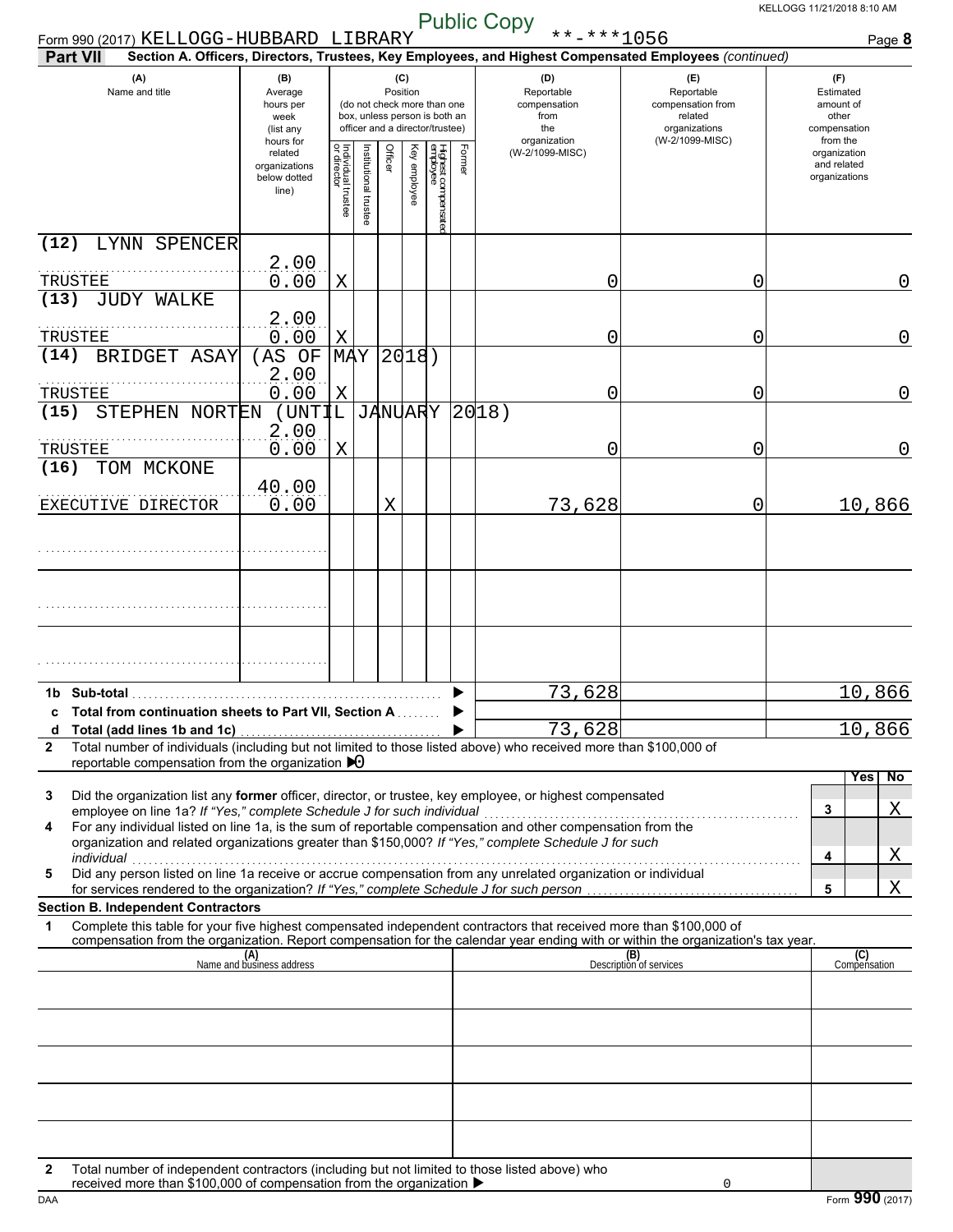|                                                                                                                       |                  | Form 990 (2017) KELLOGG-HUBBARD LIBRARY                                                                               |                             |                |  |                   |                       | $******1056$                                                                  |                                         | Page 9                                                           |
|-----------------------------------------------------------------------------------------------------------------------|------------------|-----------------------------------------------------------------------------------------------------------------------|-----------------------------|----------------|--|-------------------|-----------------------|-------------------------------------------------------------------------------|-----------------------------------------|------------------------------------------------------------------|
|                                                                                                                       | <b>Part VIII</b> |                                                                                                                       | <b>Statement of Revenue</b> |                |  |                   |                       | Check if Schedule O contains a response or note to any line in this Part VIII |                                         |                                                                  |
|                                                                                                                       |                  |                                                                                                                       |                             |                |  |                   | (A)<br>Total revenue  | $(B)$<br>Related or<br>exempt<br>function<br>revenue                          | (C)<br>Unrelated<br>business<br>revenue | (D)<br>Revenue<br>excluded from tax<br>under sections<br>512-514 |
|                                                                                                                       |                  | 1a Federated campaigns                                                                                                |                             | 1a             |  |                   |                       |                                                                               |                                         |                                                                  |
|                                                                                                                       |                  | <b>b</b> Membership dues                                                                                              |                             | 1 <sub>b</sub> |  |                   |                       |                                                                               |                                         |                                                                  |
|                                                                                                                       |                  | c Fundraising events                                                                                                  |                             | 1 <sub>c</sub> |  | 35,300            |                       |                                                                               |                                         |                                                                  |
|                                                                                                                       |                  | d Related organizations                                                                                               |                             | 1 <sub>d</sub> |  |                   |                       |                                                                               |                                         |                                                                  |
|                                                                                                                       |                  |                                                                                                                       |                             |                |  | 467,022           |                       |                                                                               |                                         |                                                                  |
|                                                                                                                       |                  | e Government grants (contributions)                                                                                   |                             | 1e             |  |                   |                       |                                                                               |                                         |                                                                  |
|                                                                                                                       |                  | f All other contributions, gifts, grants,                                                                             |                             |                |  |                   |                       |                                                                               |                                         |                                                                  |
|                                                                                                                       |                  | and similar amounts not included above<br>124,838<br>1f<br>1,557<br>Noncash contributions included in lines 1a-1f: \$ |                             |                |  |                   |                       |                                                                               |                                         |                                                                  |
|                                                                                                                       |                  |                                                                                                                       |                             |                |  |                   |                       |                                                                               |                                         |                                                                  |
|                                                                                                                       |                  |                                                                                                                       |                             |                |  | ▶                 | 627,160               |                                                                               |                                         |                                                                  |
|                                                                                                                       |                  |                                                                                                                       |                             |                |  | Busn. Code        |                       |                                                                               |                                         |                                                                  |
|                                                                                                                       | 2a               | BOOK SALES                                                                                                            |                             |                |  | 519100            | 29,784                | 29,784                                                                        |                                         |                                                                  |
|                                                                                                                       | b                | LIBRARY FINES                                                                                                         |                             |                |  | 519100            | $\overline{29}$ , 661 | 29,661                                                                        |                                         |                                                                  |
|                                                                                                                       | c                | NON-RESIDENT FEES                                                                                                     |                             |                |  | 451211            | 7,310                 | 7,310                                                                         |                                         |                                                                  |
|                                                                                                                       | d                |                                                                                                                       | MISC. LIBRARY INCOME        |                |  | 519100            | 3,359                 | 3,359                                                                         |                                         |                                                                  |
|                                                                                                                       |                  |                                                                                                                       |                             |                |  |                   |                       |                                                                               |                                         |                                                                  |
| Program Service Revenu <mark>e</mark> Contributions, Gifts, Grants<br>Program Service Revenuend Other Similar Amounts |                  | f All other program service revenue                                                                                   |                             |                |  |                   |                       |                                                                               |                                         |                                                                  |
|                                                                                                                       |                  |                                                                                                                       |                             |                |  |                   | 70,114                |                                                                               |                                         |                                                                  |
|                                                                                                                       | 3                | Investment income (including dividends, interest,                                                                     |                             |                |  |                   |                       |                                                                               |                                         |                                                                  |
|                                                                                                                       |                  | and other similar amounts)                                                                                            |                             |                |  |                   | 126,321               |                                                                               |                                         | 126,321                                                          |
|                                                                                                                       | 4                | Income from investment of tax-exempt bond proceed                                                                     |                             |                |  |                   |                       |                                                                               |                                         |                                                                  |
|                                                                                                                       | 5                |                                                                                                                       |                             |                |  |                   |                       |                                                                               |                                         |                                                                  |
|                                                                                                                       |                  |                                                                                                                       | (i) Real                    |                |  | (ii) Personal     |                       |                                                                               |                                         |                                                                  |
|                                                                                                                       | 6a               | Gross rents                                                                                                           |                             |                |  |                   |                       |                                                                               |                                         |                                                                  |
|                                                                                                                       | b                | Less: rental exps.                                                                                                    |                             |                |  |                   |                       |                                                                               |                                         |                                                                  |
|                                                                                                                       | c                | Rental inc. or (loss)                                                                                                 |                             |                |  |                   |                       |                                                                               |                                         |                                                                  |
|                                                                                                                       | d                |                                                                                                                       |                             |                |  |                   |                       |                                                                               |                                         |                                                                  |
|                                                                                                                       |                  | <b>7a</b> Gross amount from<br>(i) Securities<br>(ii) Other                                                           |                             |                |  |                   |                       |                                                                               |                                         |                                                                  |
|                                                                                                                       |                  | sales of assets<br>other than inventor                                                                                |                             |                |  |                   |                       |                                                                               |                                         |                                                                  |
|                                                                                                                       |                  | <b>b</b> Less: cost or other                                                                                          |                             |                |  |                   |                       |                                                                               |                                         |                                                                  |
|                                                                                                                       |                  | basis & sales exps.                                                                                                   |                             | 2,007          |  |                   |                       |                                                                               |                                         |                                                                  |
|                                                                                                                       |                  | c Gain or (loss)                                                                                                      |                             | $-2,007$       |  |                   |                       |                                                                               |                                         |                                                                  |
|                                                                                                                       |                  | d Net gain or (loss)                                                                                                  |                             |                |  |                   | 2,007                 | 2,007                                                                         |                                         |                                                                  |
|                                                                                                                       |                  | 8a Gross income from fundraising events                                                                               |                             |                |  |                   |                       |                                                                               |                                         |                                                                  |
|                                                                                                                       |                  | (not including $$35,300$                                                                                              |                             |                |  |                   |                       |                                                                               |                                         |                                                                  |
|                                                                                                                       |                  |                                                                                                                       |                             |                |  |                   |                       |                                                                               |                                         |                                                                  |
|                                                                                                                       |                  | of contributions reported on line 1c).                                                                                |                             |                |  |                   |                       |                                                                               |                                         |                                                                  |
| <b>Other Revenue</b>                                                                                                  |                  | See Part IV, line 18                                                                                                  |                             | a              |  | 21,349<br>10,430  |                       |                                                                               |                                         |                                                                  |
|                                                                                                                       |                  | <b>b</b> Less: direct expenses                                                                                        |                             | b              |  |                   |                       |                                                                               |                                         |                                                                  |
|                                                                                                                       |                  | c Net income or (loss) from fundraising events  ▶                                                                     |                             |                |  |                   | 10,919                |                                                                               |                                         | 10,919                                                           |
|                                                                                                                       |                  | 9a Gross income from gaming activities.                                                                               |                             |                |  |                   |                       |                                                                               |                                         |                                                                  |
|                                                                                                                       |                  |                                                                                                                       |                             |                |  |                   |                       |                                                                               |                                         |                                                                  |
|                                                                                                                       |                  | <b>b</b> Less: direct expenses                                                                                        |                             | $\mathbf b$    |  |                   |                       |                                                                               |                                         |                                                                  |
|                                                                                                                       |                  | c Net income or (loss) from gaming activities                                                                         |                             |                |  |                   |                       |                                                                               |                                         |                                                                  |
|                                                                                                                       |                  | 10a Gross sales of inventory, less                                                                                    |                             |                |  |                   |                       |                                                                               |                                         |                                                                  |
|                                                                                                                       |                  | returns and allowances  a                                                                                             |                             |                |  |                   |                       |                                                                               |                                         |                                                                  |
|                                                                                                                       |                  | <b>b</b> Less: cost of goods sold                                                                                     |                             | $\mathbf b$    |  |                   |                       |                                                                               |                                         |                                                                  |
|                                                                                                                       |                  | c Net income or (loss) from sales of inventory                                                                        |                             |                |  |                   |                       |                                                                               |                                         |                                                                  |
|                                                                                                                       |                  |                                                                                                                       | Miscellaneous Revenue       |                |  | <b>Busn. Code</b> |                       |                                                                               |                                         |                                                                  |
|                                                                                                                       | 11a              |                                                                                                                       |                             |                |  |                   |                       |                                                                               |                                         |                                                                  |
|                                                                                                                       | b                |                                                                                                                       |                             |                |  |                   |                       |                                                                               |                                         |                                                                  |
|                                                                                                                       | c                |                                                                                                                       |                             |                |  |                   |                       |                                                                               |                                         |                                                                  |
|                                                                                                                       | d                | All other revenue                                                                                                     |                             |                |  |                   |                       |                                                                               |                                         |                                                                  |
|                                                                                                                       |                  |                                                                                                                       |                             |                |  |                   |                       |                                                                               |                                         |                                                                  |
|                                                                                                                       |                  |                                                                                                                       |                             |                |  |                   | 832,507               | 68,107                                                                        | 0                                       | 137,240                                                          |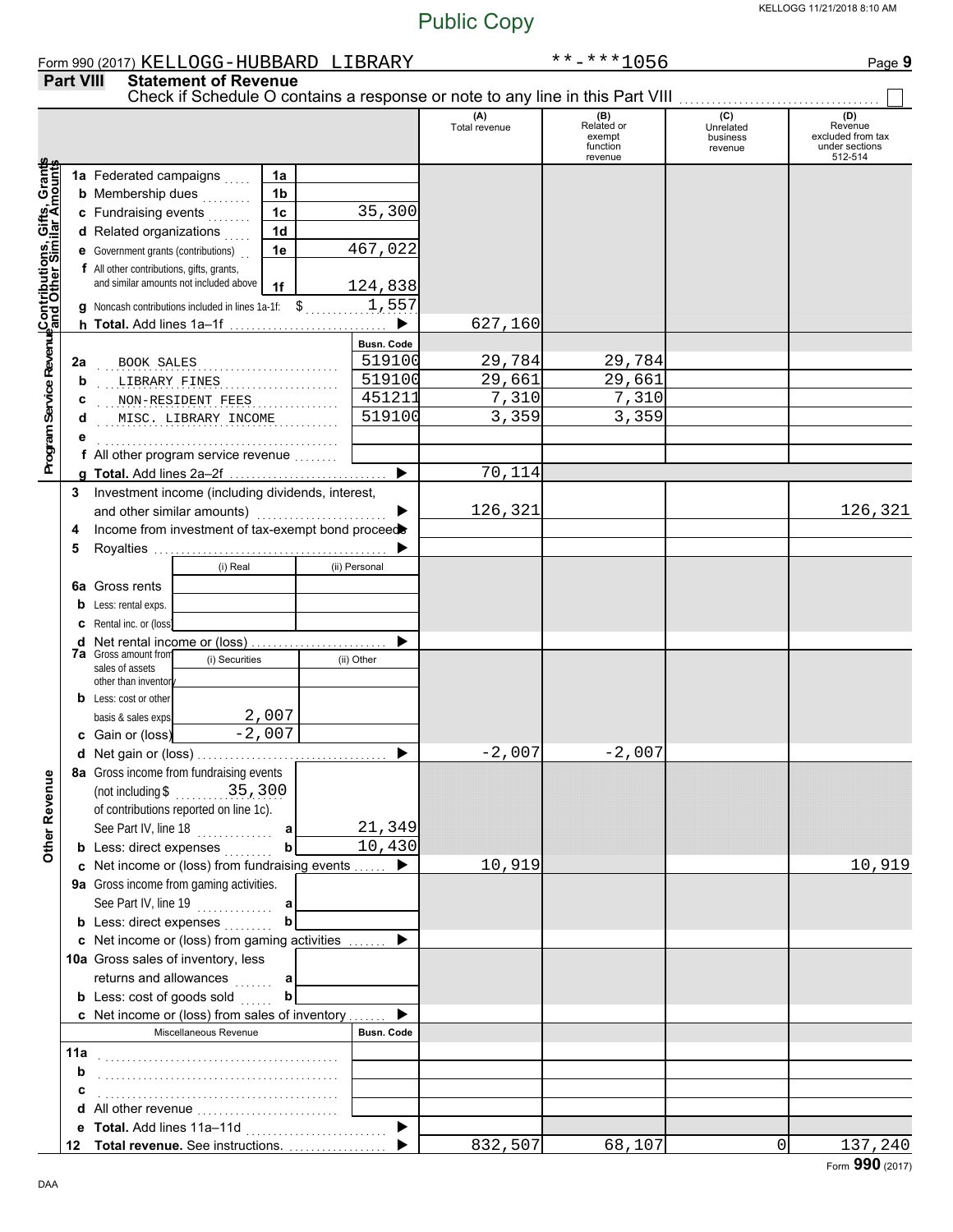#### **Part IX Statement of Functional Expenses** Form 990 (2017) Page **10** KELLOGG-HUBBARD LIBRARY \*\*-\*\*\*1056 *Section 501(c)(3) and 501(c)(4) organizations must complete all columns. All other organizations must complete column (A). Do not include amounts reported on lines 6b, 7b, 8b, 9b, and 10b of Part VIII.* **1 2 3 4 5 6 7 8 9 10 11 a** Management . . . . . . . . . . . . . . . . . . . . . . . . . . . . . . **b** Legal **c** Accounting . . . . . . . . . . . . . . . . . . . . . . . . . . . . . . . . **d** Lobbying . . . . . . . . . . . . . . . . . . . . . . . . . . . . . . . . . . . **e f g** Other. (If line 11g amount exceeds 10% of line 25, column **12** Advertising and promotion **. . . . . . . . . . . .** . . **13 14 15 16 17 18 19 20 21 22 23 24 a** . . . . . . . . . . . . . . . . . . . . . . . . . . . . . . . . . . . . . . . . . . . . . BOOKS AND PROGRAMS 60,147 60,147 **b c d e** All other expenses . . . . . . . . . . . . . . . . . . . . . . . . **25 Total functional expenses.** Add lines 1 through 24e . . . **26** Grants and other assistance to domestic organizations and domestic governments. See Part IV, line 21 . . . . . . . . Grants and other assistance to domestic individuals. See Part IV, line 22 Grants and other assistance to foreign organizations, foreign governments, and foreign individuals. See Part IV, lines 15 and 16 Benefits paid to or for members . . . . . . . . . . Compensation of current officers, directors, trustees, and key employees . . . . . . . . Compensation not included above, to disqualified persons (as defined under section 4958(f)(1)) and persons described in section  $4958(c)(3)(B)$ Other salaries and wages .................. Pension plan accruals and contributions (include section 401(k) and 403(b) employer contributions) Other employee benefits ................... Payroll taxes . . . . . . . . . . . . . . . . . . . . . . . . . . . . . . Fees for services (non-employees): Legal . . . . . . . . . . . . . . . . . . . . . . . . . . . . . . . . . . . . . . Professional fundraising services. See Part IV, line 17 Investment management fees ............. Office expenses . . . . . . . . . . . . . . . . . . . . . . . . . . . Information technology . . . . . . . . . . . . . . . . . . . . Royalties . . . . . . . . . . . . . . . . . . . . . . . . . . . . . . . . . . Occupancy . . . . . . . . . . . . . . . . . . . . . . . . . . . . . . . . Travel . . . . . . . . . . . . . . . . . . . . . . . . . . . . . . . . . . . . . . Payments of travel or entertainment expenses for any federal, state, or local public officials Conferences, conventions, and meetings . Interest . . . . . . . . . . . . . . . . . . . . . . . . . . . . . . . . . . . . Payments to affiliates . . . . . . . . . . . . . . . . . . . . . Depreciation, depletion, and amortization . Insurance . . . . . . . . . . . . . . . . . . . . . . . . . . . . . . . . . . Other expenses. Itemize expenses not covered above (List miscellaneous expenses in line 24e. If line 24e amount exceeds 10% of line 25, column (A) amount, list line 24e expenses on Schedule O.) fundraising solicitation. Check here  $\blacktriangleright$  | if organization reported in column (B) joint costs from a combined educational campaign and following SOP 98-2 (ASC 958-720) **(A)** (B) (B) (B) (C) (C) (A) (D)<br>Total expenses Program service Management and Fundrai expenses general expenses (D)<br>Fundraising expenses . . . . . . . . . . . . . . . . . . . . . . . . . . . . . . . . . . . . . . . . . . . . . FUNDRAISING EXPENSES 9,066 9,066 . . . . . . . . . . . . . . . . . . . . . . . . . . . . . . . . . . . . . . . . . . . . . MISCELLANEOUS EXPENSES 1,101 343 758 . . . . . . . . . . . . . . . . . . . . . . . . . . . . . . . . . . . . . . . . . . . . . BANK CHARGES 795 795 Check if Schedule O contains a response or note to any line in this Part IX **Joint costs.** Complete this line only if the (A) amount, list line 11g expenses on Schedule O.) . . . . . . 84,833 4,242 59,383 21,208 452,379 364,690 54,988 32,701 2<u>4,499 18,827 3,117 2,555</u><br>59,788 58,349 632 807 <u>59,788 58,349 632 807</u><br>44.147 31,560 9,248 3,339 31,560 540 540 3,959 3,959 7,969 7,969 18,557 18,557 2,423 1,938 309 176 2,893 2,893 12,498 4,219 5,608 2,671 <mark>136,482</mark> 109,185 16,378 10,919 <u>1,965 1,608 197 160</u> 2,525 2,020 303 202 81,382 74,668 6,511 203 1,007,948 731,796 184,176 91,976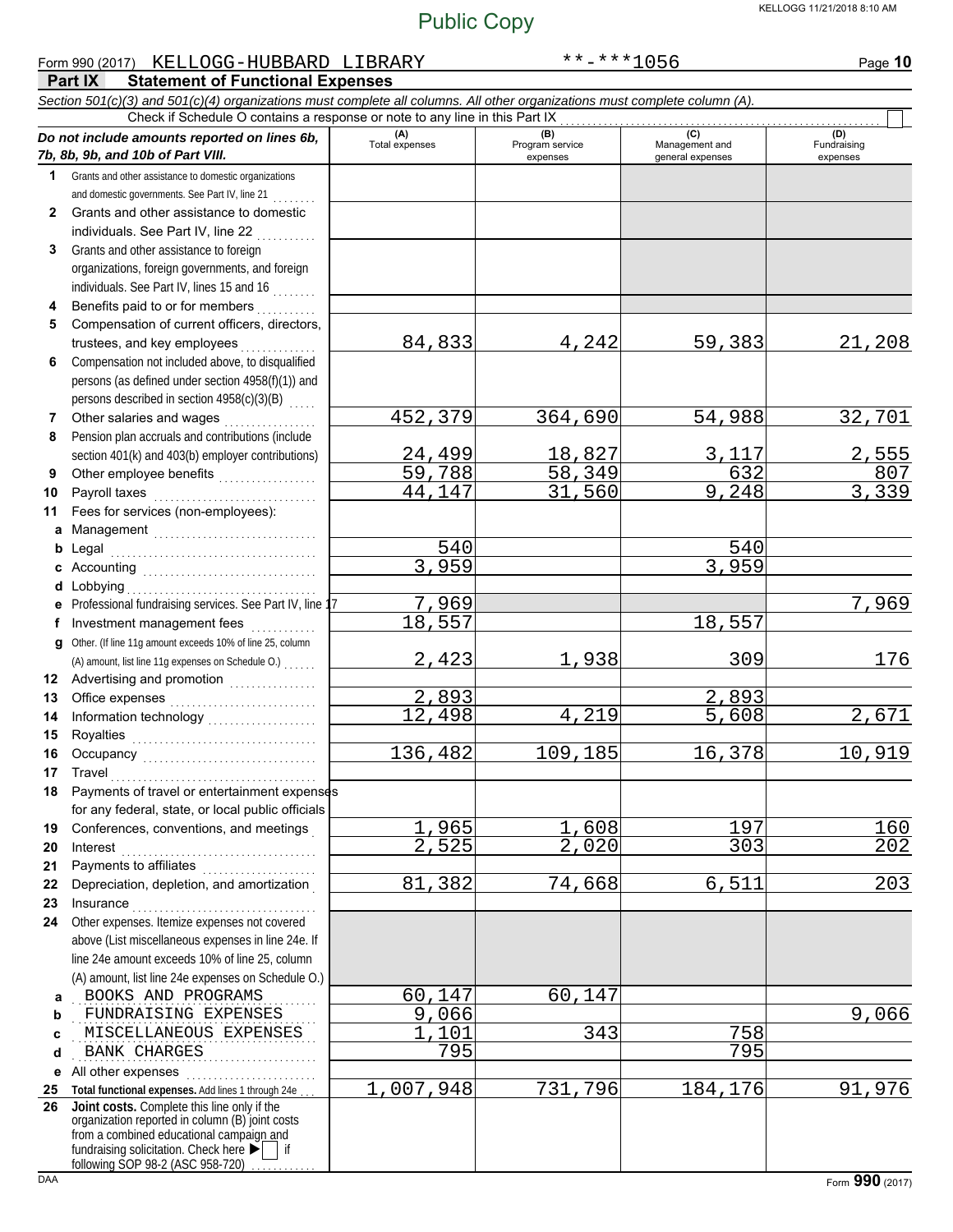|                             |        | Form 990 (2017) KELLOGG-HUBBARD LIBRARY                                                                                                                    |         |                                                 | **-***1056                           |                | Page 11                |  |
|-----------------------------|--------|------------------------------------------------------------------------------------------------------------------------------------------------------------|---------|-------------------------------------------------|--------------------------------------|----------------|------------------------|--|
|                             | Part X | <b>Balance Sheet</b>                                                                                                                                       |         |                                                 |                                      |                |                        |  |
|                             |        | Check if Schedule O contains a response or note to any line in this Part X                                                                                 |         |                                                 |                                      |                |                        |  |
|                             |        |                                                                                                                                                            |         |                                                 | (A)<br>Beginning of year             |                | (B)<br>End of year     |  |
|                             | 1      | Cash-non-interest bearing                                                                                                                                  |         |                                                 | 65,454                               | $\mathbf{1}$   | <u>82,535</u>          |  |
|                             | 2      |                                                                                                                                                            | 121,022 | $\overline{2}$                                  | 86,765                               |                |                        |  |
|                             | 3      |                                                                                                                                                            |         | 3                                               |                                      |                |                        |  |
|                             | 4      | Accounts receivable, net                                                                                                                                   | 3,196   | 4                                               | 3,000                                |                |                        |  |
|                             | 5      | Loans and other receivables from current and former officers, directors,                                                                                   |         |                                                 |                                      |                |                        |  |
|                             |        | trustees, key employees, and highest compensated employees.                                                                                                |         |                                                 |                                      |                |                        |  |
|                             |        | Complete Part II of Schedule L                                                                                                                             |         |                                                 |                                      | 5              |                        |  |
|                             | 6      | Loans and other receivables from other disqualified persons (as defined under section                                                                      |         |                                                 |                                      |                |                        |  |
|                             |        | 4958(f)(1)), persons described in section 4958(c)(3)(B), and contributing employers and                                                                    |         |                                                 |                                      |                |                        |  |
|                             |        | sponsoring organizations of section 501(c)(9) voluntary employees' beneficiary                                                                             |         |                                                 |                                      |                |                        |  |
|                             |        | organizations (see instructions). Complete Part II of Schedule L                                                                                           |         | <u> 1986 - Andre Steinberg, Amerikaansk kan</u> |                                      | 6              |                        |  |
| Assets                      | 7      |                                                                                                                                                            |         |                                                 |                                      | $\overline{7}$ |                        |  |
|                             | 8      | Inventories for sale or use                                                                                                                                |         |                                                 |                                      | 8              |                        |  |
|                             | 9      |                                                                                                                                                            |         |                                                 | 45                                   | 9              | 240                    |  |
|                             |        | 10a Land, buildings, and equipment: cost or                                                                                                                |         |                                                 |                                      |                |                        |  |
|                             |        | other basis. Complete Part VI of Schedule D  10a                                                                                                           |         |                                                 |                                      |                |                        |  |
|                             |        | $\frac{1}{10b}$<br><b>b</b> Less: accumulated depreciation                                                                                                 |         | <u>2,936,699</u><br>1,243,207                   |                                      |                | <u>1,693,492</u>       |  |
|                             | 11     | Investments-publicly traded securities                                                                                                                     |         |                                                 | <u>1,736,297 10c</u><br>4,551,866 11 |                | $\overline{4,614,412}$ |  |
|                             | 12     |                                                                                                                                                            |         |                                                 |                                      |                |                        |  |
|                             | 13     |                                                                                                                                                            |         | 13                                              |                                      |                |                        |  |
|                             | 14     | Intangible assets                                                                                                                                          |         | 14                                              |                                      |                |                        |  |
|                             | 15     | Other assets. See Part IV, line 11                                                                                                                         |         |                                                 |                                      | 15             |                        |  |
|                             | 16     |                                                                                                                                                            |         |                                                 | 6,477,880                            | 16             | 6,480,444              |  |
|                             | 17     |                                                                                                                                                            |         |                                                 | $\overline{62}$ , 664                | 17             | 59,506                 |  |
|                             | 18     | Grants payable                                                                                                                                             |         |                                                 |                                      | 18             |                        |  |
|                             | 19     | Deferred revenue                                                                                                                                           |         |                                                 | 1,200                                | 19             | 1,395                  |  |
|                             | 20     | Tax-exempt bond liabilities                                                                                                                                |         |                                                 |                                      | 20             |                        |  |
|                             | 21     | Escrow or custodial account liability. Complete Part IV of Schedule D                                                                                      |         |                                                 |                                      | 21             |                        |  |
| Liabilities                 | 22     | Loans and other payables to current and former officers, directors,                                                                                        |         |                                                 |                                      |                |                        |  |
|                             |        | trustees, key employees, highest compensated employees, and                                                                                                |         |                                                 |                                      |                |                        |  |
|                             |        | disqualified persons. Complete Part II of Schedule L                                                                                                       |         |                                                 |                                      | 22             |                        |  |
|                             |        | 23 Secured mortgages and notes payable to unrelated third parties [[[[[[[[[[[[[[[[[[[[[[[[[[[[[[[[[[                                                       |         |                                                 | 70,324                               | 23             | 54,805                 |  |
|                             | 24     | Unsecured notes and loans payable to unrelated third parties                                                                                               |         |                                                 | $\overline{38,203}$ 24               |                | 51,308                 |  |
|                             | 25     | Other liabilities (including federal income tax, payables to related third<br>parties, and other liabilities not included on lines 17-24). Complete Part X |         |                                                 |                                      |                |                        |  |
|                             |        | of Schedule D                                                                                                                                              |         |                                                 |                                      | 25             |                        |  |
|                             | 26     |                                                                                                                                                            |         |                                                 | 172,391                              | 26             | 167,014                |  |
|                             |        | Organizations that follow SFAS 117 (ASC 958), check here $\blacktriangleright \boxed{\text{X}}$ and                                                        |         |                                                 |                                      |                |                        |  |
|                             |        | complete lines 27 through 29, and lines 33 and 34.                                                                                                         |         |                                                 |                                      |                |                        |  |
|                             | 27     | Unrestricted net assets                                                                                                                                    |         |                                                 | 5,020,645                            | 27             | 5,188,337              |  |
|                             | 28     | Temporarily restricted net assets                                                                                                                          | 644,423 | 28                                              | 484,397                              |                |                        |  |
|                             | 29     | Permanently restricted net assets                                                                                                                          |         |                                                 | 640,421                              | 29             | 640,696                |  |
|                             |        | Organizations that do not follow SFAS 117 (ASC 958), check here                                                                                            |         | and                                             |                                      |                |                        |  |
|                             |        | complete lines 30 through 34.                                                                                                                              |         |                                                 |                                      |                |                        |  |
|                             | 30     | Capital stock or trust principal, or current funds                                                                                                         |         |                                                 |                                      | 30             |                        |  |
|                             | 31     | Paid-in or capital surplus, or land, building, or equipment fund                                                                                           |         |                                                 |                                      | 31             |                        |  |
| Net Assets or Fund Balances | 32     | Retained earnings, endowment, accumulated income, or other funds                                                                                           |         |                                                 |                                      | 32             |                        |  |
|                             | 33     | Total net assets or fund balances                                                                                                                          |         |                                                 | 6, 305, 489                          | 33             | 6,313,430              |  |
|                             | 34     |                                                                                                                                                            |         |                                                 | 6, 477, 880                          | 34             | 6, 480, 444            |  |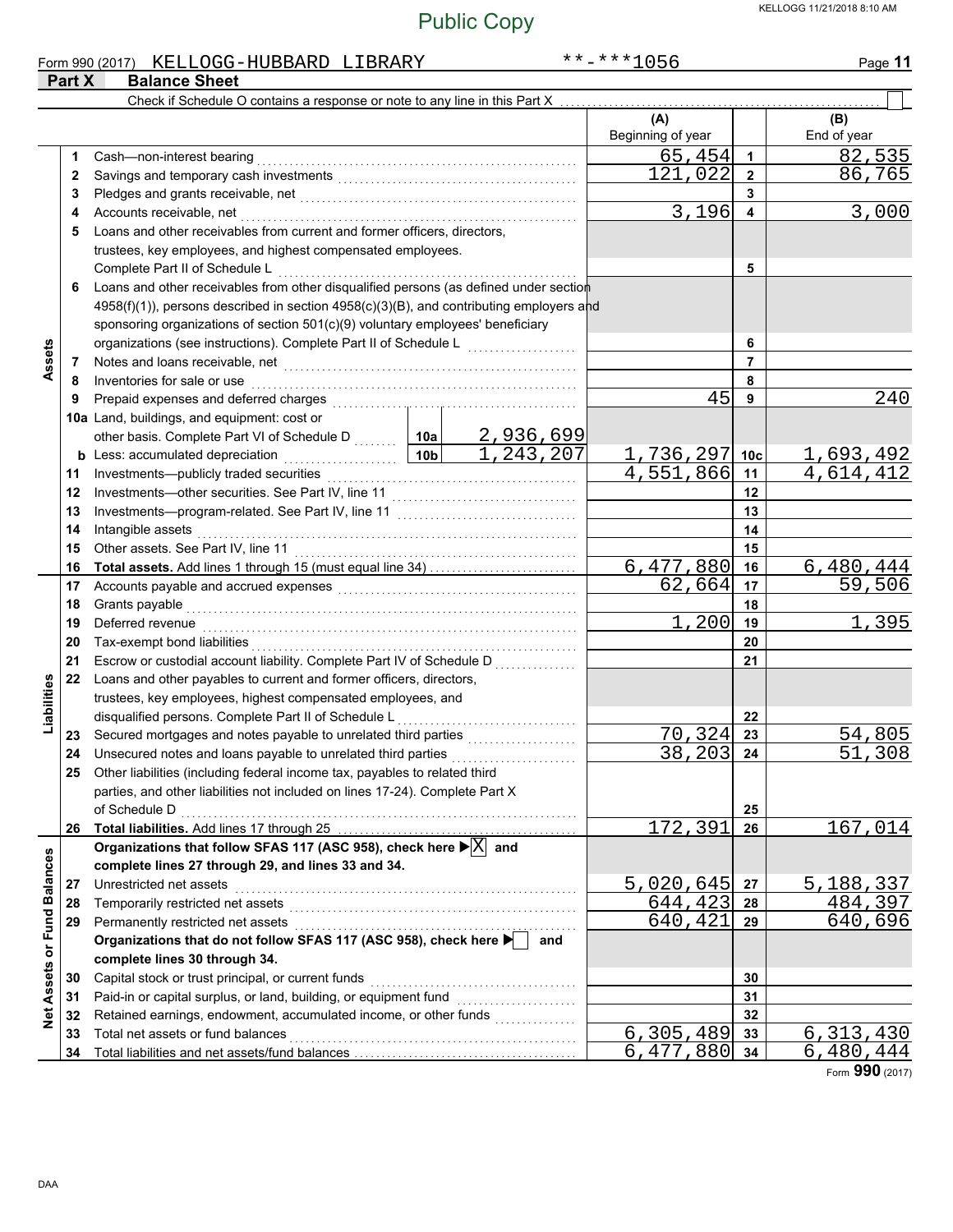|              | $******1056$<br>Form 990 (2017) KELLOGG-HUBBARD LIBRARY                                                                                                                                                                        |                         |    | Page 12            |
|--------------|--------------------------------------------------------------------------------------------------------------------------------------------------------------------------------------------------------------------------------|-------------------------|----|--------------------|
|              | <b>Reconciliation of Net Assets</b><br><b>Part XI</b>                                                                                                                                                                          |                         |    |                    |
|              |                                                                                                                                                                                                                                |                         |    |                    |
| 1            |                                                                                                                                                                                                                                |                         |    | 832,507            |
| $\mathbf{2}$ |                                                                                                                                                                                                                                | $\overline{2}$          |    | 1,007,948          |
| 3            | Revenue less expenses. Subtract line 2 from line 1                                                                                                                                                                             | 3                       |    | $-175,441$         |
| 4            | Net assets or fund balances at beginning of year (must equal Part X, line 33, column (A)) [[[[[[[[[[[[[[[[[[[                                                                                                                  | $\overline{\mathbf{4}}$ |    | 6,305,489          |
| 5            | Net unrealized gains (losses) on investments [11] with the content of the content of the content of the content of the content of the content of the content of the content of the content of the content of the content of th | 5                       |    | 183,382            |
| 6            | Donated services and use of facilities <b>constructs</b> and a service of the service of the services and use of facilities                                                                                                    | 6                       |    |                    |
| 7            | Investment expenses                                                                                                                                                                                                            | $\overline{7}$          |    |                    |
| 8            | Prior period adjustments                                                                                                                                                                                                       | 8                       |    |                    |
| 9            | Other changes in net assets or fund balances (explain in Schedule O)                                                                                                                                                           | 9                       |    |                    |
| 10           | Net assets or fund balances at end of year. Combine lines 3 through 9 (must equal Part X, line                                                                                                                                 |                         |    |                    |
|              | 33, column (B))                                                                                                                                                                                                                | 10                      |    | 6,313,430          |
|              | <b>Financial Statements and Reporting</b><br><b>Part XII</b>                                                                                                                                                                   |                         |    |                    |
|              | Check if Schedule O contains a response or note to any line in this Part XII                                                                                                                                                   |                         |    |                    |
|              |                                                                                                                                                                                                                                |                         |    | Yes I<br><b>No</b> |
| 1            | Accounting method used to prepare the Form 990:     Cash<br>$ X $ Accrual<br>Other                                                                                                                                             |                         |    |                    |
|              | If the organization changed its method of accounting from a prior year or checked "Other," explain in                                                                                                                          |                         |    |                    |
|              | Schedule O.                                                                                                                                                                                                                    |                         |    |                    |
|              | 2a Were the organization's financial statements compiled or reviewed by an independent accountant?                                                                                                                             |                         | 2a | Χ                  |
|              | If "Yes," check a box below to indicate whether the financial statements for the year were compiled or                                                                                                                         |                         |    |                    |
|              | reviewed on a separate basis, consolidated basis, or both:                                                                                                                                                                     |                         |    |                    |
|              | Separate basis<br>Consolidated basis<br>Both consolidated and separate basis                                                                                                                                                   |                         |    |                    |
|              | <b>b</b> Were the organization's financial statements audited by an independent accountant?                                                                                                                                    |                         | 2b | Χ                  |
|              | If "Yes," check a box below to indicate whether the financial statements for the year were audited on a                                                                                                                        |                         |    |                    |
|              | separate basis, consolidated basis, or both:                                                                                                                                                                                   |                         |    |                    |
|              | Separate basis<br>Consolidated basis<br>Both consolidated and separate basis                                                                                                                                                   |                         |    |                    |
|              | c If "Yes" to line 2a or 2b, does the organization have a committee that assumes responsibility for oversight                                                                                                                  |                         |    |                    |
|              | of the audit, review, or compilation of its financial statements and selection of an independent accountant?                                                                                                                   |                         | 2c |                    |
|              | If the organization changed either its oversight process or selection process during the tax year, explain in                                                                                                                  |                         |    |                    |
|              | Schedule O.                                                                                                                                                                                                                    |                         |    |                    |
|              | 3a As a result of a federal award, was the organization required to undergo an audit or audits as set forth in                                                                                                                 |                         |    |                    |
|              | the Single Audit Act and OMB Circular A-133?                                                                                                                                                                                   |                         | 3a | Χ                  |
|              | b If "Yes," did the organization undergo the required audit or audits? If the organization did not undergo the                                                                                                                 |                         |    |                    |
|              | required audit or audits, explain why in Schedule O and describe any steps taken to undergo such audits.                                                                                                                       |                         | 3b |                    |
|              |                                                                                                                                                                                                                                |                         |    | Form 990 (2017)    |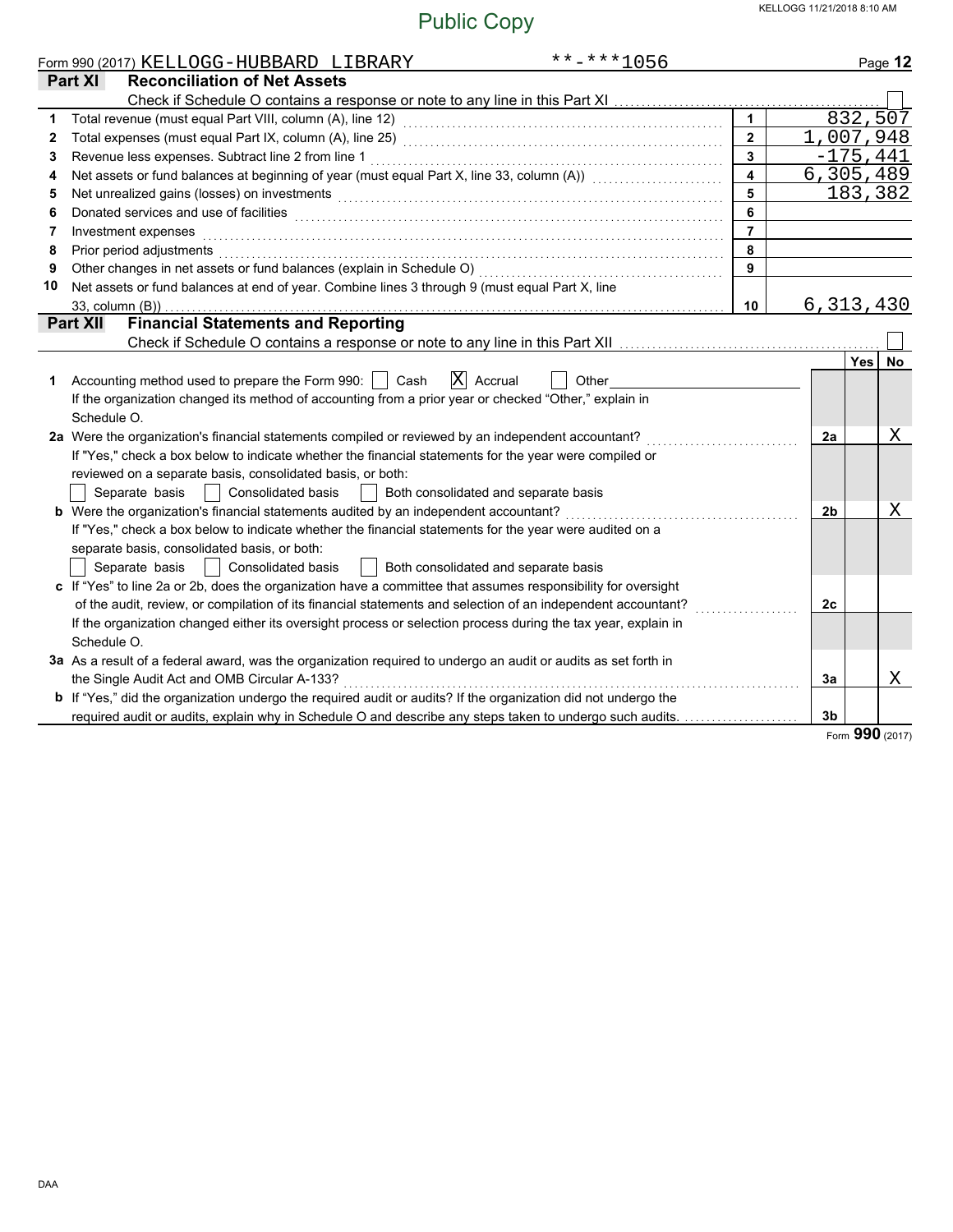#### Public Copy

| <b>SCHEDULE A</b>          |                                                            | <b>Public Charity Status and Public Support</b>                                                                                                                                                                                                                                                                                                                                                                                                                                  |                                       |                               |                                                         |                                     |  |  |  |  |
|----------------------------|------------------------------------------------------------|----------------------------------------------------------------------------------------------------------------------------------------------------------------------------------------------------------------------------------------------------------------------------------------------------------------------------------------------------------------------------------------------------------------------------------------------------------------------------------|---------------------------------------|-------------------------------|---------------------------------------------------------|-------------------------------------|--|--|--|--|
| (Form 990 or 990-EZ)       |                                                            | Complete if the organization is a section 501(c)(3) organization or a section 4947(a)(1) nonexempt charitable trust.                                                                                                                                                                                                                                                                                                                                                             |                                       |                               |                                                         |                                     |  |  |  |  |
| Department of the Treasury |                                                            | Attach to Form 990 or Form 990-EZ.                                                                                                                                                                                                                                                                                                                                                                                                                                               |                                       |                               |                                                         | <b>Open to Public</b>               |  |  |  |  |
| Internal Revenue Service   |                                                            | Go to www.irs.gov/Form990 for instructions and the latest information.                                                                                                                                                                                                                                                                                                                                                                                                           |                                       |                               |                                                         | <b>Inspection</b>                   |  |  |  |  |
| Name of the organization   |                                                            | KELLOGG-HUBBARD LIBRARY                                                                                                                                                                                                                                                                                                                                                                                                                                                          |                                       |                               | <b>Employer identification number</b><br>$***$ -***1056 |                                     |  |  |  |  |
| Part I                     |                                                            | Reason for Public Charity Status (All organizations must complete this part.) See instructions.                                                                                                                                                                                                                                                                                                                                                                                  |                                       |                               |                                                         |                                     |  |  |  |  |
|                            |                                                            | The organization is not a private foundation because it is: (For lines 1 through 12, check only one box.)                                                                                                                                                                                                                                                                                                                                                                        |                                       |                               |                                                         |                                     |  |  |  |  |
| 1                          |                                                            | A church, convention of churches, or association of churches described in section 170(b)(1)(A)(i).                                                                                                                                                                                                                                                                                                                                                                               |                                       |                               |                                                         |                                     |  |  |  |  |
| 2<br>3                     |                                                            | A school described in section 170(b)(1)(A)(ii). (Attach Schedule E (Form 990 or 990-EZ).)<br>A hospital or a cooperative hospital service organization described in section 170(b)(1)(A)(iii).                                                                                                                                                                                                                                                                                   |                                       |                               |                                                         |                                     |  |  |  |  |
| 4                          |                                                            | A medical research organization operated in conjunction with a hospital described in section 170(b)(1)(A)(iii). Enter the hospital's name,                                                                                                                                                                                                                                                                                                                                       |                                       |                               |                                                         |                                     |  |  |  |  |
| city, and state:           |                                                            |                                                                                                                                                                                                                                                                                                                                                                                                                                                                                  |                                       |                               |                                                         |                                     |  |  |  |  |
| 5                          |                                                            | An organization operated for the benefit of a college or university owned or operated by a governmental unit described in                                                                                                                                                                                                                                                                                                                                                        |                                       |                               |                                                         |                                     |  |  |  |  |
|                            | section 170(b)(1)(A)(iv). (Complete Part II.)              |                                                                                                                                                                                                                                                                                                                                                                                                                                                                                  |                                       |                               |                                                         |                                     |  |  |  |  |
| 6<br>$ {\rm X} $<br>7      |                                                            | A federal, state, or local government or governmental unit described in section 170(b)(1)(A)(v).<br>An organization that normally receives a substantial part of its support from a governmental unit or from the general public                                                                                                                                                                                                                                                 |                                       |                               |                                                         |                                     |  |  |  |  |
| 8                          | described in section 170(b)(1)(A)(vi). (Complete Part II.) | A community trust described in section 170(b)(1)(A)(vi). (Complete Part II.)                                                                                                                                                                                                                                                                                                                                                                                                     |                                       |                               |                                                         |                                     |  |  |  |  |
| 9                          |                                                            | An agricultural research organization described in section 170(b)(1)(A)(ix) operated in conjunction with a land-grant college<br>or university or a non-land grant college of agriculture (see instructions). Enter the name, city, and state of the college or                                                                                                                                                                                                                  |                                       |                               |                                                         |                                     |  |  |  |  |
| university:                |                                                            |                                                                                                                                                                                                                                                                                                                                                                                                                                                                                  |                                       |                               |                                                         |                                     |  |  |  |  |
| 10                         |                                                            | An organization that normally receives: (1) more than 33 1/3% of its support from contributions, membership fees, and gross<br>receipts from activities related to its exempt functions—subject to certain exceptions, and (2) no more than 33 1/3% of its<br>support from gross investment income and unrelated business taxable income (less section 511 tax) from businesses<br>acquired by the organization after June 30, 1975. See section 509(a)(2). (Complete Part III.) |                                       |                               |                                                         |                                     |  |  |  |  |
| 11                         |                                                            | An organization organized and operated exclusively to test for public safety. See section 509(a)(4).                                                                                                                                                                                                                                                                                                                                                                             |                                       |                               |                                                         |                                     |  |  |  |  |
| 12                         |                                                            | An organization organized and operated exclusively for the benefit of, to perform the functions of, or to carry out the purposes                                                                                                                                                                                                                                                                                                                                                 |                                       |                               |                                                         |                                     |  |  |  |  |
|                            |                                                            | of one or more publicly supported organizations described in section 509(a)(1) or section 509(a)(2). See section 509(a)(3).<br>Check the box in lines 12a through 12d that describes the type of supporting organization and complete lines 12e, 12f, and 12g.                                                                                                                                                                                                                   |                                       |                               |                                                         |                                     |  |  |  |  |
| a                          |                                                            | Type I. A supporting organization operated, supervised, or controlled by its supported organization(s), typically by giving<br>the supported organization(s) the power to regularly appoint or elect a majority of the directors or trustees of the<br>supporting organization. You must complete Part IV, Sections A and B.                                                                                                                                                     |                                       |                               |                                                         |                                     |  |  |  |  |
| b                          |                                                            | Type II. A supporting organization supervised or controlled in connection with its supported organization(s), by having                                                                                                                                                                                                                                                                                                                                                          |                                       |                               |                                                         |                                     |  |  |  |  |
|                            |                                                            | control or management of the supporting organization vested in the same persons that control or manage the supported<br>organization(s). You must complete Part IV, Sections A and C.                                                                                                                                                                                                                                                                                            |                                       |                               |                                                         |                                     |  |  |  |  |
| c                          |                                                            | Type III functionally integrated. A supporting organization operated in connection with, and functionally integrated with,<br>its supported organization(s) (see instructions). You must complete Part IV, Sections A, D, and E.                                                                                                                                                                                                                                                 |                                       |                               |                                                         |                                     |  |  |  |  |
| d                          |                                                            | Type III non-functionally integrated. A supporting organization operated in connection with its supported organization(s)<br>that is not functionally integrated. The organization generally must satisfy a distribution requirement and an attentiveness                                                                                                                                                                                                                        |                                       |                               |                                                         |                                     |  |  |  |  |
| е                          |                                                            | requirement (see instructions). You must complete Part IV, Sections A and D, and Part V.<br>Check this box if the organization received a written determination from the IRS that it is a Type I, Type II, Type III                                                                                                                                                                                                                                                              |                                       |                               |                                                         |                                     |  |  |  |  |
|                            |                                                            | functionally integrated, or Type III non-functionally integrated supporting organization.                                                                                                                                                                                                                                                                                                                                                                                        |                                       |                               |                                                         |                                     |  |  |  |  |
| f                          | Enter the number of supported organizations                | Provide the following information about the supported organization(s).                                                                                                                                                                                                                                                                                                                                                                                                           |                                       |                               |                                                         |                                     |  |  |  |  |
| g<br>(i) Name of supported | (ii) EIN                                                   | (iii) Type of organization                                                                                                                                                                                                                                                                                                                                                                                                                                                       | (iv) Is the organization              | (v) Amount of monetary        |                                                         | (vi) Amount of                      |  |  |  |  |
| organization               |                                                            | (described on lines 1-10<br>above (see instructions))                                                                                                                                                                                                                                                                                                                                                                                                                            | listed in your governing<br>document? | support (see<br>instructions) |                                                         | other support (see<br>instructions) |  |  |  |  |
|                            |                                                            |                                                                                                                                                                                                                                                                                                                                                                                                                                                                                  | Yes<br>No                             |                               |                                                         |                                     |  |  |  |  |
| (A)                        |                                                            |                                                                                                                                                                                                                                                                                                                                                                                                                                                                                  |                                       |                               |                                                         |                                     |  |  |  |  |
| (B)                        |                                                            |                                                                                                                                                                                                                                                                                                                                                                                                                                                                                  |                                       |                               |                                                         |                                     |  |  |  |  |
| (C)                        |                                                            |                                                                                                                                                                                                                                                                                                                                                                                                                                                                                  |                                       |                               |                                                         |                                     |  |  |  |  |
| (D)                        |                                                            |                                                                                                                                                                                                                                                                                                                                                                                                                                                                                  |                                       |                               |                                                         |                                     |  |  |  |  |
| (E)                        |                                                            |                                                                                                                                                                                                                                                                                                                                                                                                                                                                                  |                                       |                               |                                                         |                                     |  |  |  |  |
| <b>Total</b>               |                                                            |                                                                                                                                                                                                                                                                                                                                                                                                                                                                                  |                                       |                               |                                                         |                                     |  |  |  |  |
|                            |                                                            |                                                                                                                                                                                                                                                                                                                                                                                                                                                                                  |                                       |                               |                                                         |                                     |  |  |  |  |

**For Paperwork Reduction Act Notice, see the Instructions for Form 990 or 990-EZ.**

**Schedule A (Form 990 or 990-EZ) 2017**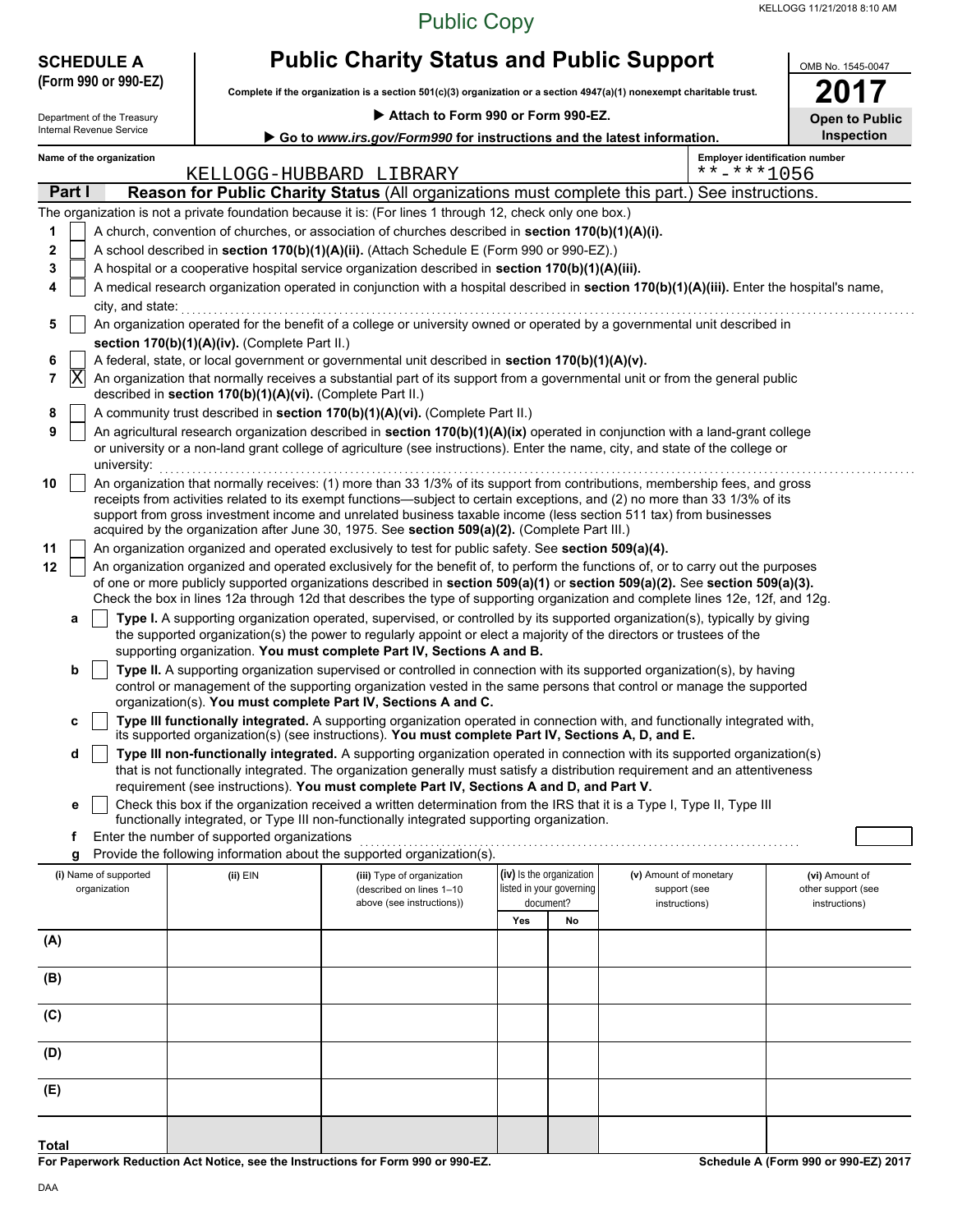(Explain in Part VI.) . . . . . . . . . . . . . . . . . . governmental unit or publicly **Section A. Public Support Total support.** Add lines 7 through 10 loss from the sale of capital assets Other income. Do not include gain or is regularly carried on . . . . . . . . . . . . . . . . activities, whether or not the business Net income from unrelated business rents, royalties, and income from payments received on securities loans, Gross income from interest, dividends, line 1 that exceeds 2% of the amount supported organization) included on each person (other than a The portion of total contributions by **Total.** Add lines 1 through 3 . . . . . . . . . The value of services or facilities to or expended on its behalf organization's benefit and either paid Tax revenues levied for the Gross receipts from related activities, etc. (see instructions) ........ Amounts from line 4 **Public support.** Subtract line 5 from line 4. include any "unusual grants.") membership fees received. (Do not Gifts, grants, contributions, and Schedule A (Form 990 or 990-EZ) 2017 KELLOGG-HUBBARD LIBRARY \*\*-\*\*\*1056 Page **2 (a)** 2013 **(b)** 2014 **(c)** 2015 **(d)** 2016 **(e)** 2017 (Complete only if you checked the box on line 5, 7, or 8 of Part I or if the organization failed to qualify under **Part II** Support Schedule for Organizations Described in Sections 170(b)(1)(A)(iv) and 170(b)(1)(A)(vi) **Calendar year (or fiscal year beginning in) (f)** Total furnished by a governmental unit to the organization without charge **Section B. Total Support** similar sources . . . . . . . . . . . . . . . . . . . . . . . . **12** Calendar year (or fiscal year beginning in)  $\blacktriangleright$  (a) 2013 (b) 2014 (c) 2015 (d) 2016 (e) 2017 (e) 2017 Part III. If the organization fails to qualify under the tests listed below, please complete Part III.) **(a)** 2013 shown on line 11, column  $(f)$  **(b)** 2014 **(c)** 2015 **(d)** 2016 **(e)** 2017 589,517 597,738 618,024 623,931 627,160 3,056,370 589,517 597,738 618,024 623,931 627,160 3,056,370 3,056,370 589,517 597,738 618,024 623,931 627,160 3,056,370 138,906 146,603 105,267 122,705 126,321 639,802 9,260 12,009 10,606 21,349 53,224 3,749,396 387,296 KELLOGG 11/21/2018 8:10 AM Public Copy

First five years. If the Form 990 is for the organization's first, second, third, fourth, or fifth tax year as a section 501(c)(3) **13** organization, check this box and stop here **Section C. Computation of Public Support Percentage**

| 14  | Public support percentage for 2017 (line 6, column (f) divided by line 11, column (f))<br>[[[[Column (f)]                      | 14 | $81.52\%$                          |  |  |  |  |  |
|-----|--------------------------------------------------------------------------------------------------------------------------------|----|------------------------------------|--|--|--|--|--|
| 15  | Public support percentage from 2016 Schedule A, Part II, line 14                                                               | 15 | $80.39\%$                          |  |  |  |  |  |
| 16a | 33 1/3% support test-2017. If the organization did not check the box on line 13, and line 14 is 33 1/3% or more, check this    |    |                                    |  |  |  |  |  |
|     | box and stop here. The organization qualifies as a publicly supported organization                                             |    | $\blacktriangleright \overline{X}$ |  |  |  |  |  |
| b   | 33 1/3% support test—2016. If the organization did not check a box on line 13 or 16a, and line 15 is 33 1/3% or more, check    |    |                                    |  |  |  |  |  |
|     | this box and <b>stop here.</b> The organization qualifies as a publicly supported organization                                 |    |                                    |  |  |  |  |  |
| 17a | 10%-facts-and-circumstances test-2017. If the organization did not check a box on line 13, 16a, or 16b, and line 14 is         |    |                                    |  |  |  |  |  |
|     | 10% or more, and if the organization meets the "facts-and-circumstances" test, check this box and <b>stop here.</b> Explain in |    |                                    |  |  |  |  |  |
|     | Part VI how the organization meets the "facts-and-circumstances" test. The organization qualifies as a publicly supported      |    |                                    |  |  |  |  |  |
|     | organization                                                                                                                   |    |                                    |  |  |  |  |  |
| b   | 10%-facts-and-circumstances test-2016. If the organization did not check a box on line 13, 16a, 16b, or 17a, and line          |    |                                    |  |  |  |  |  |
|     | 15 is 10% or more, and if the organization meets the "facts-and-circumstances" test, check this box and stop here.             |    |                                    |  |  |  |  |  |
|     | Explain in Part VI how the organization meets the "facts-and-circumstances" test. The organization qualifies as a publicly     |    |                                    |  |  |  |  |  |
|     | supported organization                                                                                                         |    |                                    |  |  |  |  |  |
| 18  | <b>Private foundation.</b> If the organization did not check a box on line 13, 16a, 16b, 17a, or 17b, check this box and see   |    |                                    |  |  |  |  |  |
|     | instructions                                                                                                                   |    |                                    |  |  |  |  |  |
|     |                                                                                                                                |    |                                    |  |  |  |  |  |

**Schedule A (Form 990 or 990-EZ) 2017**

▶

**12 11**

**9**

**10**

**8**

**7**

**6**

**4**

**5**

**3**

**2**

**1**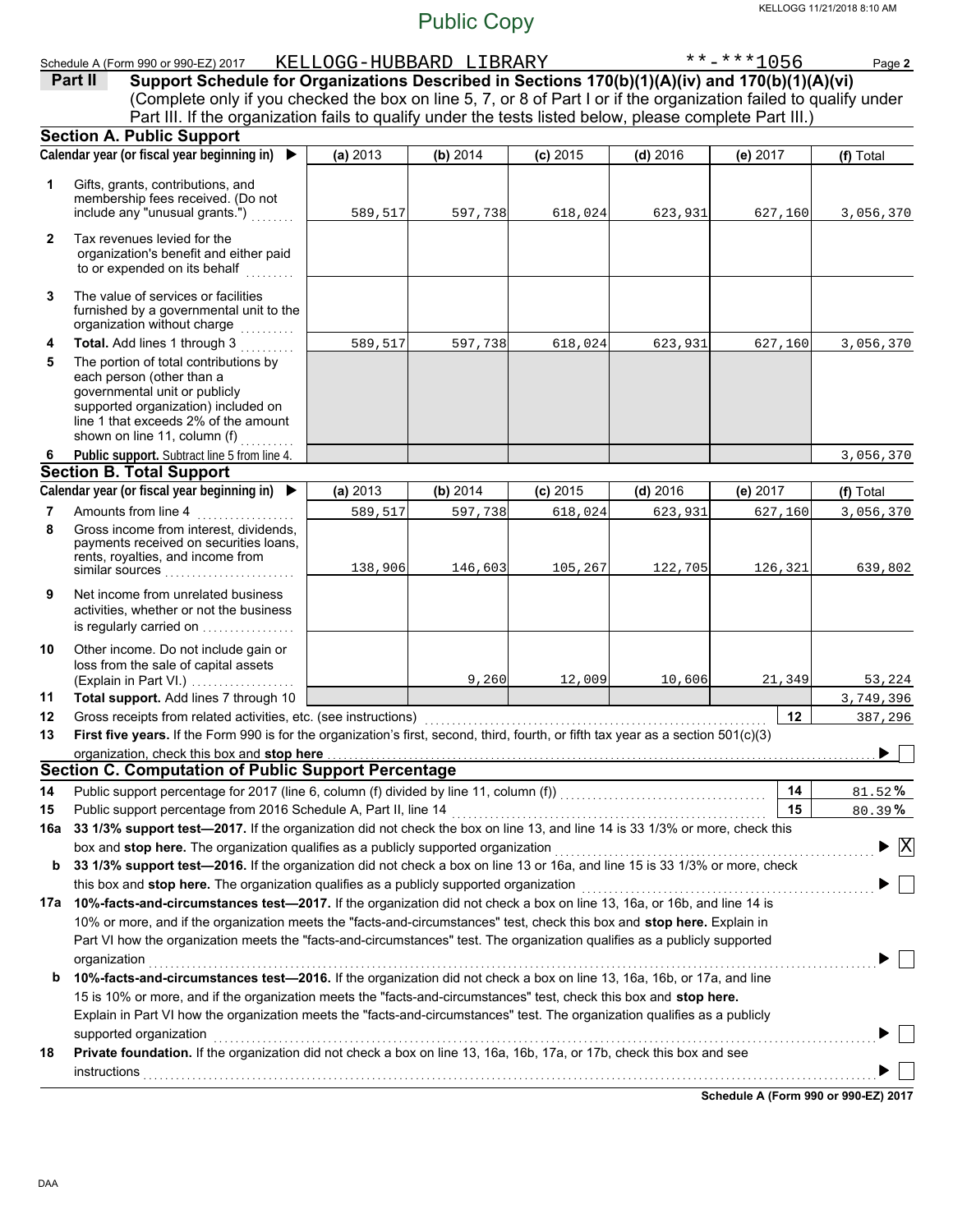|              | Schedule A (Form 990 or 990-EZ) 2017                                                                                                           |          | KELLOGG-HUBBARD LIBRARY |            |            | $******1056$ | Page 3    |
|--------------|------------------------------------------------------------------------------------------------------------------------------------------------|----------|-------------------------|------------|------------|--------------|-----------|
|              | Part III<br>Support Schedule for Organizations Described in Section 509(a)(2)                                                                  |          |                         |            |            |              |           |
|              | (Complete only if you checked the box on line 10 of Part I or if the organization failed to qualify under Part II.                             |          |                         |            |            |              |           |
|              | If the organization fails to qualify under the tests listed below, please complete Part II.)                                                   |          |                         |            |            |              |           |
|              | <b>Section A. Public Support</b>                                                                                                               |          |                         |            |            |              |           |
|              | Calendar year (or fiscal year beginning in)<br>$\blacktriangleright$                                                                           | (a) 2013 | (b) 2014                | $(c)$ 2015 | $(d)$ 2016 | (e) 2017     | (f) Total |
| 1            | Gifts, grants, contributions, and membership                                                                                                   |          |                         |            |            |              |           |
|              | fees received. (Do not include any "unusual grants.")                                                                                          |          |                         |            |            |              |           |
| $\mathbf{2}$ | Gross receipts from admissions, merchandise                                                                                                    |          |                         |            |            |              |           |
|              | sold or services performed, or facilities<br>furnished in any activity that is related to the                                                  |          |                         |            |            |              |           |
|              | organization's tax-exempt purpose                                                                                                              |          |                         |            |            |              |           |
| 3            | Gross receipts from activities that are not an                                                                                                 |          |                         |            |            |              |           |
|              | unrelated trade or business under section 513                                                                                                  |          |                         |            |            |              |           |
| 4            | Tax revenues levied for the                                                                                                                    |          |                         |            |            |              |           |
|              | organization's benefit and either paid                                                                                                         |          |                         |            |            |              |           |
|              | to or expended on its behalf                                                                                                                   |          |                         |            |            |              |           |
| 5            | The value of services or facilities                                                                                                            |          |                         |            |            |              |           |
|              | furnished by a governmental unit to the                                                                                                        |          |                         |            |            |              |           |
|              | organization without charge                                                                                                                    |          |                         |            |            |              |           |
| 6            | Total. Add lines 1 through 5                                                                                                                   |          |                         |            |            |              |           |
|              | 7a Amounts included on lines 1, 2, and 3<br>received from disqualified persons                                                                 |          |                         |            |            |              |           |
| b            | Amounts included on lines 2 and 3                                                                                                              |          |                         |            |            |              |           |
|              | received from other than disqualified                                                                                                          |          |                         |            |            |              |           |
|              | persons that exceed the greater of \$5,000<br>or 1% of the amount on line 13 for the year                                                      |          |                         |            |            |              |           |
| c            | Add lines 7a and 7b                                                                                                                            |          |                         |            |            |              |           |
| 8            | . <b>.</b> .<br>Public support. (Subtract line 7c from                                                                                         |          |                         |            |            |              |           |
|              | line $6.$ )                                                                                                                                    |          |                         |            |            |              |           |
|              | <b>Section B. Total Support</b>                                                                                                                |          |                         |            |            |              |           |
|              | Calendar year (or fiscal year beginning in) $\blacktriangleright$                                                                              | (a) 2013 | (b) 2014                | $(c)$ 2015 | $(d)$ 2016 | (e) 2017     | (f) Total |
| 9            | Amounts from line 6<br><u>.</u><br>1980 - Paul Barbara, president                                                                              |          |                         |            |            |              |           |
|              |                                                                                                                                                |          |                         |            |            |              |           |
| 10a          | Gross income from interest, dividends,<br>payments received on securities loans, rents,                                                        |          |                         |            |            |              |           |
|              | royalties, and income from similar sources                                                                                                     |          |                         |            |            |              |           |
| b            | Unrelated business taxable income (less                                                                                                        |          |                         |            |            |              |           |
|              | section 511 taxes) from businesses                                                                                                             |          |                         |            |            |              |           |
|              | acquired after June 30, 1975                                                                                                                   |          |                         |            |            |              |           |
|              | c Add lines 10a and 10b $\ldots$                                                                                                               |          |                         |            |            |              |           |
|              |                                                                                                                                                |          |                         |            |            |              |           |
| 11           | Net income from unrelated business<br>activities not included in line 10b, whether                                                             |          |                         |            |            |              |           |
|              | or not the business is regularly carried on.                                                                                                   |          |                         |            |            |              |           |
| 12           | Other income. Do not include gain or                                                                                                           |          |                         |            |            |              |           |
|              | loss from the sale of capital assets                                                                                                           |          |                         |            |            |              |           |
|              | (Explain in Part VI.)                                                                                                                          |          |                         |            |            |              |           |
| 13           | Total support. (Add lines 9, 10c, 11,                                                                                                          |          |                         |            |            |              |           |
|              | and 12.)<br>First five years. If the Form 990 is for the organization's first, second, third, fourth, or fifth tax year as a section 501(c)(3) |          |                         |            |            |              |           |
| 14           | organization, check this box and stop here                                                                                                     |          |                         |            |            |              |           |
|              | <b>Section C. Computation of Public Support Percentage</b>                                                                                     |          |                         |            |            |              |           |
| 15           |                                                                                                                                                |          |                         |            |            | 15           | $\%$      |
| 16           |                                                                                                                                                |          |                         |            |            | 16           | $\%$      |
|              | Section D. Computation of Investment Income Percentage                                                                                         |          |                         |            |            |              |           |
| 17           | Investment income percentage for 2017 (line 10c, column (f) divided by line 13, column (f)) [[[[[[[[[[[[[[[[[                                  |          |                         |            |            | 17           | $\%$      |
| 18           | Investment income percentage from 2016 Schedule A, Part III, line 17                                                                           |          |                         |            |            | 18           | %         |
|              | 19a 33 1/3% support tests-2017. If the organization did not check the box on line 14, and line 15 is more than 33 1/3%, and line               |          |                         |            |            |              |           |
|              | 17 is not more than 33 1/3%, check this box and stop here. The organization qualifies as a publicly supported organization                     |          |                         |            |            |              |           |
| b            | 33 1/3% support tests-2016. If the organization did not check a box on line 14 or line 19a, and line 16 is more than 33 1/3%, and              |          |                         |            |            |              |           |
|              | line 18 is not more than 33 1/3%, check this box and stop here. The organization qualifies as a publicly supported organization                |          |                         |            |            |              |           |
|              |                                                                                                                                                |          |                         |            |            |              |           |

**20 Private foundation.** If the organization did not check a box on line 14, 19a, or 19b, check this box and see instructions . . . . . . . . . . . . . . . . . . .

**Schedule A (Form 990 or 990-EZ) 2017**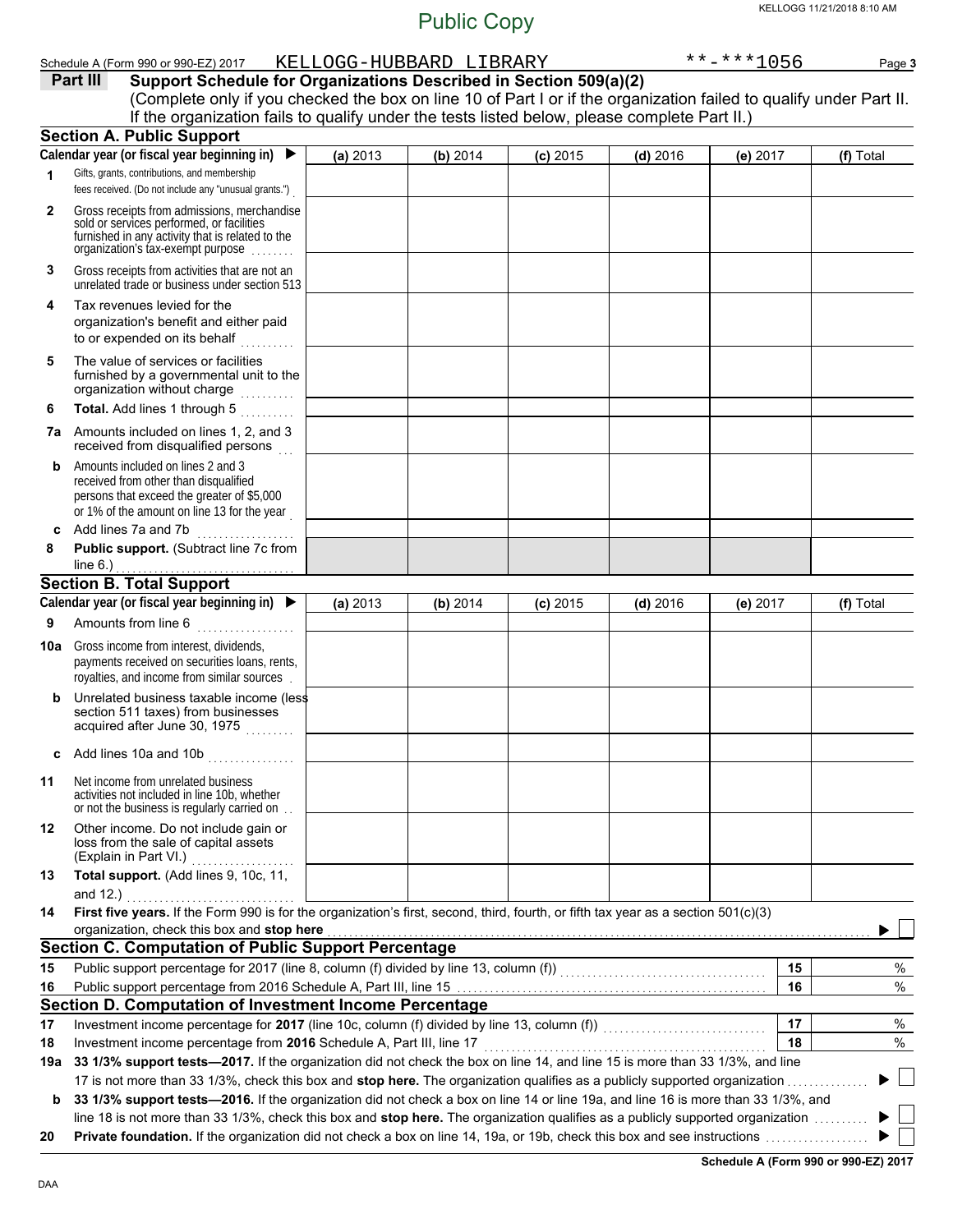#### Schedule A (Form 990 or 990-EZ) 2017 KELLOGG-HUBBARD LIBRARY \*\*-\*\*\*1056 Page 4

|     | <u>U wuxuu</u><br>----------<br>Part IV<br><b>Supporting Organizations</b>                                                                                          |                  |     |    |
|-----|---------------------------------------------------------------------------------------------------------------------------------------------------------------------|------------------|-----|----|
|     | (Complete only if you checked a box in line 12 on Part I. If you checked 12a of Part I, complete Sections A                                                         |                  |     |    |
|     | and B. If you checked 12b of Part I, complete Sections A and C. If you checked 12c of Part I, complete                                                              |                  |     |    |
|     | Sections A, D, and E. If you checked 12d of Part I, complete Sections A and D, and complete Part V.)                                                                |                  |     |    |
|     | <b>Section A. All Supporting Organizations</b>                                                                                                                      |                  |     |    |
|     |                                                                                                                                                                     |                  | Yes | No |
| 1   | Are all of the organization's supported organizations listed by name in the organization's governing                                                                |                  |     |    |
|     | documents? If "No," describe in Part VI how the supported organizations are designated. If designated by                                                            |                  |     |    |
|     | class or purpose, describe the designation. If historic and continuing relationship, explain.                                                                       | 1                |     |    |
| 2   | Did the organization have any supported organization that does not have an IRS determination of status                                                              |                  |     |    |
|     | under section 509(a)(1) or (2)? If "Yes," explain in Part VI how the organization determined that the supported                                                     |                  |     |    |
|     | organization was described in section 509(a)(1) or (2).                                                                                                             | $\boldsymbol{2}$ |     |    |
| За  | Did the organization have a supported organization described in section 501(c)(4), (5), or (6)? If "Yes," answer                                                    |                  |     |    |
|     | $(b)$ and $(c)$ below.                                                                                                                                              | 3a               |     |    |
| b   | Did the organization confirm that each supported organization qualified under section 501(c)(4), (5), or (6) and                                                    |                  |     |    |
|     | satisfied the public support tests under section $509(a)(2)$ ? If "Yes," describe in Part VI when and how the                                                       |                  |     |    |
|     | organization made the determination.                                                                                                                                | 3 <sub>b</sub>   |     |    |
| c   | Did the organization ensure that all support to such organizations was used exclusively for section $170(c)(2)(B)$                                                  |                  |     |    |
|     | purposes? If "Yes," explain in Part VI what controls the organization put in place to ensure such use.                                                              | 3c               |     |    |
| 4a  | Was any supported organization not organized in the United States ("foreign supported organization")? If                                                            |                  |     |    |
|     | "Yes," and if you checked 12a or 12b in Part I, answer (b) and (c) below.                                                                                           | 4a               |     |    |
| b   | Did the organization have ultimate control and discretion in deciding whether to make grants to the foreign                                                         |                  |     |    |
|     | supported organization? If "Yes," describe in Part VI how the organization had such control and discretion                                                          |                  |     |    |
|     | despite being controlled or supervised by or in connection with its supported organizations.                                                                        | 4b               |     |    |
| c   | Did the organization support any foreign supported organization that does not have an IRS determination                                                             |                  |     |    |
|     | under sections 501(c)(3) and 509(a)(1) or (2)? If "Yes," explain in Part VI what controls the organization used                                                     |                  |     |    |
|     | to ensure that all support to the foreign supported organization was used exclusively for section $170(c)(2)(B)$                                                    |                  |     |    |
|     | purposes.                                                                                                                                                           | 4с               |     |    |
| 5а  | Did the organization add, substitute, or remove any supported organizations during the tax year? If "Yes,"                                                          |                  |     |    |
|     | answer (b) and (c) below (if applicable). Also, provide detail in Part VI, including (i) the names and EIN                                                          |                  |     |    |
|     | numbers of the supported organizations added, substituted, or removed; (ii) the reasons for each such action;                                                       |                  |     |    |
|     | (iii) the authority under the organization's organizing document authorizing such action; and (iv) how the action                                                   |                  |     |    |
|     | was accomplished (such as by amendment to the organizing document).                                                                                                 | 5a               |     |    |
| b   | Type I or Type II only. Was any added or substituted supported organization part of a class already                                                                 |                  |     |    |
|     | designated in the organization's organizing document?                                                                                                               | 5b               |     |    |
| c   | Substitutions only. Was the substitution the result of an event beyond the organization's control?                                                                  | 5c               |     |    |
| 6   | Did the organization provide support (whether in the form of grants or the provision of services or facilities) to                                                  |                  |     |    |
|     | anyone other than (i) its supported organizations, (ii) individuals that are part of the charitable class benefited                                                 |                  |     |    |
|     | by one or more of its supported organizations, or (iii) other supporting organizations that also support or                                                         |                  |     |    |
|     | benefit one or more of the filing organization's supported organizations? If "Yes," provide detail in Part VI.                                                      | 6                |     |    |
| 7   | Did the organization provide a grant, loan, compensation, or other similar payment to a substantial contributor                                                     |                  |     |    |
|     | (defined in section 4958(c)(3)(C)), a family member of a substantial contributor, or a 35% controlled entity with                                                   |                  |     |    |
|     | regard to a substantial contributor? If "Yes," complete Part I of Schedule L (Form 990 or 990-EZ).                                                                  | 7                |     |    |
| 8   | Did the organization make a loan to a disqualified person (as defined in section 4958) not described in line 7?                                                     |                  |     |    |
|     | If "Yes," complete Part I of Schedule L (Form 990 or 990-EZ).                                                                                                       | 8                |     |    |
| 9а  | Was the organization controlled directly or indirectly at any time during the tax year by one or more                                                               |                  |     |    |
|     | disqualified persons as defined in section 4946 (other than foundation managers and organizations described                                                         |                  |     |    |
|     | in section 509(a)(1) or (2))? If "Yes," provide detail in Part VI.                                                                                                  | 9a               |     |    |
| b   | Did one or more disqualified persons (as defined in line 9a) hold a controlling interest in any entity in which                                                     |                  |     |    |
|     | the supporting organization had an interest? If "Yes," provide detail in Part VI.                                                                                   | 9b               |     |    |
| c   | Did a disqualified person (as defined in line 9a) have an ownership interest in, or derive any personal benefit                                                     |                  |     |    |
|     | from, assets in which the supporting organization also had an interest? If "Yes," provide detail in Part VI.                                                        | 9c               |     |    |
| 10a | Was the organization subject to the excess business holdings rules of section 4943 because of section                                                               |                  |     |    |
|     | 4943(f) (regarding certain Type II supporting organizations, and all Type III non-functionally integrated<br>supporting organizations)? If "Yes," answer 10b below. | 10a              |     |    |
|     | Did the organization have any excess business holdings in the tax year? (Use Schedule C, Form 4720, to                                                              |                  |     |    |

**b** Did the organization have any excess business holdings in the tax year? *(Use Schedule C, Form 4720, to determine whether the organization had excess business holdings.)*

**Schedule A (Form 990 or 990-EZ) 2017 10b**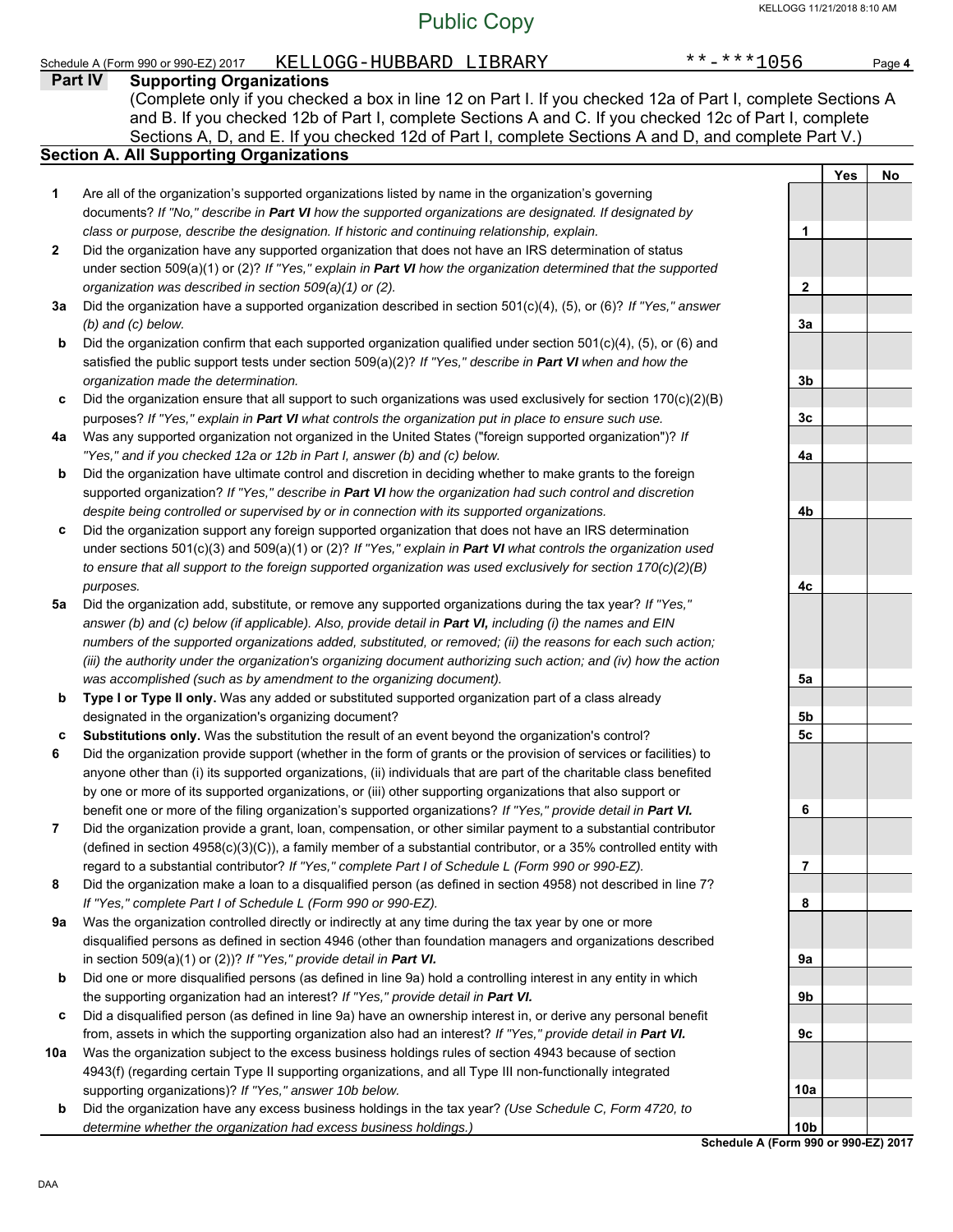|    | KELLOGG-HUBBARD LIBRARY<br>Schedule A (Form 990 or 990-EZ) 2017                                                                                                                               | $******1056$    |            | Page 5 |
|----|-----------------------------------------------------------------------------------------------------------------------------------------------------------------------------------------------|-----------------|------------|--------|
|    | <b>Part IV</b><br><b>Supporting Organizations (continued)</b>                                                                                                                                 |                 |            |        |
|    |                                                                                                                                                                                               |                 | <b>Yes</b> | No     |
| 11 | Has the organization accepted a gift or contribution from any of the following persons?                                                                                                       |                 |            |        |
| a  | A person who directly or indirectly controls, either alone or together with persons described in (b) and (c)                                                                                  |                 |            |        |
|    | below, the governing body of a supported organization?                                                                                                                                        | 11a             |            |        |
|    | <b>b</b> A family member of a person described in (a) above?                                                                                                                                  | 11 <sub>b</sub> |            |        |
|    | c A 35% controlled entity of a person described in (a) or (b) above? If "Yes" to a, b, or c, provide detail in Part VI.                                                                       | 11c             |            |        |
|    | <b>Section B. Type I Supporting Organizations</b>                                                                                                                                             |                 |            |        |
|    |                                                                                                                                                                                               |                 | <b>Yes</b> | No     |
| 1  | Did the directors, trustees, or membership of one or more supported organizations have the power to                                                                                           |                 |            |        |
|    | regularly appoint or elect at least a majority of the organization's directors or trustees at all times during the                                                                            |                 |            |        |
|    | tax year? If "No," describe in Part VI how the supported organization(s) effectively operated, supervised, or                                                                                 |                 |            |        |
|    | controlled the organization's activities. If the organization had more than one supported organization,                                                                                       |                 |            |        |
|    | describe how the powers to appoint and/or remove directors or trustees were allocated among the supported                                                                                     |                 |            |        |
|    | organizations and what conditions or restrictions, if any, applied to such powers during the tax year.                                                                                        | 1               |            |        |
| 2  | Did the organization operate for the benefit of any supported organization other than the supported                                                                                           |                 |            |        |
|    | organization(s) that operated, supervised, or controlled the supporting organization? If "Yes," explain in Part                                                                               |                 |            |        |
|    | VI how providing such benefit carried out the purposes of the supported organization(s) that operated,                                                                                        |                 |            |        |
|    | supervised, or controlled the supporting organization.                                                                                                                                        | 2               |            |        |
|    | <b>Section C. Type II Supporting Organizations</b>                                                                                                                                            |                 |            |        |
|    |                                                                                                                                                                                               |                 | Yes        | No     |
| 1  | Were a majority of the organization's directors or trustees during the tax year also a majority of the directors                                                                              |                 |            |        |
|    | or trustees of each of the organization's supported organization(s)? If "No," describe in Part VI how control                                                                                 |                 |            |        |
|    | or management of the supporting organization was vested in the same persons that controlled or managed                                                                                        |                 |            |        |
|    | the supported organization(s).                                                                                                                                                                | 1               |            |        |
|    | <b>Section D. All Type III Supporting Organizations</b>                                                                                                                                       |                 |            |        |
|    |                                                                                                                                                                                               |                 | Yes        | No     |
| 1  | Did the organization provide to each of its supported organizations, by the last day of the fifth month of the                                                                                |                 |            |        |
|    | organization's tax year, (i) a written notice describing the type and amount of support provided during the prior tax                                                                         |                 |            |        |
|    | year, (ii) a copy of the Form 990 that was most recently filed as of the date of notification, and (iii) copies of the                                                                        |                 |            |        |
|    | organization's governing documents in effect on the date of notification, to the extent not previously provided?                                                                              | 1               |            |        |
| 2  | Were any of the organization's officers, directors, or trustees either (i) appointed or elected by the supported                                                                              |                 |            |        |
|    | organization(s) or (ii) serving on the governing body of a supported organization? If "No," explain in Part VI how                                                                            |                 |            |        |
|    | the organization maintained a close and continuous working relationship with the supported organization(s).                                                                                   | $\mathbf{2}$    |            |        |
| 3  | By reason of the relationship described in (2), did the organization's supported organizations have a                                                                                         |                 |            |        |
|    | significant voice in the organization's investment policies and in directing the use of the organization's                                                                                    |                 |            |        |
|    | income or assets at all times during the tax year? If "Yes," describe in Part VI the role the organization's                                                                                  |                 |            |        |
|    | supported organizations played in this regard.                                                                                                                                                | 3               |            |        |
|    | Section E. Type III Functionally-Integrated Supporting Organizations                                                                                                                          |                 |            |        |
| 1  | Check the box next to the method that the organization used to satisfy the Integral Part Test during the year (see instructions).                                                             |                 |            |        |
| а  | The organization satisfied the Activities Test. Complete line 2 below.                                                                                                                        |                 |            |        |
| b  | The organization is the parent of each of its supported organizations. Complete line 3 below.                                                                                                 |                 |            |        |
| c  | The organization supported a governmental entity. Describe in Part VI how you supported a government entity (see instructions).                                                               |                 |            |        |
|    |                                                                                                                                                                                               |                 |            |        |
| 2  | Activities Test. Answer (a) and (b) below.                                                                                                                                                    |                 | Yes        | No     |
| а  | Did substantially all of the organization's activities during the tax year directly further the exempt purposes of                                                                            |                 |            |        |
|    | the supported organization(s) to which the organization was responsive? If "Yes," then in Part VI identify                                                                                    |                 |            |        |
|    | those supported organizations and explain how these activities directly furthered their exempt purposes,                                                                                      |                 |            |        |
|    | how the organization was responsive to those supported organizations, and how the organization determined                                                                                     |                 |            |        |
|    | that these activities constituted substantially all of its activities.<br>h Did the activities described in (a) constitute activities that but for the organization's involvement one or more | 2a              |            |        |
|    |                                                                                                                                                                                               |                 |            |        |

- **b** cribed in (a) constitute activities that, but for the organization's involvement, one or more of the organization's supported organization(s) would have been engaged in? *If "Yes," explain in Part VI the reasons for the organization's position that its supported organization(s) would have engaged in these activities but for the organization's involvement.*
- **3** Parent of Supported Organizations. *Answer (a) and (b) below.*
- **a** Did the organization have the power to regularly appoint or elect a majority of the officers, directors, or trustees of each of the supported organizations? *Provide details in Part VI.*
- **b** Did the organization exercise a substantial degree of direction over the policies, programs, and activities of each of its supported organizations? *If "Yes," describe in Part VI the role played by the organization in this regard.*

DAA **Schedule A (Form 990 or 990-EZ) 2017 3b**

**3a**

**2b**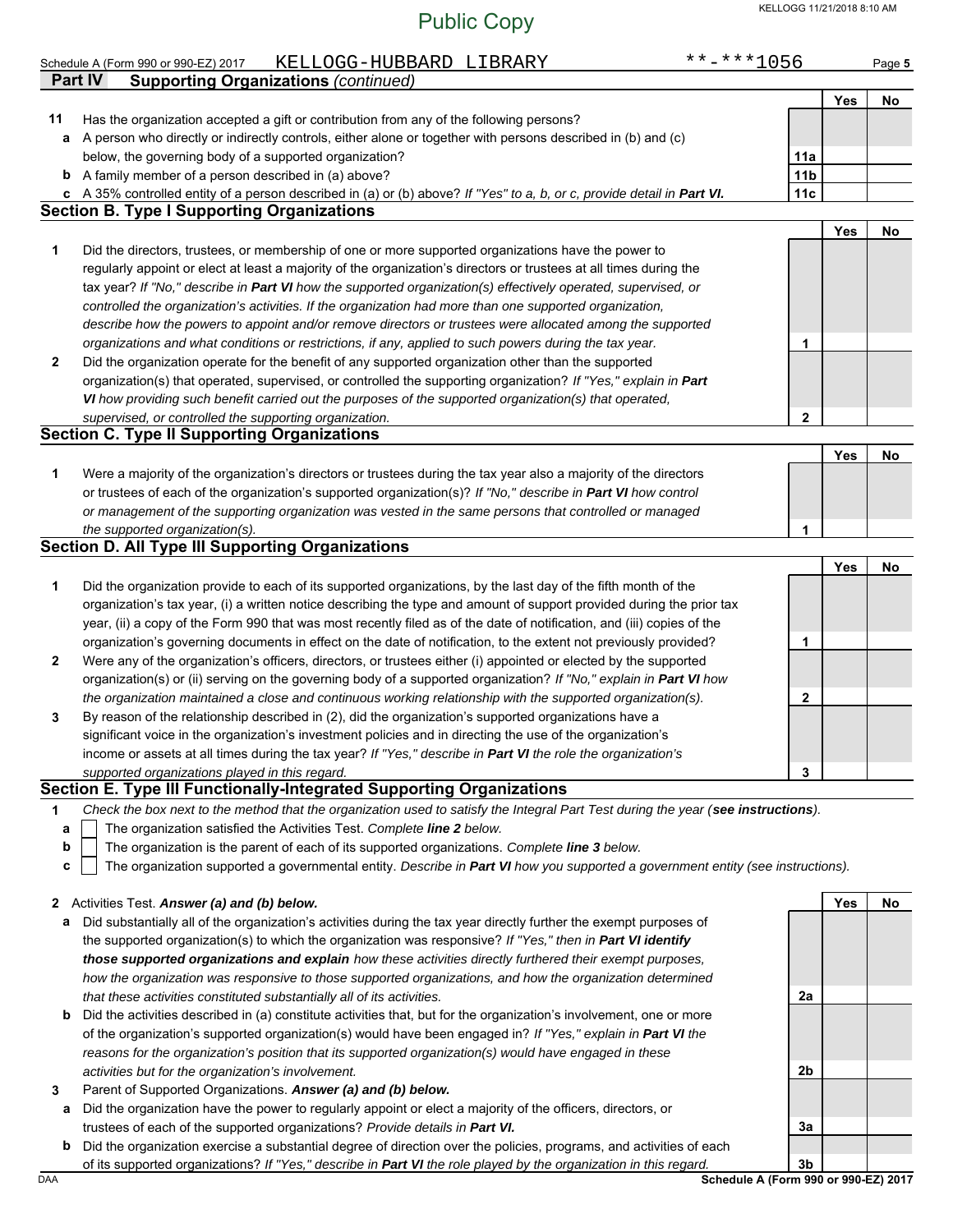| KELLOGG-HUBBARD LIBRARY<br>Schedule A (Form 990 or 990-EZ) 2017                                                                                     |                  | $******1056$   | Page 6                         |
|-----------------------------------------------------------------------------------------------------------------------------------------------------|------------------|----------------|--------------------------------|
| <b>Part V</b><br>Type III Non-Functionally Integrated 509(a)(3) Supporting Organizations                                                            |                  |                |                                |
| Check here if the organization satisfied the Integral Part Test as a qualifying trust on Nov. 20, 1970 (explain in Part VI). See<br>1               |                  |                |                                |
| instructions. All other Type III non-functionally integrated supporting organizations must complete Sections A through E.                           |                  |                |                                |
| <b>Section A - Adjusted Net Income</b>                                                                                                              |                  | (A) Prior Year | (B) Current Year<br>(optional) |
| Net short-term capital gain<br>1                                                                                                                    | $\mathbf 1$      |                |                                |
| $\mathbf{2}$<br>Recoveries of prior-year distributions                                                                                              | $\mathbf 2$      |                |                                |
| 3<br>Other gross income (see instructions)                                                                                                          | 3                |                |                                |
| Add lines 1 through 3.<br>4                                                                                                                         | 4                |                |                                |
| 5<br>Depreciation and depletion                                                                                                                     | 5                |                |                                |
| Portion of operating expenses paid or incurred for production or<br>6                                                                               |                  |                |                                |
| collection of gross income or for management, conservation, or                                                                                      |                  |                |                                |
| maintenance of property held for production of income (see instructions)                                                                            | 6                |                |                                |
| Other expenses (see instructions)<br>$\mathbf{7}$                                                                                                   | $\overline{7}$   |                |                                |
| Adjusted Net Income (subtract lines 5, 6 and 7 from line 4).<br>8                                                                                   | 8                |                |                                |
| <b>Section B - Minimum Asset Amount</b>                                                                                                             |                  | (A) Prior Year | (B) Current Year<br>(optional) |
| Aggregate fair market value of all non-exempt-use assets (see<br>1.                                                                                 |                  |                |                                |
| instructions for short tax year or assets held for part of year):                                                                                   |                  |                |                                |
| a Average monthly value of securities                                                                                                               | 1a               |                |                                |
| <b>b</b> Average monthly cash balances                                                                                                              | 1b               |                |                                |
| c Fair market value of other non-exempt-use assets                                                                                                  | 1c               |                |                                |
| Total (add lines 1a, 1b, and 1c)<br>d                                                                                                               | 1 <sub>d</sub>   |                |                                |
| Discount claimed for blockage or other<br>e                                                                                                         |                  |                |                                |
| factors (explain in detail in Part VI):                                                                                                             |                  |                |                                |
| Acquisition indebtedness applicable to non-exempt-use assets<br>$\mathbf{2}$                                                                        | $\boldsymbol{2}$ |                |                                |
| Subtract line 2 from line 1d.<br>3                                                                                                                  | 3                |                |                                |
| Cash deemed held for exempt use. Enter 1-1/2% of line 3 (for greater amount,<br>4                                                                   |                  |                |                                |
| see instructions)                                                                                                                                   | 4                |                |                                |
| Net value of non-exempt-use assets (subtract line 4 from line 3)<br>5                                                                               | 5                |                |                                |
| Multiply line 5 by 035.<br>6.                                                                                                                       | 6                |                |                                |
| Recoveries of prior-year distributions<br>7                                                                                                         | $\overline{7}$   |                |                                |
| Minimum Asset Amount (add line 7 to line 6)<br>8                                                                                                    | 8                |                |                                |
| <b>Section C - Distributable Amount</b>                                                                                                             |                  |                | <b>Current Year</b>            |
| Adjusted net income for prior year (from Section A, line 8, Column A)<br>1                                                                          | 1                |                |                                |
| Enter 85% of line 1<br>$\mathbf{2}$                                                                                                                 | 2                |                |                                |
| Minimum asset amount for prior year (from Section B, line 8, Column A)<br>3                                                                         | 3                |                |                                |
| Enter greater of line 2 or line 3.<br>4                                                                                                             | 4                |                |                                |
| 5<br>Income tax imposed in prior year                                                                                                               | 5                |                |                                |
| Distributable Amount. Subtract line 5 from line 4, unless subject to<br>6                                                                           |                  |                |                                |
| emergency temporary reduction (see instructions)                                                                                                    | 6                |                |                                |
| Check here if the current year is the organization's first as a non-functionally integrated Tyne III supporting organization (see<br>$\overline{ }$ |                  |                |                                |

**7** Check here if the current year is the organization's first as a non-functionally integrated Type III supporting organization (see instructions).

**Schedule A (Form 990 or 990-EZ) 2017**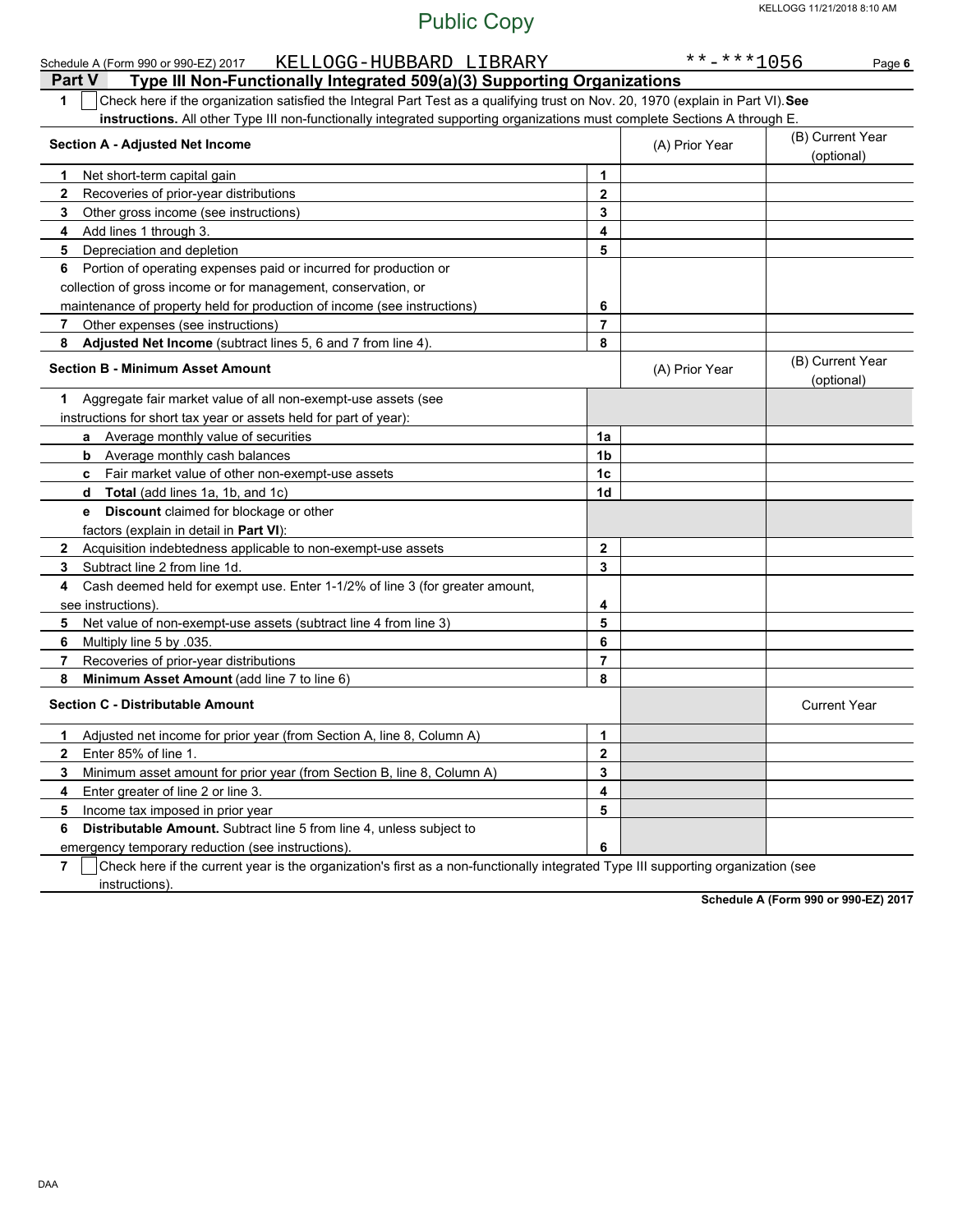|                | KELLOGG-HUBBARD LIBRARY<br>Schedule A (Form 990 or 990-EZ) 2017<br>Type III Non-Functionally Integrated 509(a)(3) Supporting Organizations (continued)<br><b>Part V</b> |                                    | $******1056$                                  | Page 7                                                  |
|----------------|-------------------------------------------------------------------------------------------------------------------------------------------------------------------------|------------------------------------|-----------------------------------------------|---------------------------------------------------------|
|                | <b>Section D - Distributions</b>                                                                                                                                        |                                    |                                               | <b>Current Year</b>                                     |
| 1              | Amounts paid to supported organizations to accomplish exempt purposes                                                                                                   |                                    |                                               |                                                         |
| $\mathbf{2}$   | Amounts paid to perform activity that directly furthers exempt purposes of supported                                                                                    |                                    |                                               |                                                         |
|                | organizations, in excess of income from activity                                                                                                                        |                                    |                                               |                                                         |
| 3              | Administrative expenses paid to accomplish exempt purposes of supported organizations                                                                                   |                                    |                                               |                                                         |
| 4              | Amounts paid to acquire exempt-use assets                                                                                                                               |                                    |                                               |                                                         |
| 5              | Qualified set-aside amounts (prior IRS approval required)                                                                                                               |                                    |                                               |                                                         |
| 6              | Other distributions (describe in Part VI). See instructions.                                                                                                            |                                    |                                               |                                                         |
| $\overline{7}$ | Total annual distributions. Add lines 1 through 6.                                                                                                                      |                                    |                                               |                                                         |
| 8              | Distributions to attentive supported organizations to which the organization is responsive                                                                              |                                    |                                               |                                                         |
|                | (provide details in Part VI). See instructions.                                                                                                                         |                                    |                                               |                                                         |
| 9              | Distributable amount for 2017 from Section C, line 6                                                                                                                    |                                    |                                               |                                                         |
| 10             | Line 8 amount divided by line 9 amount                                                                                                                                  |                                    |                                               |                                                         |
|                | Section E - Distribution Allocations (see instructions)                                                                                                                 | (i)<br><b>Excess Distributions</b> | (ii)<br><b>Underdistributions</b><br>Pre-2017 | (iii)<br><b>Distributable</b><br><b>Amount for 2017</b> |
| 1              | Distributable amount for 2017 from Section C, line 6                                                                                                                    |                                    |                                               |                                                         |
| $\mathbf{2}$   | Underdistributions, if any, for years prior to 2017<br>(reasonable cause required-explain in Part VI). See<br>instructions.                                             |                                    |                                               |                                                         |
| 3              | Excess distributions carryover, if any, to 2017:                                                                                                                        |                                    |                                               |                                                         |
| a              |                                                                                                                                                                         |                                    |                                               |                                                         |
|                | <b>b</b> From 2013                                                                                                                                                      |                                    |                                               |                                                         |
|                | <b>c</b> From 2014                                                                                                                                                      |                                    |                                               |                                                         |
|                | <b>d</b> From 2015                                                                                                                                                      |                                    |                                               |                                                         |
|                | e From 2016                                                                                                                                                             |                                    |                                               |                                                         |
|                | f Total of lines 3a through e                                                                                                                                           |                                    |                                               |                                                         |
|                | g Applied to underdistributions of prior years                                                                                                                          |                                    |                                               |                                                         |
|                | h Applied to 2017 distributable amount                                                                                                                                  |                                    |                                               |                                                         |
|                | Carryover from 2012 not applied (see instructions)                                                                                                                      |                                    |                                               |                                                         |
|                | Remainder. Subtract lines 3g, 3h, and 3i from 3f.                                                                                                                       |                                    |                                               |                                                         |
| 4              | Distributions for 2017 from                                                                                                                                             |                                    |                                               |                                                         |
|                | \$<br>Section D, line 7:                                                                                                                                                |                                    |                                               |                                                         |
|                | a Applied to underdistributions of prior years                                                                                                                          |                                    |                                               |                                                         |
|                | <b>b</b> Applied to 2017 distributable amount                                                                                                                           |                                    |                                               |                                                         |
|                | c Remainder. Subtract lines 4a and 4b from 4.                                                                                                                           |                                    |                                               |                                                         |
| 5              | Remaining underdistributions for years prior to 2017, if                                                                                                                |                                    |                                               |                                                         |
|                | any. Subtract lines 3g and 4a from line 2. For result                                                                                                                   |                                    |                                               |                                                         |
|                | greater than zero, explain in Part VI. See instructions.                                                                                                                |                                    |                                               |                                                         |
| 6              | Remaining underdistributions for 2017. Subtract lines 3h                                                                                                                |                                    |                                               |                                                         |
|                | and 4b from line 1. For result greater than zero, explain in                                                                                                            |                                    |                                               |                                                         |
|                | <b>Part VI.</b> See instructions.                                                                                                                                       |                                    |                                               |                                                         |
| 7              | Excess distributions carryover to 2018. Add lines 3j                                                                                                                    |                                    |                                               |                                                         |
|                | and 4c.                                                                                                                                                                 |                                    |                                               |                                                         |
| 8              | Breakdown of line 7:                                                                                                                                                    |                                    |                                               |                                                         |
|                | a Excess from 2013                                                                                                                                                      |                                    |                                               |                                                         |
|                |                                                                                                                                                                         |                                    |                                               |                                                         |
|                | c Excess from 2015                                                                                                                                                      |                                    |                                               |                                                         |
|                | d Excess from 2016                                                                                                                                                      |                                    |                                               |                                                         |
|                | e Excess from 2017                                                                                                                                                      |                                    |                                               |                                                         |

**Schedule A (Form 990 or 990-EZ) 2017**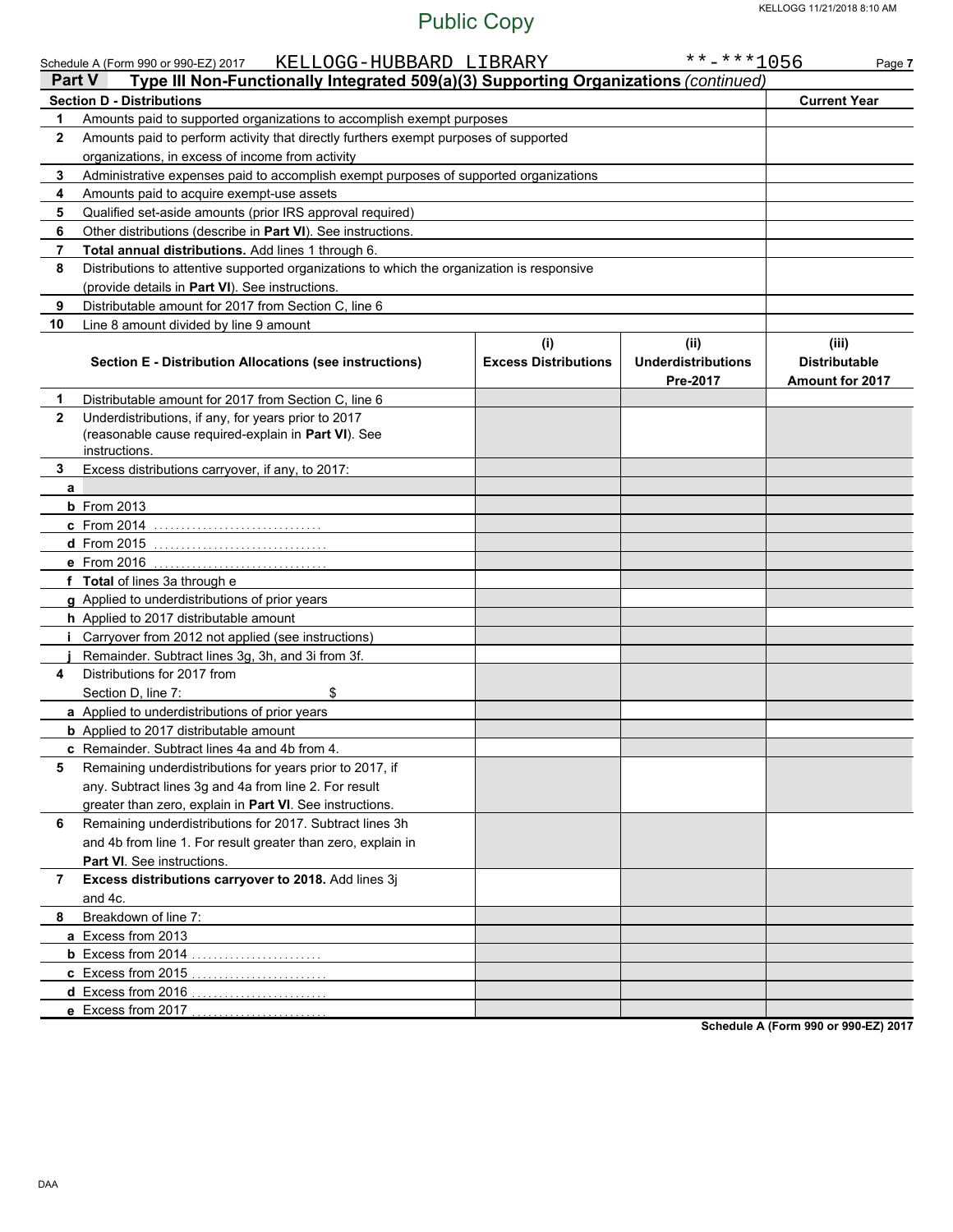| Schedule A (Form 990 or 990-EZ) 2017<br>Part VI |                                                                                                |  | KELLOGG-HUBBARD LIBRARY |    |        | $***$ -***1056<br>Supplemental Information. Provide the explanations required by Part II, line 10; Part II, line 17a or 17b; Part                                                                                                              | Page 8 |
|-------------------------------------------------|------------------------------------------------------------------------------------------------|--|-------------------------|----|--------|------------------------------------------------------------------------------------------------------------------------------------------------------------------------------------------------------------------------------------------------|--------|
|                                                 |                                                                                                |  |                         |    |        | III, line 12; Part IV, Section A, lines 1, 2, 3b, 3c, 4b, 4c, 5a, 6, 9a, 9b, 9c, 11a, 11b, and 11c; Part IV, Section<br>B, lines 1 and 2; Part IV, Section C, line 1; Part IV, Section D, lines 2 and 3; Part IV, Section E, lines 1c, 2a, 2b, |        |
|                                                 | lines 2, 5, and 6. Also complete this part for any additional information. (See instructions.) |  |                         |    |        | 3a and 3b; Part V, line 1; Part V, Section B, line 1e; Part V, Section D, lines 5, 6, and 8; and Part V, Section E,                                                                                                                            |        |
|                                                 | PART II, LINE 10 - OTHER INCOME DETAIL                                                         |  |                         |    |        |                                                                                                                                                                                                                                                |        |
|                                                 | MISCELLANEOUS INCOME                                                                           |  |                         | \$ | 53,224 |                                                                                                                                                                                                                                                |        |
|                                                 |                                                                                                |  |                         |    |        |                                                                                                                                                                                                                                                |        |
|                                                 |                                                                                                |  |                         |    |        |                                                                                                                                                                                                                                                |        |
|                                                 |                                                                                                |  |                         |    |        |                                                                                                                                                                                                                                                |        |
|                                                 |                                                                                                |  |                         |    |        |                                                                                                                                                                                                                                                |        |
|                                                 |                                                                                                |  |                         |    |        |                                                                                                                                                                                                                                                |        |
|                                                 |                                                                                                |  |                         |    |        |                                                                                                                                                                                                                                                |        |
|                                                 |                                                                                                |  |                         |    |        |                                                                                                                                                                                                                                                |        |
|                                                 |                                                                                                |  |                         |    |        |                                                                                                                                                                                                                                                |        |
|                                                 |                                                                                                |  |                         |    |        |                                                                                                                                                                                                                                                |        |
|                                                 |                                                                                                |  |                         |    |        |                                                                                                                                                                                                                                                |        |
|                                                 |                                                                                                |  |                         |    |        |                                                                                                                                                                                                                                                |        |
|                                                 |                                                                                                |  |                         |    |        |                                                                                                                                                                                                                                                |        |
|                                                 |                                                                                                |  |                         |    |        |                                                                                                                                                                                                                                                |        |
|                                                 |                                                                                                |  |                         |    |        |                                                                                                                                                                                                                                                |        |
|                                                 |                                                                                                |  |                         |    |        |                                                                                                                                                                                                                                                |        |
|                                                 |                                                                                                |  |                         |    |        |                                                                                                                                                                                                                                                |        |
|                                                 |                                                                                                |  |                         |    |        |                                                                                                                                                                                                                                                |        |
|                                                 |                                                                                                |  |                         |    |        |                                                                                                                                                                                                                                                |        |
|                                                 |                                                                                                |  |                         |    |        |                                                                                                                                                                                                                                                |        |
|                                                 |                                                                                                |  |                         |    |        |                                                                                                                                                                                                                                                |        |
|                                                 |                                                                                                |  |                         |    |        |                                                                                                                                                                                                                                                |        |
|                                                 |                                                                                                |  |                         |    |        |                                                                                                                                                                                                                                                |        |
|                                                 |                                                                                                |  |                         |    |        |                                                                                                                                                                                                                                                |        |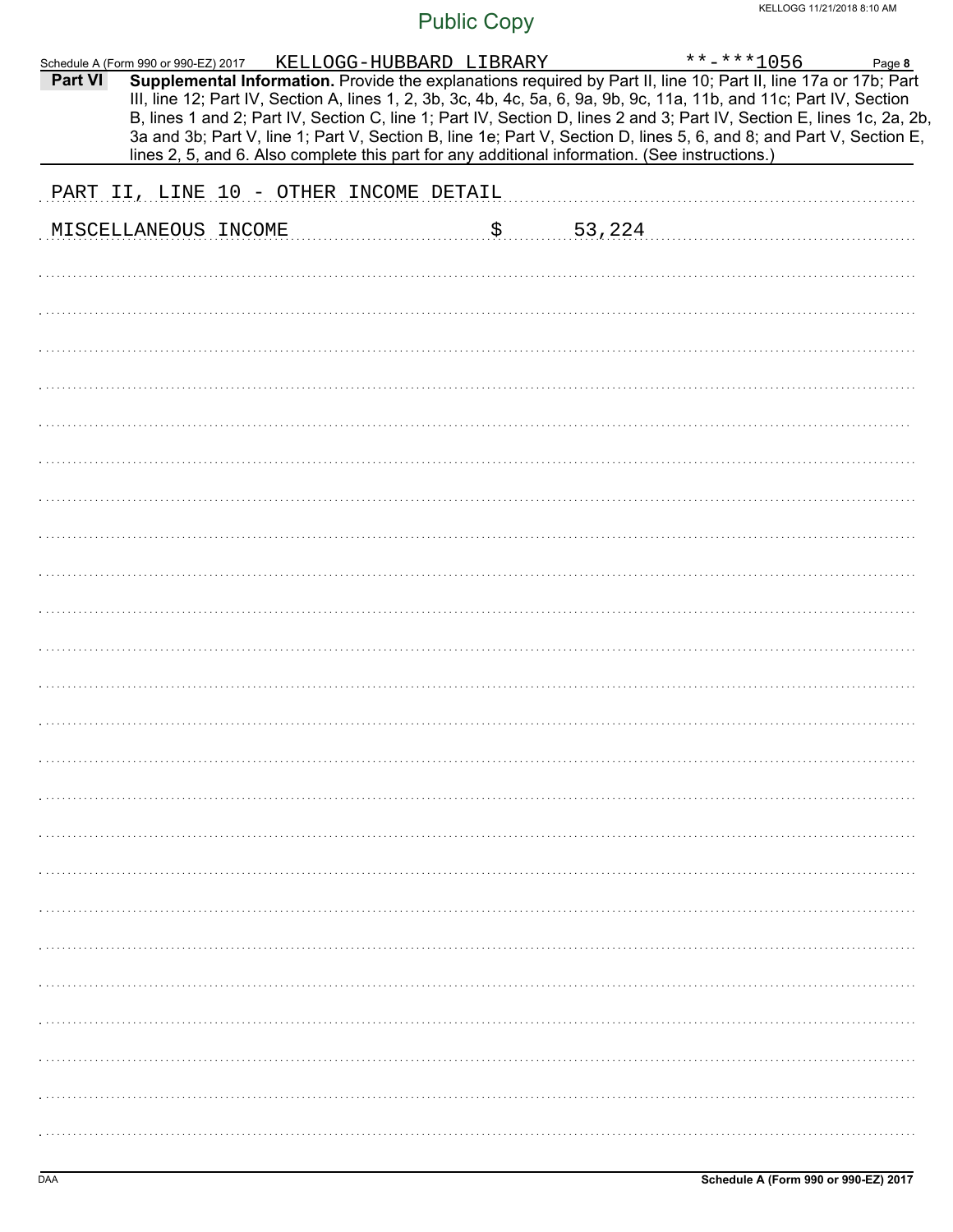KELLOGG 11/21/2018 8:10 AM

#### Public Copy

| <b>SCHEDULE D</b><br>(Form 990)                        |                                                                                                                                                                                                                                                           | Supplemental Financial Statements<br>$\triangleright$ Complete if the organization answered "Yes" on Form 990,<br>Part IV, line 6, 7, 8, 9, 10, 11a, 11b, 11c, 11d, 11e, 11f, 12a, or 12b. |                                       | OMB No. 1545-0047                   |  |
|--------------------------------------------------------|-----------------------------------------------------------------------------------------------------------------------------------------------------------------------------------------------------------------------------------------------------------|--------------------------------------------------------------------------------------------------------------------------------------------------------------------------------------------|---------------------------------------|-------------------------------------|--|
| Department of the Treasury<br>Internal Revenue Service |                                                                                                                                                                                                                                                           | Attach to Form 990.<br>Go to www.irs.gov/Form990 for instructions and the latest information.                                                                                              |                                       | <b>Open to Public</b><br>Inspection |  |
| Name of the organization                               |                                                                                                                                                                                                                                                           |                                                                                                                                                                                            | <b>Employer identification number</b> |                                     |  |
|                                                        |                                                                                                                                                                                                                                                           |                                                                                                                                                                                            |                                       |                                     |  |
|                                                        | KELLOGG-HUBBARD LIBRARY                                                                                                                                                                                                                                   |                                                                                                                                                                                            | $***$ -***1056                        |                                     |  |
| Part I                                                 | Organizations Maintaining Donor Advised Funds or Other Similar Funds or Accounts.                                                                                                                                                                         |                                                                                                                                                                                            |                                       |                                     |  |
|                                                        | Complete if the organization answered "Yes" on Form 990, Part IV, line 6.                                                                                                                                                                                 |                                                                                                                                                                                            |                                       |                                     |  |
|                                                        |                                                                                                                                                                                                                                                           | (a) Donor advised funds                                                                                                                                                                    |                                       | (b) Funds and other accounts        |  |
| 1<br>2                                                 | Aggregate value of contributions to (during year)<br>[[[[[[[[[[[[[[[[]]]]]                                                                                                                                                                                |                                                                                                                                                                                            |                                       |                                     |  |
| 3                                                      |                                                                                                                                                                                                                                                           |                                                                                                                                                                                            |                                       |                                     |  |
| 4                                                      | Aggregate value at end of year [1] March 1999 (1999) Aggregate value at end of year [1] March 1999 (1999) Aggregate V                                                                                                                                     |                                                                                                                                                                                            |                                       |                                     |  |
| 5                                                      | Did the organization inform all donors and donor advisors in writing that the assets held in donor advised                                                                                                                                                |                                                                                                                                                                                            |                                       |                                     |  |
|                                                        |                                                                                                                                                                                                                                                           |                                                                                                                                                                                            |                                       | Yes<br>No                           |  |
| 6                                                      | Did the organization inform all grantees, donors, and donor advisors in writing that grant funds can be used                                                                                                                                              |                                                                                                                                                                                            |                                       |                                     |  |
|                                                        | only for charitable purposes and not for the benefit of the donor or donor advisor, or for any other purpose                                                                                                                                              |                                                                                                                                                                                            |                                       |                                     |  |
|                                                        | conferring impermissible private benefit?                                                                                                                                                                                                                 |                                                                                                                                                                                            |                                       | <b>Yes</b><br><b>No</b>             |  |
| Part II                                                | <b>Conservation Easements.</b>                                                                                                                                                                                                                            |                                                                                                                                                                                            |                                       |                                     |  |
|                                                        | Complete if the organization answered "Yes" on Form 990, Part IV, line 7.                                                                                                                                                                                 |                                                                                                                                                                                            |                                       |                                     |  |
| 1                                                      | Purpose(s) of conservation easements held by the organization (check all that apply).                                                                                                                                                                     |                                                                                                                                                                                            |                                       |                                     |  |
|                                                        | Preservation of land for public use (e.g., recreation or education)                                                                                                                                                                                       | Preservation of a historically important land area                                                                                                                                         |                                       |                                     |  |
| Protection of natural habitat                          |                                                                                                                                                                                                                                                           | Preservation of a certified historic structure                                                                                                                                             |                                       |                                     |  |
| Preservation of open space                             |                                                                                                                                                                                                                                                           |                                                                                                                                                                                            |                                       |                                     |  |
| 2                                                      | Complete lines 2a through 2d if the organization held a qualified conservation contribution in the form of a conservation<br>easement on the last day of the tax year.                                                                                    |                                                                                                                                                                                            |                                       |                                     |  |
|                                                        |                                                                                                                                                                                                                                                           |                                                                                                                                                                                            | 2a                                    | Held at the End of the Tax Year     |  |
| a<br>b                                                 | Total number of conservation easements                                                                                                                                                                                                                    |                                                                                                                                                                                            | 2b                                    |                                     |  |
|                                                        | Number of conservation easements on a certified historic structure included in (a) [11] Number of conservation easements on a certified historic structure included in (a)                                                                                |                                                                                                                                                                                            | 2c                                    |                                     |  |
| d                                                      | Number of conservation easements included in (c) acquired after 7/25/06, and not on a                                                                                                                                                                     |                                                                                                                                                                                            |                                       |                                     |  |
|                                                        | historic structure listed in the National Register                                                                                                                                                                                                        |                                                                                                                                                                                            | 2d                                    |                                     |  |
| 3                                                      | Number of conservation easements modified, transferred, released, extinguished, or terminated by the organization during the                                                                                                                              |                                                                                                                                                                                            |                                       |                                     |  |
| tax year $\blacktriangleright$                         |                                                                                                                                                                                                                                                           |                                                                                                                                                                                            |                                       |                                     |  |
|                                                        | Number of states where property subject to conservation easement is located ▶                                                                                                                                                                             |                                                                                                                                                                                            |                                       |                                     |  |
| 5                                                      | Does the organization have a written policy regarding the periodic monitoring, inspection, handling of                                                                                                                                                    |                                                                                                                                                                                            |                                       |                                     |  |
|                                                        |                                                                                                                                                                                                                                                           |                                                                                                                                                                                            |                                       | <b>Yes</b><br>No                    |  |
|                                                        | 6 Staff and volunteer hours devoted to monitoring, inspecting, handling of violations, and enforcing conservation easements during the year                                                                                                               |                                                                                                                                                                                            |                                       |                                     |  |
|                                                        |                                                                                                                                                                                                                                                           |                                                                                                                                                                                            |                                       |                                     |  |
| 7                                                      | Amount of expenses incurred in monitoring, inspecting, handling of violations, and enforcing conservation easements during the year                                                                                                                       |                                                                                                                                                                                            |                                       |                                     |  |
| $\blacktriangleright$ \$                               |                                                                                                                                                                                                                                                           |                                                                                                                                                                                            |                                       |                                     |  |
| 8                                                      | Does each conservation easement reported on line 2(d) above satisfy the requirements of section 170(h)(4)(B)(i)                                                                                                                                           |                                                                                                                                                                                            |                                       |                                     |  |
|                                                        |                                                                                                                                                                                                                                                           |                                                                                                                                                                                            |                                       | Yes<br>No                           |  |
| 9                                                      | In Part XIII, describe how the organization reports conservation easements in its revenue and expense statement, and<br>balance sheet, and include, if applicable, the text of the footnote to the organization's financial statements that describes the |                                                                                                                                                                                            |                                       |                                     |  |
|                                                        | organization's accounting for conservation easements.                                                                                                                                                                                                     |                                                                                                                                                                                            |                                       |                                     |  |
| Part III                                               | Organizations Maintaining Collections of Art, Historical Treasures, or Other Similar Assets.                                                                                                                                                              |                                                                                                                                                                                            |                                       |                                     |  |
|                                                        | Complete if the organization answered "Yes" on Form 990, Part IV, line 8.                                                                                                                                                                                 |                                                                                                                                                                                            |                                       |                                     |  |
|                                                        | 1a If the organization elected, as permitted under SFAS 116 (ASC 958), not to report in its revenue statement and balance sheet                                                                                                                           |                                                                                                                                                                                            |                                       |                                     |  |
|                                                        | works of art, historical treasures, or other similar assets held for public exhibition, education, or research in furtherance of                                                                                                                          |                                                                                                                                                                                            |                                       |                                     |  |
|                                                        | public service, provide, in Part XIII, the text of the footnote to its financial statements that describes these items.                                                                                                                                   |                                                                                                                                                                                            |                                       |                                     |  |
|                                                        | b If the organization elected, as permitted under SFAS 116 (ASC 958), to report in its revenue statement and balance sheet                                                                                                                                |                                                                                                                                                                                            |                                       |                                     |  |
|                                                        | works of art, historical treasures, or other similar assets held for public exhibition, education, or research in furtherance of                                                                                                                          |                                                                                                                                                                                            |                                       |                                     |  |
|                                                        | public service, provide the following amounts relating to these items:                                                                                                                                                                                    |                                                                                                                                                                                            |                                       |                                     |  |
|                                                        |                                                                                                                                                                                                                                                           |                                                                                                                                                                                            |                                       |                                     |  |
|                                                        | (ii) Assets included in Form 990, Part X                                                                                                                                                                                                                  |                                                                                                                                                                                            |                                       |                                     |  |
| 2                                                      | If the organization received or held works of art, historical treasures, or other similar assets for financial gain, provide the                                                                                                                          |                                                                                                                                                                                            |                                       |                                     |  |
|                                                        | following amounts required to be reported under SFAS 116 (ASC 958) relating to these items:                                                                                                                                                               |                                                                                                                                                                                            |                                       |                                     |  |
|                                                        |                                                                                                                                                                                                                                                           |                                                                                                                                                                                            |                                       |                                     |  |
|                                                        |                                                                                                                                                                                                                                                           |                                                                                                                                                                                            |                                       |                                     |  |

DAA **For Paperwork Reduction Act Notice, see the Instructions for Form 990.** **Schedule D (Form 990) 2017**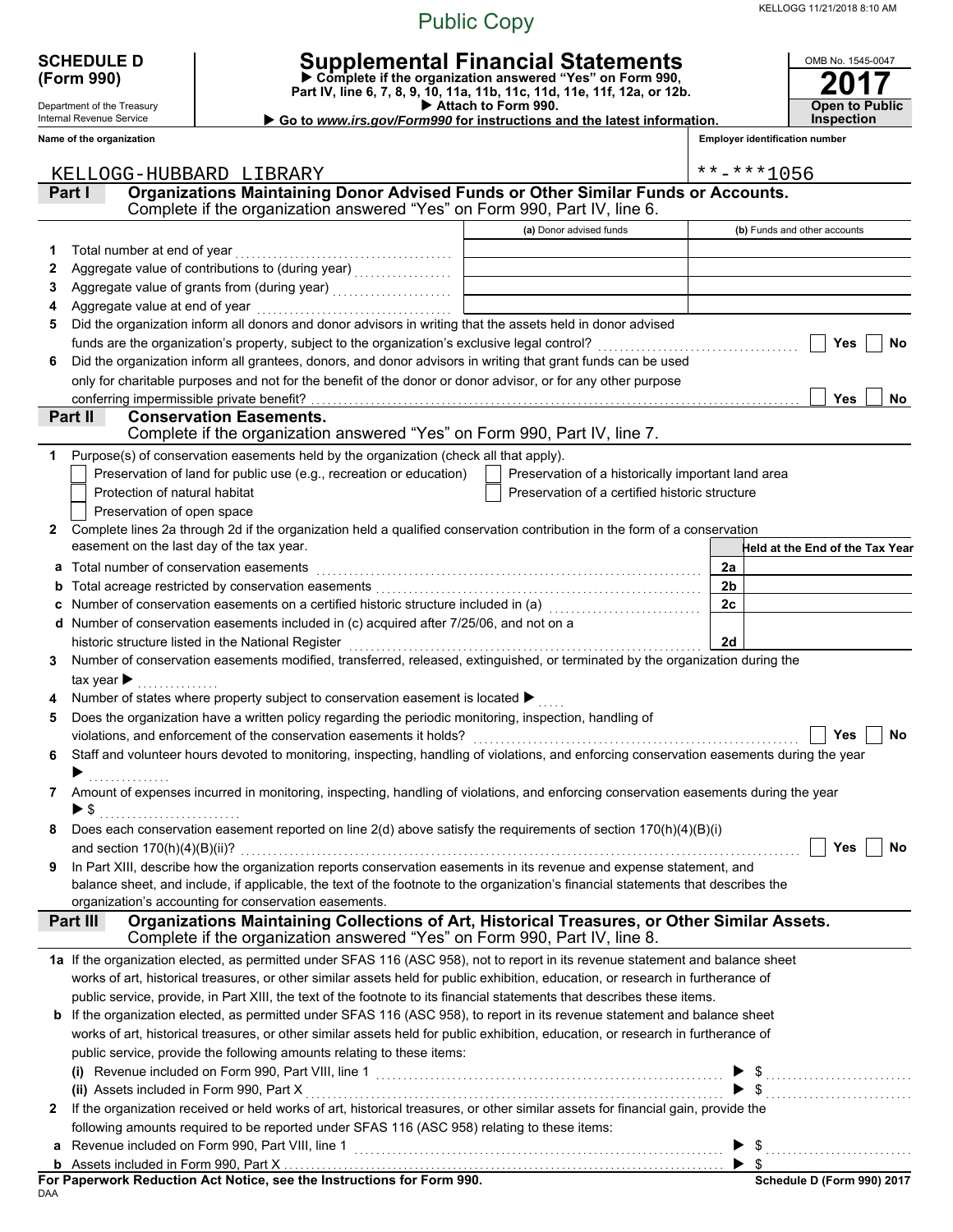| $***$ -***1056<br>Schedule D (Form 990) 2017 KELLOGG-HUBBARD LIBRARY                                                                                                                                                           |                      | Page 2              |
|--------------------------------------------------------------------------------------------------------------------------------------------------------------------------------------------------------------------------------|----------------------|---------------------|
| Organizations Maintaining Collections of Art, Historical Treasures, or Other Similar Assets (continued)<br>Part III                                                                                                            |                      |                     |
| Using the organization's acquisition, accession, and other records, check any of the following that are a significant use of its<br>3<br>collection items (check all that apply):                                              |                      |                     |
| Public exhibition<br>Loan or exchange programs<br>a<br>d                                                                                                                                                                       |                      |                     |
| Scholarly research<br>b<br>е                                                                                                                                                                                                   |                      |                     |
| Preservation for future generations<br>c                                                                                                                                                                                       |                      |                     |
| Provide a description of the organization's collections and explain how they further the organization's exempt purpose in Part<br>4                                                                                            |                      |                     |
| XIII.                                                                                                                                                                                                                          |                      |                     |
| During the year, did the organization solicit or receive donations of art, historical treasures, or other similar<br>5                                                                                                         |                      |                     |
| assets to be sold to raise funds rather than to be maintained as part of the organization's collection?                                                                                                                        |                      | Yes<br>No           |
| <b>Part IV</b><br><b>Escrow and Custodial Arrangements.</b>                                                                                                                                                                    |                      |                     |
| Complete if the organization answered "Yes" on Form 990, Part IV, line 9, or reported an amount on Form                                                                                                                        |                      |                     |
| 990, Part X, line 21.                                                                                                                                                                                                          |                      |                     |
| 1a Is the organization an agent, trustee, custodian or other intermediary for contributions or other assets not                                                                                                                |                      |                     |
| included on Form 990, Part X?                                                                                                                                                                                                  |                      | Yes<br>No           |
| b If "Yes," explain the arrangement in Part XIII and complete the following table:                                                                                                                                             |                      |                     |
|                                                                                                                                                                                                                                |                      | Amount              |
|                                                                                                                                                                                                                                |                      |                     |
| c Beginning balance                                                                                                                                                                                                            | 1c                   |                     |
|                                                                                                                                                                                                                                | 1d                   |                     |
|                                                                                                                                                                                                                                | 1e                   |                     |
| f Ending balance encouragement and the contract of the contract of the contract of the contract of the contract of the contract of the contract of the contract of the contract of the contract of the contract of the contrac | 1f                   |                     |
| 2a Did the organization include an amount on Form 990, Part X, line 21, for escrow or custodial account liability?                                                                                                             |                      | <b>Yes</b><br>No    |
| <b>b</b> If "Yes," explain the arrangement in Part XIII. Check here if the explanation has been provided on Part XIII                                                                                                          |                      |                     |
| <b>Endowment Funds.</b><br><b>Part V</b>                                                                                                                                                                                       |                      |                     |
| Complete if the organization answered "Yes" on Form 990, Part IV, line 10.                                                                                                                                                     |                      |                     |
| (b) Prior year<br>(a) Current year<br>(c) Two years back                                                                                                                                                                       | (d) Three years back | (e) Four years back |
| 4,551,866<br>4,510,287<br>4,545,216                                                                                                                                                                                            | 4,563,723            | 4, 275, 149         |
| 275<br>250<br>250<br><b>b</b> Contributions <b>contributions</b>                                                                                                                                                               | 3,370                | 20,223              |
| c Net investment earnings, gains, and                                                                                                                                                                                          |                      |                     |
| 307,124<br>308,791<br>226,364<br>losses                                                                                                                                                                                        | 212,934              | 496,430             |
| d Grants or scholarships                                                                                                                                                                                                       |                      |                     |
| e Other expenditures for facilities and                                                                                                                                                                                        |                      |                     |
| 226,308<br>249,316<br>243,660                                                                                                                                                                                                  | 216, 444             | 210,349             |
| 18,557<br>18,146<br>17,883<br>f Administrative expenses                                                                                                                                                                        | 18,367               | 17,730              |
| 4,614,400<br>4,510,287<br>4,551,866<br><b>g</b> End of year balance $\ldots$                                                                                                                                                   | 4,545,216            | 4,563,723           |
| 2 Provide the estimated percentage of the current year end balance (line 1g, column (a)) held as:                                                                                                                              |                      |                     |
| a Board designated or quasi-endowment > 76.48 %                                                                                                                                                                                |                      |                     |
| <b>b</b> Permanent endowment $\blacktriangleright$ 13.88 %                                                                                                                                                                     |                      |                     |
| <b>c</b> Temporarily restricted endowment $\triangleright$ 9.64 %                                                                                                                                                              |                      |                     |
| The percentages on lines 2a, 2b, and 2c should equal 100%.                                                                                                                                                                     |                      |                     |
| 3a Are there endowment funds not in the possession of the organization that are held and administered for the                                                                                                                  |                      |                     |
| organization by:                                                                                                                                                                                                               |                      | <b>Yes</b><br>No    |
| (i) unrelated organizations entertainment and all the contract of the contract of the contract of the contract or contract or contract or contract or contract or contract or contract or contract or contract or contract or  |                      | X<br>3a(i)          |
|                                                                                                                                                                                                                                |                      | X<br>3a(ii)         |
| (ii) related organizations entertainment and all the contract of the contract of the contract of the contract of the contract of the contract of the contract of the contract of the contract of the contract of the contract  |                      | 3 <sub>b</sub>      |
| 4 Describe in Part XIII the intended uses of the organization's endowment funds.                                                                                                                                               |                      |                     |
| Land, Buildings, and Equipment.<br><b>Part VI</b>                                                                                                                                                                              |                      |                     |
| Complete if the organization answered "Yes" on Form 990, Part IV, line 11a. See Form 990, Part X, line 10.                                                                                                                     |                      |                     |
| Description of property<br>(a) Cost or other basis<br>(b) Cost or other basis<br>(c) Accumulated                                                                                                                               |                      | (d) Book value      |
| (investment)<br>(other)<br>depreciation                                                                                                                                                                                        |                      |                     |
|                                                                                                                                                                                                                                |                      |                     |
|                                                                                                                                                                                                                                |                      |                     |
| 2,811,583<br><b>b</b> Buildings                                                                                                                                                                                                | 1,154,844            | 1,656,739           |
|                                                                                                                                                                                                                                |                      |                     |
|                                                                                                                                                                                                                                |                      |                     |
| 125,116                                                                                                                                                                                                                        | 88,363               | 36,753              |
| Total. Add lines 1a through 1e. (Column (d) must equal Form 990, Part X, column (B), line 10c.)                                                                                                                                |                      | ,693,492<br>1       |

**Schedule D (Form 990) 2017**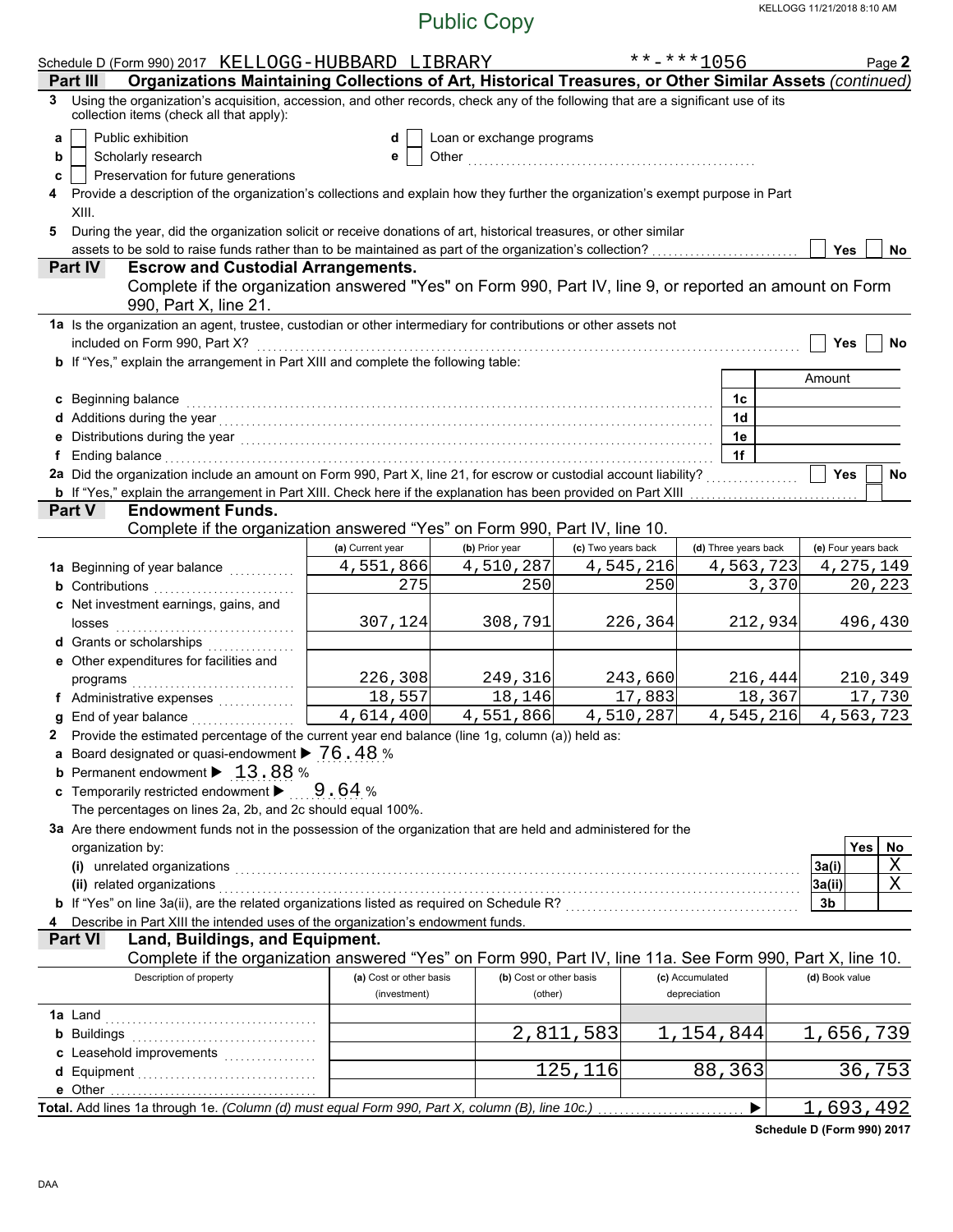|                           | Schedule D (Form 990) 2017 KELLOGG-HUBBARD LIBRARY                                                         |                | $******1056$                     | Page 3         |
|---------------------------|------------------------------------------------------------------------------------------------------------|----------------|----------------------------------|----------------|
| <b>Part VII</b>           | <b>Investments-Other Securities.</b>                                                                       |                |                                  |                |
|                           | Complete if the organization answered "Yes" on Form 990, Part IV, line 11b. See Form 990, Part X, line 12. |                |                                  |                |
|                           | (a) Description of security or category                                                                    | (b) Book value | (c) Method of valuation:         |                |
|                           | (including name of security)                                                                               |                | Cost or end-of-year market value |                |
| (1) Financial derivatives |                                                                                                            |                |                                  |                |
|                           | (2) Closely-held equity interests                                                                          |                |                                  |                |
|                           | (3) Other $\ldots$ and $\ldots$                                                                            |                |                                  |                |
| (A)                       |                                                                                                            |                |                                  |                |
| (B)                       |                                                                                                            |                |                                  |                |
| (C)                       |                                                                                                            |                |                                  |                |
| (D)                       |                                                                                                            |                |                                  |                |
| (E)                       |                                                                                                            |                |                                  |                |
| (F)                       |                                                                                                            |                |                                  |                |
| (G)                       |                                                                                                            |                |                                  |                |
| (H)                       |                                                                                                            |                |                                  |                |
|                           | Total. (Column (b) must equal Form 990, Part X, col. (B) line 12.) ▶                                       |                |                                  |                |
| <b>Part VIII</b>          | Investments-Program Related.                                                                               |                |                                  |                |
|                           | Complete if the organization answered "Yes" on Form 990, Part IV, line 11c. See Form 990, Part X, line 13. |                |                                  |                |
|                           | (a) Description of investment                                                                              | (b) Book value | (c) Method of valuation:         |                |
|                           |                                                                                                            |                | Cost or end-of-year market value |                |
| (1)                       |                                                                                                            |                |                                  |                |
| (2)                       |                                                                                                            |                |                                  |                |
| (3)                       |                                                                                                            |                |                                  |                |
| (4)                       |                                                                                                            |                |                                  |                |
| (5)                       |                                                                                                            |                |                                  |                |
| (6)                       |                                                                                                            |                |                                  |                |
| (7)                       |                                                                                                            |                |                                  |                |
| (8)                       |                                                                                                            |                |                                  |                |
| (9)                       |                                                                                                            |                |                                  |                |
|                           | Total. (Column (b) must equal Form 990, Part X, col. (B) line 13.) ▶                                       |                |                                  |                |
| <b>Part IX</b>            | <b>Other Assets.</b>                                                                                       |                |                                  |                |
|                           | Complete if the organization answered "Yes" on Form 990, Part IV, line 11d. See Form 990, Part X, line 15. |                |                                  |                |
|                           | (a) Description                                                                                            |                |                                  | (b) Book value |
| (1)                       |                                                                                                            |                |                                  |                |
| (2)                       |                                                                                                            |                |                                  |                |
| (3)                       |                                                                                                            |                |                                  |                |
| (4)                       |                                                                                                            |                |                                  |                |
| (5)                       |                                                                                                            |                |                                  |                |
| (6)                       |                                                                                                            |                |                                  |                |
| (7)                       |                                                                                                            |                |                                  |                |
| (8)                       |                                                                                                            |                |                                  |                |
| (9)                       |                                                                                                            |                |                                  |                |
|                           | Total. (Column (b) must equal Form 990, Part X, col. (B) line 15.)                                         |                |                                  |                |
| Part X                    | <b>Other Liabilities.</b>                                                                                  |                |                                  |                |
|                           | Complete if the organization answered "Yes" on Form 990, Part IV, line 11e or 11f. See Form 990, Part X,   |                |                                  |                |
|                           | line $25$                                                                                                  |                |                                  |                |
| 1.                        | (a) Description of liability                                                                               | (b) Book value |                                  |                |
| (1)                       | Federal income taxes                                                                                       |                |                                  |                |
| (2)                       |                                                                                                            |                |                                  |                |
| (3)                       |                                                                                                            |                |                                  |                |
| (4)                       |                                                                                                            |                |                                  |                |
| (5)                       |                                                                                                            |                |                                  |                |
| (6)                       |                                                                                                            |                |                                  |                |
| (7)                       |                                                                                                            |                |                                  |                |
| (8)                       |                                                                                                            |                |                                  |                |
| (9)                       |                                                                                                            |                |                                  |                |
|                           | Total. (Column (b) must equal Form 990, Part X, col. (B) line 25.) ▶                                       |                |                                  |                |

Liability for uncertain tax positions. In Part XIII, provide the text of the footnote to the organization's financial statements that reports the **2.** organization's liability for uncertain tax positions under FIN 48 (ASC 740). Check here if the text of the footnote has been provided in Part XIII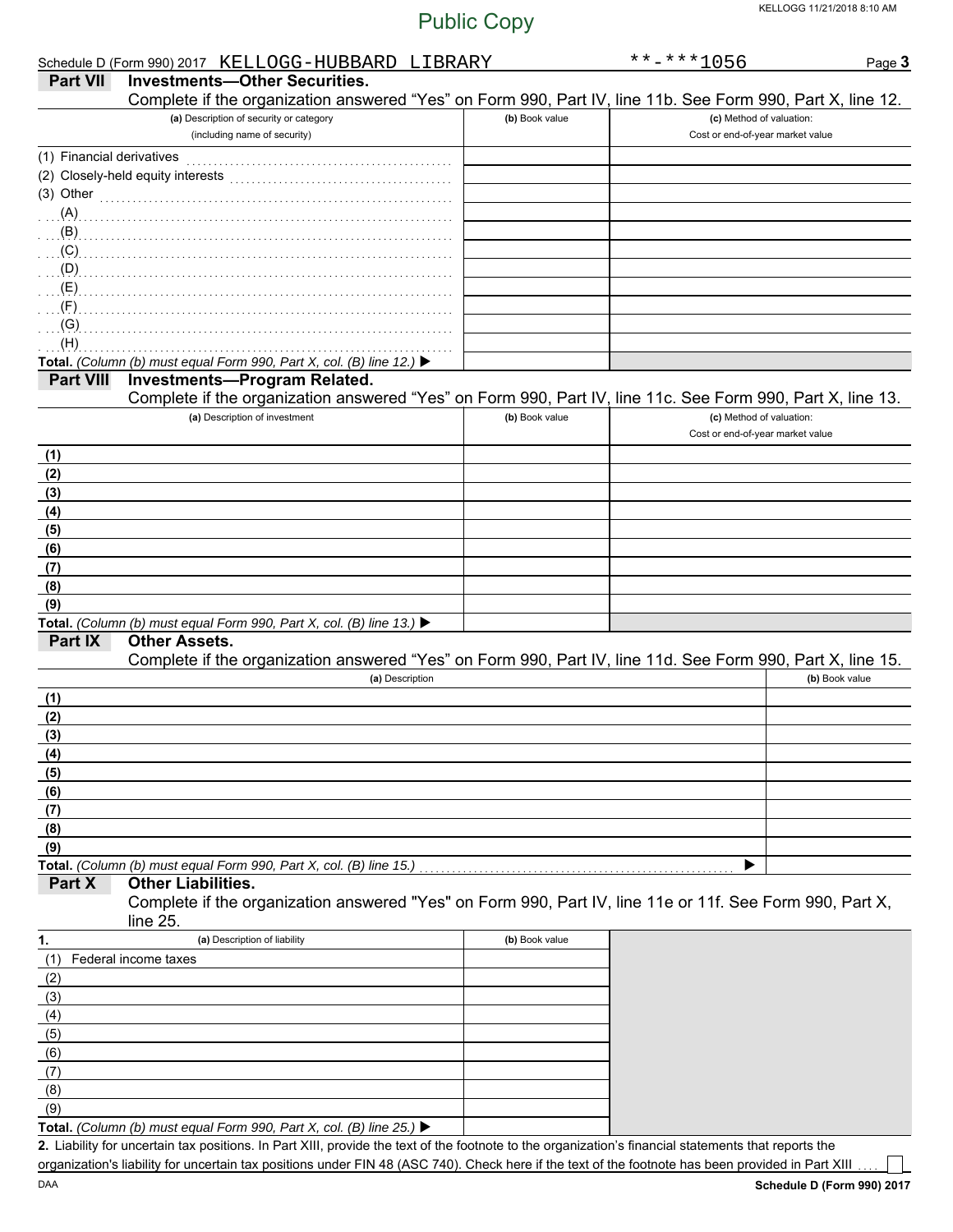|                 | Schedule D (Form 990) 2017 KELLOGG-HUBBARD LIBRARY                                                                                                                                                                                 |                | $******1056$ | Page 4 |
|-----------------|------------------------------------------------------------------------------------------------------------------------------------------------------------------------------------------------------------------------------------|----------------|--------------|--------|
| Part XI         | Reconciliation of Revenue per Audited Financial Statements With Revenue per Return.                                                                                                                                                |                |              |        |
|                 | Complete if the organization answered "Yes" on Form 990, Part IV, line 12a.                                                                                                                                                        |                |              |        |
|                 | 1 Total revenue, gains, and other support per audited financial statements [111] Total revenues contractions of                                                                                                                    |                | 1            |        |
| $\mathbf{z}$    | Amounts included on line 1 but not on Form 990, Part VIII, line 12:                                                                                                                                                                |                |              |        |
|                 |                                                                                                                                                                                                                                    | 2a             |              |        |
| b               |                                                                                                                                                                                                                                    | 2 <sub>b</sub> |              |        |
| с               | Recoveries of prior year grants [[11] North Management of prior year grants [[11] North Management of Prior (1                                                                                                                     | 2c             |              |        |
| d               |                                                                                                                                                                                                                                    | 2d             |              |        |
| е               | Add lines 2a through 2d [[[[[[[[[[[[[[[[[[[[[[[[]]]]]]]]]]] Add lines 2a through 2d                                                                                                                                                |                | 2e           |        |
| 3               |                                                                                                                                                                                                                                    |                | 3            |        |
|                 | Amounts included on Form 990, Part VIII, line 12, but not on line 1:                                                                                                                                                               |                |              |        |
|                 | a Investment expenses not included on Form 990, Part VIII, line 7b                                                                                                                                                                 | 4a             |              |        |
| b               |                                                                                                                                                                                                                                    | 4 <sub>b</sub> |              |        |
|                 | c Add lines 4a and 4b                                                                                                                                                                                                              |                | 4с           |        |
|                 |                                                                                                                                                                                                                                    |                | 5            |        |
| <b>Part XII</b> | Reconciliation of Expenses per Audited Financial Statements With Expenses per Return.                                                                                                                                              |                |              |        |
|                 | Complete if the organization answered "Yes" on Form 990, Part IV, line 12a.                                                                                                                                                        |                |              |        |
|                 | 1 Total expenses and losses per audited financial statements                                                                                                                                                                       |                | 1            |        |
| 2               | Amounts included on line 1 but not on Form 990, Part IX, line 25:                                                                                                                                                                  |                |              |        |
| a               |                                                                                                                                                                                                                                    | 2a             |              |        |
| b               | Prior year adjustments [11, 12] March 2014 The March 2014 The March 2014 The March 2014 The March 2014 The March 2015                                                                                                              | 2 <sub>b</sub> |              |        |
| c               | Other losses <b>contracts on the contract of the contract of the contract of the contract of the contract of the contract of the contract of the contract of the contract of the contract of the contract of the contract of t</b> | 2c             |              |        |
| a               |                                                                                                                                                                                                                                    | 2d             |              |        |
|                 |                                                                                                                                                                                                                                    |                | 2e           |        |
| 3               |                                                                                                                                                                                                                                    |                | 3            |        |
|                 | Amounts included on Form 990, Part IX, line 25, but not on line 1:                                                                                                                                                                 |                |              |        |
|                 | a Investment expenses not included on Form 990, Part VIII, line 7b                                                                                                                                                                 | 4а             |              |        |
|                 | b Other (Describe in Part XIII.) [10] Martin Martin Martin Martin Martin Martin Martin Martin Martin Martin Martin Martin Martin Martin Martin Martin Martin Martin Martin Martin Martin Martin Martin Martin Martin Martin Ma     | 4 <sub>b</sub> |              |        |
|                 | c Add lines 4a and 4b                                                                                                                                                                                                              |                | 4с           |        |
|                 |                                                                                                                                                                                                                                    |                | 5            |        |
|                 | Part XIII Supplemental Information.                                                                                                                                                                                                |                |              |        |
|                 | Provide the descriptions required for Part II, lines 3, 5, and 9; Part III, lines 1a and 4; Part IV, lines 1b and 2b; Part V, line 4; Part X, line                                                                                 |                |              |        |
|                 | 2; Part XI, lines 2d and 4b; and Part XII, lines 2d and 4b. Also complete this part to provide any additional information.                                                                                                         |                |              |        |
|                 | PART V, LINE 4 - INTENDED USES FOR ENDOWMENT FUNDS                                                                                                                                                                                 |                |              |        |
|                 |                                                                                                                                                                                                                                    |                |              |        |
|                 | EARNINGS ON ENDOWMENT FUNDS ARE INTENDED TO BE USED TO SUPPORT THE                                                                                                                                                                 |                |              |        |
|                 |                                                                                                                                                                                                                                    |                |              |        |
|                 | ORGANIZATION'S MISSION.                                                                                                                                                                                                            |                |              |        |
|                 |                                                                                                                                                                                                                                    |                |              |        |
|                 |                                                                                                                                                                                                                                    |                |              |        |
|                 |                                                                                                                                                                                                                                    |                |              |        |
|                 |                                                                                                                                                                                                                                    |                |              |        |
|                 |                                                                                                                                                                                                                                    |                |              |        |
|                 |                                                                                                                                                                                                                                    |                |              |        |
|                 |                                                                                                                                                                                                                                    |                |              |        |
|                 |                                                                                                                                                                                                                                    |                |              |        |
|                 |                                                                                                                                                                                                                                    |                |              |        |
|                 |                                                                                                                                                                                                                                    |                |              |        |
|                 |                                                                                                                                                                                                                                    |                |              |        |
|                 |                                                                                                                                                                                                                                    |                |              |        |
|                 |                                                                                                                                                                                                                                    |                |              |        |
|                 |                                                                                                                                                                                                                                    |                |              |        |
|                 |                                                                                                                                                                                                                                    |                |              |        |
|                 |                                                                                                                                                                                                                                    |                |              |        |
|                 |                                                                                                                                                                                                                                    |                |              |        |
|                 |                                                                                                                                                                                                                                    |                |              |        |
|                 |                                                                                                                                                                                                                                    |                |              |        |
|                 |                                                                                                                                                                                                                                    |                |              |        |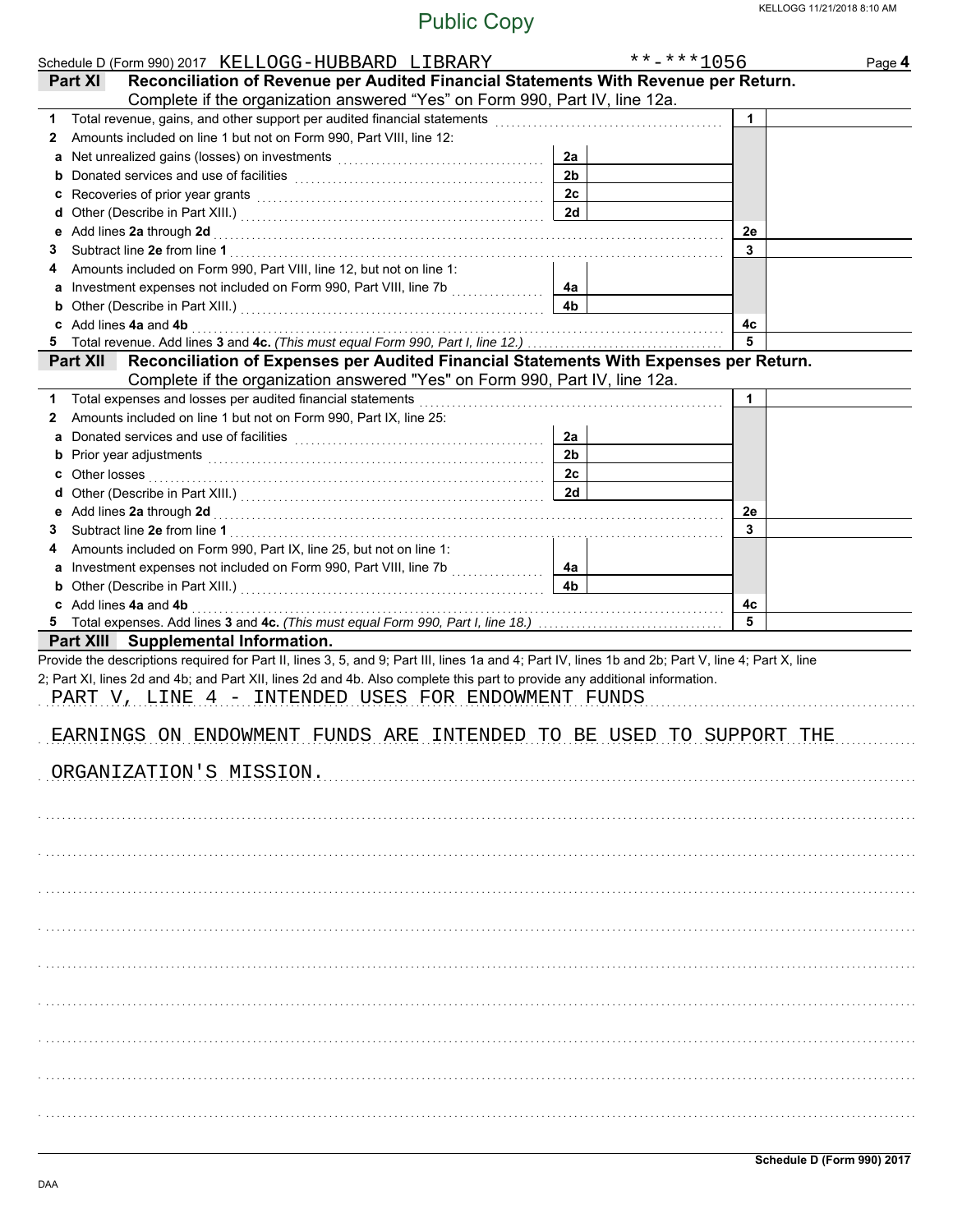|                                                                                                      | **-***1056 | Page 5 |
|------------------------------------------------------------------------------------------------------|------------|--------|
| Schedule D (Form 990) 2017 KELLOGG-HUBBARD LIBRARY<br>Part XIII Supplemental Information (continued) |            |        |
|                                                                                                      |            |        |
|                                                                                                      |            |        |
|                                                                                                      |            |        |
|                                                                                                      |            |        |
|                                                                                                      |            |        |
|                                                                                                      |            |        |
|                                                                                                      |            |        |
|                                                                                                      |            |        |
|                                                                                                      |            |        |
|                                                                                                      |            |        |
|                                                                                                      |            |        |
|                                                                                                      |            |        |
|                                                                                                      |            |        |
|                                                                                                      |            |        |
|                                                                                                      |            |        |
|                                                                                                      |            |        |
|                                                                                                      |            |        |
|                                                                                                      |            |        |
|                                                                                                      |            |        |
|                                                                                                      |            |        |
|                                                                                                      |            |        |
|                                                                                                      |            |        |
|                                                                                                      |            |        |
|                                                                                                      |            |        |
|                                                                                                      |            |        |
|                                                                                                      |            |        |
|                                                                                                      |            |        |
|                                                                                                      |            |        |
|                                                                                                      |            |        |
|                                                                                                      |            |        |
|                                                                                                      |            |        |
|                                                                                                      |            |        |
|                                                                                                      |            |        |
|                                                                                                      |            |        |
|                                                                                                      |            |        |
|                                                                                                      |            |        |
|                                                                                                      |            |        |
|                                                                                                      |            |        |
|                                                                                                      |            |        |
|                                                                                                      |            |        |
|                                                                                                      |            |        |
|                                                                                                      |            |        |
|                                                                                                      |            |        |
|                                                                                                      |            |        |
|                                                                                                      |            |        |
|                                                                                                      |            |        |
|                                                                                                      |            |        |
|                                                                                                      |            |        |
|                                                                                                      |            |        |
|                                                                                                      |            |        |
|                                                                                                      |            |        |
|                                                                                                      |            |        |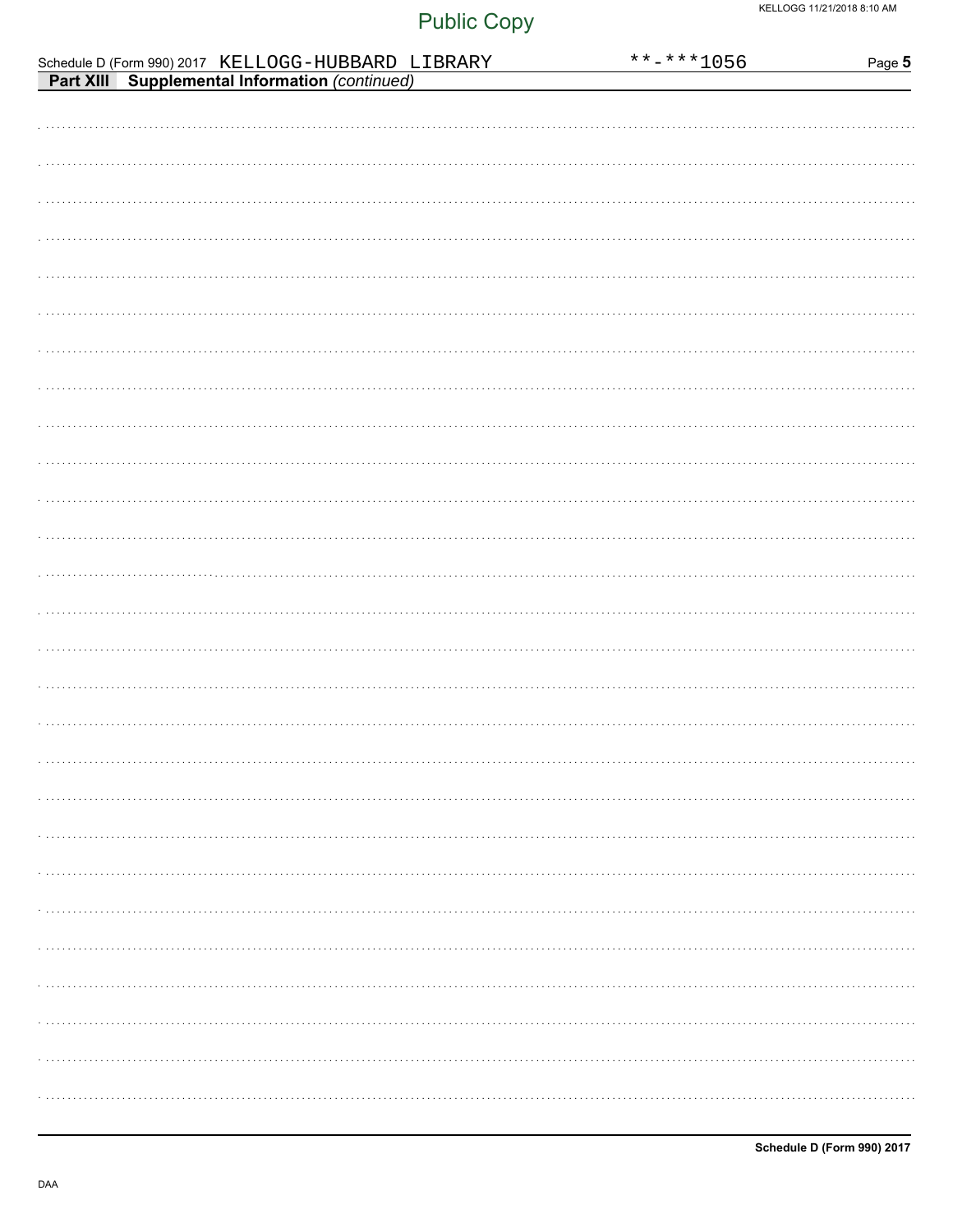| <b>SCHEDULE G</b>                                    | <b>Supplemental Information Regarding Fundraising or Gaming Activities</b>                                                                                                                                                                              |                                                                                              |                |                                |                                                                                                                                                                     |                                        | OMB No. 1545-0047                       |
|------------------------------------------------------|---------------------------------------------------------------------------------------------------------------------------------------------------------------------------------------------------------------------------------------------------------|----------------------------------------------------------------------------------------------|----------------|--------------------------------|---------------------------------------------------------------------------------------------------------------------------------------------------------------------|----------------------------------------|-----------------------------------------|
| (Form 990 or 990-EZ)                                 |                                                                                                                                                                                                                                                         |                                                                                              |                |                                | Complete if the organization answered "Yes" on Form 990, Part IV, line 17, 18, or 19, or if the<br>organization entered more than \$15,000 on Form 990-EZ, line 6a. |                                        |                                         |
| Department of the Treasury                           |                                                                                                                                                                                                                                                         | Attach to Form 990 or Form 990-EZ.<br>Go to www.irs.gov/Form990 for the latest instructions. |                |                                |                                                                                                                                                                     |                                        | <b>Open to Public</b>                   |
| Internal Revenue Service<br>Name of the organization |                                                                                                                                                                                                                                                         |                                                                                              |                |                                |                                                                                                                                                                     | <b>Employer identification number</b>  | Inspection                              |
|                                                      | KELLOGG-HUBBARD LIBRARY                                                                                                                                                                                                                                 |                                                                                              |                |                                |                                                                                                                                                                     | $***$ -***1056                         |                                         |
| Part I                                               | Fundraising Activities. Complete if the organization answered "Yes" on Form 990, Part IV, line 17.<br>Form 990-EZ filers are not required to complete this part.                                                                                        |                                                                                              |                |                                |                                                                                                                                                                     |                                        |                                         |
| 1                                                    | Indicate whether the organization raised funds through any of the following activities. Check all that apply.                                                                                                                                           |                                                                                              |                |                                |                                                                                                                                                                     |                                        |                                         |
| Mail solicitations<br>a                              |                                                                                                                                                                                                                                                         | e                                                                                            |                |                                | Solicitation of non-government grants                                                                                                                               |                                        |                                         |
| Internet and email solicitations<br>b                |                                                                                                                                                                                                                                                         | f                                                                                            |                |                                | Solicitation of government grants                                                                                                                                   |                                        |                                         |
| Phone solicitations<br>C                             |                                                                                                                                                                                                                                                         | Special fundraising events<br>g                                                              |                |                                |                                                                                                                                                                     |                                        |                                         |
| In-person solicitations                              |                                                                                                                                                                                                                                                         |                                                                                              |                |                                |                                                                                                                                                                     |                                        |                                         |
|                                                      | 2a Did the organization have a written or oral agreement with any individual (including officers, directors, trustees,                                                                                                                                  |                                                                                              |                |                                |                                                                                                                                                                     |                                        |                                         |
|                                                      | or key employees listed in Form 990, Part VII) or entity in connection with professional fundraising services?<br>b If "Yes," list the 10 highest paid individuals or entities (fundraisers) pursuant to agreements under which the fundraiser is to be |                                                                                              |                |                                |                                                                                                                                                                     |                                        | Yes<br>No                               |
|                                                      | compensated at least \$5,000 by the organization.                                                                                                                                                                                                       |                                                                                              |                |                                |                                                                                                                                                                     |                                        |                                         |
|                                                      | (i) Name and address of individual                                                                                                                                                                                                                      |                                                                                              |                | (iii) Did fund-<br>raiser have | (iv) Gross receipts                                                                                                                                                 | (v) Amount paid to<br>(or retained by) | (vi) Amount paid to<br>(or retained by) |
|                                                      | or entity (fundraiser)                                                                                                                                                                                                                                  | (ii) Activity                                                                                | custody or     | control of                     | from activity                                                                                                                                                       | fundraiser listed in                   | organization                            |
|                                                      |                                                                                                                                                                                                                                                         |                                                                                              | :contributions |                                |                                                                                                                                                                     | col. (i)                               |                                         |
|                                                      |                                                                                                                                                                                                                                                         |                                                                                              | Yes No         |                                |                                                                                                                                                                     |                                        |                                         |
|                                                      |                                                                                                                                                                                                                                                         |                                                                                              |                |                                |                                                                                                                                                                     |                                        |                                         |
| $\mathbf{2}$                                         |                                                                                                                                                                                                                                                         |                                                                                              |                |                                |                                                                                                                                                                     |                                        |                                         |
|                                                      |                                                                                                                                                                                                                                                         |                                                                                              |                |                                |                                                                                                                                                                     |                                        |                                         |
| 3                                                    |                                                                                                                                                                                                                                                         |                                                                                              |                |                                |                                                                                                                                                                     |                                        |                                         |
|                                                      |                                                                                                                                                                                                                                                         |                                                                                              |                |                                |                                                                                                                                                                     |                                        |                                         |
|                                                      |                                                                                                                                                                                                                                                         |                                                                                              |                |                                |                                                                                                                                                                     |                                        |                                         |
| 4                                                    |                                                                                                                                                                                                                                                         |                                                                                              |                |                                |                                                                                                                                                                     |                                        |                                         |
|                                                      |                                                                                                                                                                                                                                                         |                                                                                              |                |                                |                                                                                                                                                                     |                                        |                                         |
| 5                                                    |                                                                                                                                                                                                                                                         |                                                                                              |                |                                |                                                                                                                                                                     |                                        |                                         |
|                                                      |                                                                                                                                                                                                                                                         |                                                                                              |                |                                |                                                                                                                                                                     |                                        |                                         |
|                                                      |                                                                                                                                                                                                                                                         |                                                                                              |                |                                |                                                                                                                                                                     |                                        |                                         |
| 6                                                    |                                                                                                                                                                                                                                                         |                                                                                              |                |                                |                                                                                                                                                                     |                                        |                                         |
|                                                      |                                                                                                                                                                                                                                                         |                                                                                              |                |                                |                                                                                                                                                                     |                                        |                                         |
| 7                                                    |                                                                                                                                                                                                                                                         |                                                                                              |                |                                |                                                                                                                                                                     |                                        |                                         |
|                                                      |                                                                                                                                                                                                                                                         |                                                                                              |                |                                |                                                                                                                                                                     |                                        |                                         |
| 8                                                    |                                                                                                                                                                                                                                                         |                                                                                              |                |                                |                                                                                                                                                                     |                                        |                                         |
|                                                      |                                                                                                                                                                                                                                                         |                                                                                              |                |                                |                                                                                                                                                                     |                                        |                                         |
|                                                      |                                                                                                                                                                                                                                                         |                                                                                              |                |                                |                                                                                                                                                                     |                                        |                                         |
| 9                                                    |                                                                                                                                                                                                                                                         |                                                                                              |                |                                |                                                                                                                                                                     |                                        |                                         |
|                                                      |                                                                                                                                                                                                                                                         |                                                                                              |                |                                |                                                                                                                                                                     |                                        |                                         |
| 10                                                   |                                                                                                                                                                                                                                                         |                                                                                              |                |                                |                                                                                                                                                                     |                                        |                                         |
|                                                      |                                                                                                                                                                                                                                                         |                                                                                              |                |                                |                                                                                                                                                                     |                                        |                                         |
| Total                                                |                                                                                                                                                                                                                                                         |                                                                                              |                |                                |                                                                                                                                                                     |                                        |                                         |
| 3<br>registration or licensing.                      | List all states in which the organization is registered or licensed to solicit contributions or has been notified it is exempt from                                                                                                                     |                                                                                              |                |                                |                                                                                                                                                                     |                                        |                                         |
|                                                      |                                                                                                                                                                                                                                                         |                                                                                              |                |                                |                                                                                                                                                                     |                                        |                                         |
|                                                      |                                                                                                                                                                                                                                                         |                                                                                              |                |                                |                                                                                                                                                                     |                                        |                                         |
|                                                      |                                                                                                                                                                                                                                                         |                                                                                              |                |                                |                                                                                                                                                                     |                                        |                                         |
|                                                      |                                                                                                                                                                                                                                                         |                                                                                              |                |                                |                                                                                                                                                                     |                                        |                                         |
|                                                      |                                                                                                                                                                                                                                                         |                                                                                              |                |                                |                                                                                                                                                                     |                                        |                                         |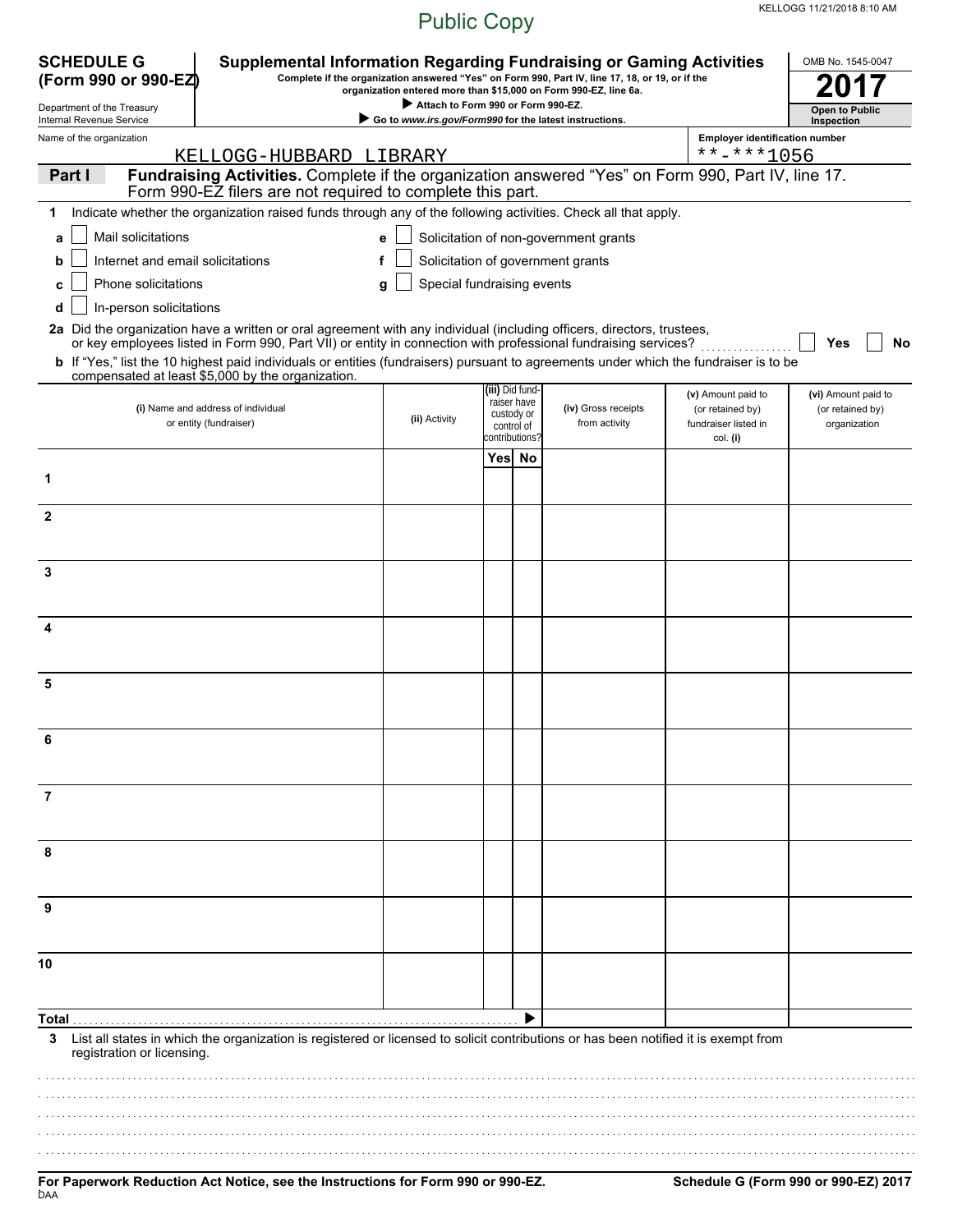|                 |                                                       |                                                                                                                                                                                      | <b>Public Copy</b>                               |                     | KELLOGG 11/21/2018 8:10 AM                          |
|-----------------|-------------------------------------------------------|--------------------------------------------------------------------------------------------------------------------------------------------------------------------------------------|--------------------------------------------------|---------------------|-----------------------------------------------------|
|                 | Schedule G (Form 990 or 990-EZ) 2017<br>Part II       | Fundraising Events. Complete if the organization answered "Yes" on Form 990, Part IV, line 18, or reported more                                                                      | KELLOGG-HUBBARD LIBRARY                          | $******1056$        | Page 2                                              |
|                 |                                                       | than \$15,000 of fundraising event contributions and gross income on Form 990-EZ, lines 1 and 6b. List events with<br>gross receipts greater than \$5,000.                           |                                                  |                     |                                                     |
|                 |                                                       | (a) Event $#1$                                                                                                                                                                       | $(b)$ Event #2                                   | (c) Other events    | (d) Total events                                    |
|                 |                                                       | EVENING AT THE<br>(event type)                                                                                                                                                       | POEM CITY<br>(event type)                        | 1<br>(total number) | (add col. (a) through<br>col. (c)                   |
| Revenue         | 1 Gross receipts                                      | 36, 242                                                                                                                                                                              | 15,250                                           | 5,157               | 56,649                                              |
|                 | 2 Less: Contributions<br>3 Gross income (line 1 minus | 14,893                                                                                                                                                                               | 15,250                                           | 5,157               | 35,300                                              |
|                 | line $2)$<br>.                                        | 21,349                                                                                                                                                                               |                                                  |                     | 21,349                                              |
|                 | 4 Cash prizes                                         |                                                                                                                                                                                      |                                                  |                     |                                                     |
|                 | 5 Noncash prizes                                      |                                                                                                                                                                                      |                                                  |                     |                                                     |
|                 | 6 Rent/facility costs                                 |                                                                                                                                                                                      |                                                  |                     |                                                     |
| Direct Expenses | 7 Food and beverages                                  | 6,397                                                                                                                                                                                |                                                  |                     | 6,397                                               |
|                 | 8 Entertainment                                       | 300                                                                                                                                                                                  |                                                  |                     | 300                                                 |
|                 | 9 Other direct expenses                               | 3,733                                                                                                                                                                                |                                                  |                     | 3,733                                               |
|                 |                                                       | 10 Direct expense summary. Add lines 4 through 9 in column (d) [11] content to content the summary of Direct expense summary. Add lines 4 through 9 in column (d) [11] $\frac{1}{2}$ |                                                  | ▶                   | $\frac{10,430}{10,919}$                             |
|                 | Part III                                              | than \$15,000 on Form 990-EZ, line 6a.                                                                                                                                               |                                                  |                     |                                                     |
| Revenue         |                                                       | (a) Bingo                                                                                                                                                                            | (b) Pull tabs/instant<br>bingo/progressive bingo | (c) Other gaming    | (d) Total gaming (add<br>col. (a) through col. (c)) |
|                 | 1 Gross revenue                                       |                                                                                                                                                                                      |                                                  |                     |                                                     |
|                 | 2 Cash prizes                                         |                                                                                                                                                                                      |                                                  |                     |                                                     |
| Direct Expenses | 3 Noncash prizes                                      |                                                                                                                                                                                      |                                                  |                     |                                                     |
|                 | 4 Rent/facility costs                                 |                                                                                                                                                                                      |                                                  |                     |                                                     |
|                 | 5 Other direct expenses                               | %                                                                                                                                                                                    | Yes $%$                                          | %<br>Yes            |                                                     |
|                 | 6 Volunteer labor                                     | <b>Yes</b><br>No                                                                                                                                                                     | No.                                              | No                  |                                                     |
|                 |                                                       | 7 Direct expense summary. Add lines 2 through 5 in column (d) [11] content content content content content of                                                                        |                                                  |                     |                                                     |
|                 |                                                       |                                                                                                                                                                                      |                                                  |                     |                                                     |
| 9               | b If "No," explain:                                   | Enter the state(s) in which the organization conducts gaming activities:                                                                                                             |                                                  |                     | Yes<br>No                                           |
|                 | <b>b</b> If "Yes," explain:                           | 10a Were any of the organization's gaming licenses revoked, suspended, or terminated during the tax year?                                                                            |                                                  |                     | Yes<br>No                                           |

. . . . . . . . . . . . . . . . . . . . . . . . . . . . . . . . . . . . . . . . . . . . . . . . . . . . . . . . . . . . . . . . . . . . . . . . . . . . . . . . . . . . . . . . . . . . . . . . . . . . . . . . . . . . . . . . . . . . . . . . . . . . . . . . . . . . . . . . . . . . . . . . . . . . . . . . . . . .

. . . . . . . . . . . . . . . . . . . . . . . . . . . . . . . . . . . . . . . . . . . . . . . . . . . . . . . . . . . . . . . . . . . . . . . . . . . . . . . . . . . . . . . . . . . . . . . . . . . . . . . . . . . . . . . . . . . . . . . . . . . . . . . . . . . . . . . . . . . . . . . . . . . . . . . . . . . .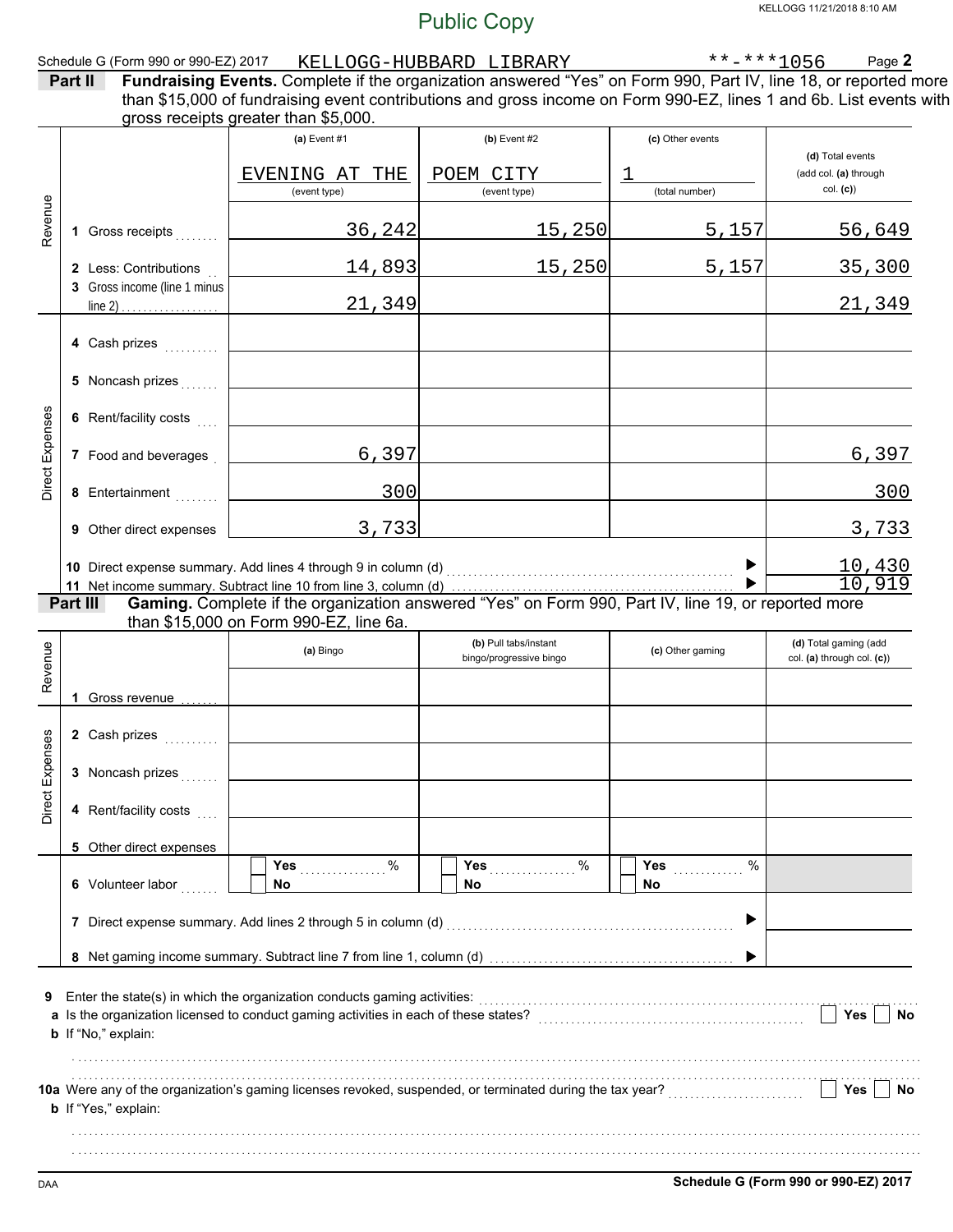| 11 | Schedule G (Form 990 or 990-EZ) 2017 KELLOGG-HUBBARD LIBRARY                                                                                                                                                                                                                                                                               | $******1056$    |            | Page 3 |
|----|--------------------------------------------------------------------------------------------------------------------------------------------------------------------------------------------------------------------------------------------------------------------------------------------------------------------------------------------|-----------------|------------|--------|
|    |                                                                                                                                                                                                                                                                                                                                            |                 | Yes        | No     |
| 12 | Is the organization a grantor, beneficiary or trustee of a trust, or a member of a partnership or other entity                                                                                                                                                                                                                             |                 | <b>Yes</b> | No     |
| 13 | Indicate the percentage of gaming activity conducted in:                                                                                                                                                                                                                                                                                   |                 |            |        |
| а  |                                                                                                                                                                                                                                                                                                                                            | 13а             |            | %      |
| b  |                                                                                                                                                                                                                                                                                                                                            | 13 <sub>b</sub> |            | $\%$   |
| 14 | An outside facility encourance and account of the facility of the set of the set of the set of the set of the set of the set of the set of the set of the set of the set of the set of the set of the set of the set of the se<br>Enter the name and address of the person who prepares the organization's gaming/special events books and |                 |            |        |
|    | records:                                                                                                                                                                                                                                                                                                                                   |                 |            |        |
|    |                                                                                                                                                                                                                                                                                                                                            |                 |            |        |
|    | Address $\triangleright$                                                                                                                                                                                                                                                                                                                   |                 |            |        |
|    | 15a Does the organization have a contract with a third party from whom the organization receives gaming                                                                                                                                                                                                                                    |                 |            |        |
|    | revenue?                                                                                                                                                                                                                                                                                                                                   |                 | Yes        | No     |
|    |                                                                                                                                                                                                                                                                                                                                            |                 |            |        |
|    | amount of gaming revenue retained by the third party ▶ \$                                                                                                                                                                                                                                                                                  |                 |            |        |
| c  | If "Yes," enter name and address of the third party:                                                                                                                                                                                                                                                                                       |                 |            |        |
|    |                                                                                                                                                                                                                                                                                                                                            |                 |            |        |
|    | Address $\triangleright$                                                                                                                                                                                                                                                                                                                   |                 |            |        |
| 16 | Gaming manager information:                                                                                                                                                                                                                                                                                                                |                 |            |        |
|    |                                                                                                                                                                                                                                                                                                                                            |                 |            |        |
|    |                                                                                                                                                                                                                                                                                                                                            |                 |            |        |
|    |                                                                                                                                                                                                                                                                                                                                            |                 |            |        |
|    | Director/officer<br>Employee                                                                                                                                                                                                                                                                                                               |                 |            |        |
|    | Independent contractor                                                                                                                                                                                                                                                                                                                     |                 |            |        |
| 17 | Mandatory distributions:                                                                                                                                                                                                                                                                                                                   |                 |            |        |
| a  | Is the organization required under state law to make charitable distributions from the gaming proceeds to                                                                                                                                                                                                                                  |                 |            |        |
|    |                                                                                                                                                                                                                                                                                                                                            |                 | Yes        | No     |
|    | Enter the amount of distributions required under state law to be distributed to other exempt organizations or                                                                                                                                                                                                                              |                 |            |        |
|    | spent in the organization's own exempt activities during the tax year S                                                                                                                                                                                                                                                                    |                 |            |        |
|    | Supplemental Information. Provide the explanations required by Part I, line 2b, columns (iii) and (v); and<br><b>Part IV</b><br>Part III, lines 9, 9b, 10b, 15b, 15c, 16, and 17b, as applicable. Also provide any additional information.                                                                                                 |                 |            |        |
|    | See instructions.                                                                                                                                                                                                                                                                                                                          |                 |            |        |
|    |                                                                                                                                                                                                                                                                                                                                            |                 |            |        |
|    |                                                                                                                                                                                                                                                                                                                                            |                 |            |        |
|    |                                                                                                                                                                                                                                                                                                                                            |                 |            |        |
|    |                                                                                                                                                                                                                                                                                                                                            |                 |            |        |
|    |                                                                                                                                                                                                                                                                                                                                            |                 |            |        |
|    |                                                                                                                                                                                                                                                                                                                                            |                 |            |        |
|    |                                                                                                                                                                                                                                                                                                                                            |                 |            |        |
|    |                                                                                                                                                                                                                                                                                                                                            |                 |            |        |
|    |                                                                                                                                                                                                                                                                                                                                            |                 |            |        |
|    |                                                                                                                                                                                                                                                                                                                                            |                 |            |        |
|    |                                                                                                                                                                                                                                                                                                                                            |                 |            |        |
|    |                                                                                                                                                                                                                                                                                                                                            |                 |            |        |
|    |                                                                                                                                                                                                                                                                                                                                            |                 |            |        |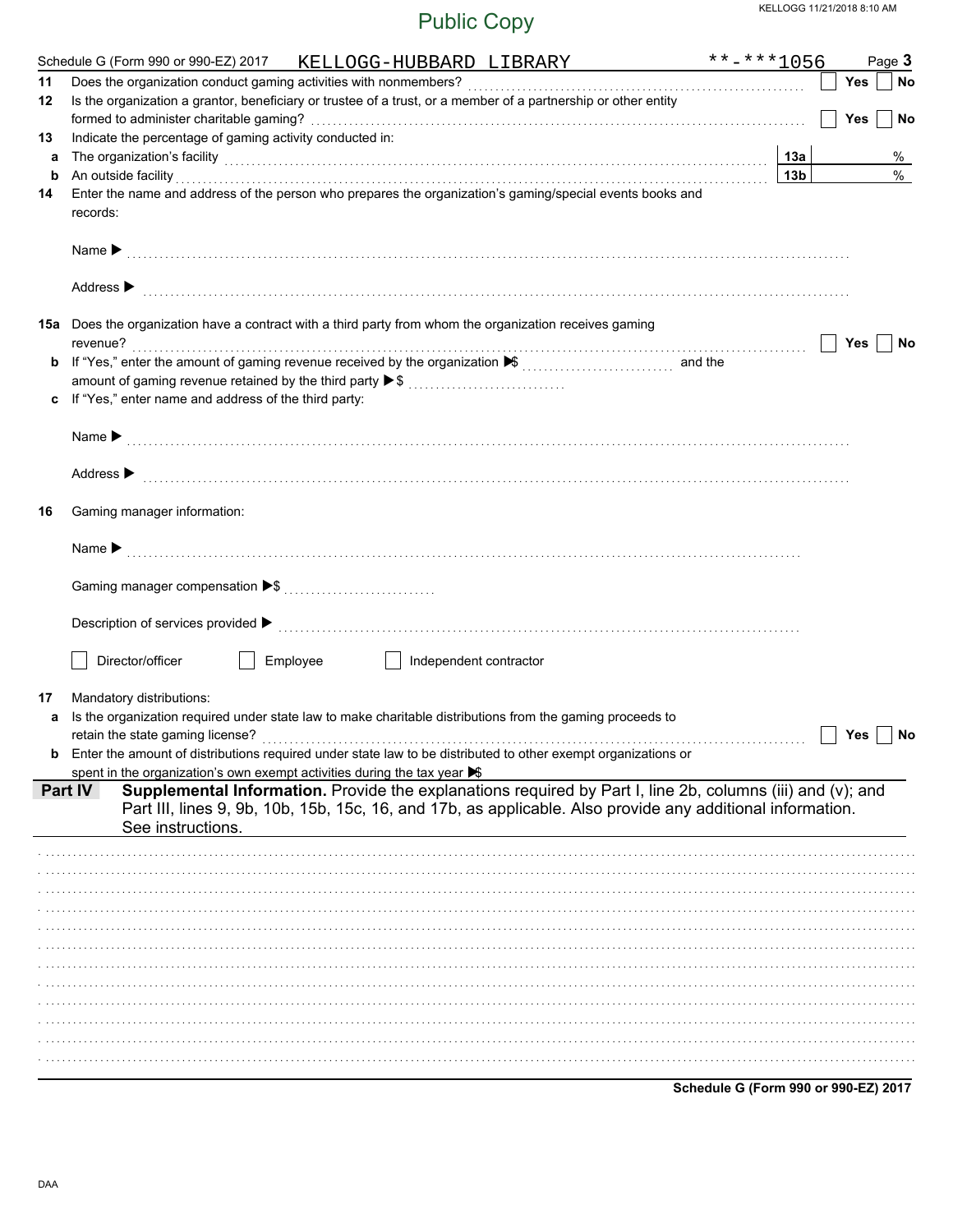#### **SCHEDULE O** (Form 990 or 990-EZ)

Department of the Treasury

Name of the organization

Internal Revenue Service

Supplemental Information to Form 990 or 990-EZ

Complete to provide information for responses to specific questions on Form 990 or 990-EZ or to provide any additional information.

2017 **Open to Public Inspection** 

OMB No 1545-0047

Attach to Form 990 or 990-EZ. Go to www.irs.gov/Form990 for the latest information.

KELLOGG-HUBBARD LIBRARY

**Employer identification number** \*\*-\*\*\*1056

FORM 990, PART VI, LINE 11B - ORGANIZATION'S PROCESS TO REVIEW FORM 990 THE FINANCE COMMITTEE REVIEWS THE DRAFT 990 AND HAS AN OPPORTUNITY TO GIVE FEEDBACK AND SUGGEST CHANGES. WE THEN DISTRIBUTE THE FINAL DRAFT 990 TO THE FULL BOARD. TRUSTEES HAVE THE OPPORTUNITY TO GIVE FEEDBACK OR ASK QUESTIONS PRIOR TO VOTING TO APPROVE THE 990.

FORM 990, PART VI, LINE 12C - ENFORCEMENT OF CONFLICTS POLICY THE FULL BOARD IS ANNUALLY ASKED TO REVIEW THE CONFLICT OF INTEREST POLICY AND TO SIGN A DOCUMENT ENSURING THAT THEY HAVE READ THE POLICY AND UNDERSTAND THAT THEY NEED TO DISCLOSE ANY CONFLICTS. ALL STAFF MEMBERS ARE ASKED TO READ THE POLICY AND SIGN THE SAME DOCUMENT WHEN THEY ARE HIRED.

FORM 990, PART VI, LINE 15A - COMPENSATION PROCESS FOR TOP OFFICIAL WE HAVE A MANAGEMENT COMPENSATION POLICY THAT OUTLINES THE PROCESS. THE BOARD PRESIDENT SIGNS OFF ON THE EXECUTIVE DIRECTOR'S ANNUAL CONTRACT.

FORM 990, PART VI, LINE 19 - GOVERNING DOCUMENTS DISCLOSURE EXPLANATION OUR BYLAWS AND CONFLICT OF INTEREST POLICY ARE BOTH AVAILABLE IN THE POLICIES SECTION OF OUR WEBSITE. OUR FINANCIAL STATEMENTS ARE AVAILABLE IN THE FINANCIAL INFORMATION SECTION OF OUR WEBSITE. WE WOULD ALSO GIVE DOCUMENTS TO MEMBERS OF THE PUBLIC UPON REQUEST.

FORM 990, PART XI, LINE 9 - OTHER CHANGES IN NET ASSETS EXPLANATION SPECIAL EVENT EXPENSE \$ 10,430 SPECIAL EVENT EXPENSE  $\mathbf{\dot{S}}$  . The continuum continuum continuum continuum continuum continuum continuum continuum continuum continuum continuum continuum continuum continuum continuum continuum continuum continuum continuum continuum cont  $-10,430$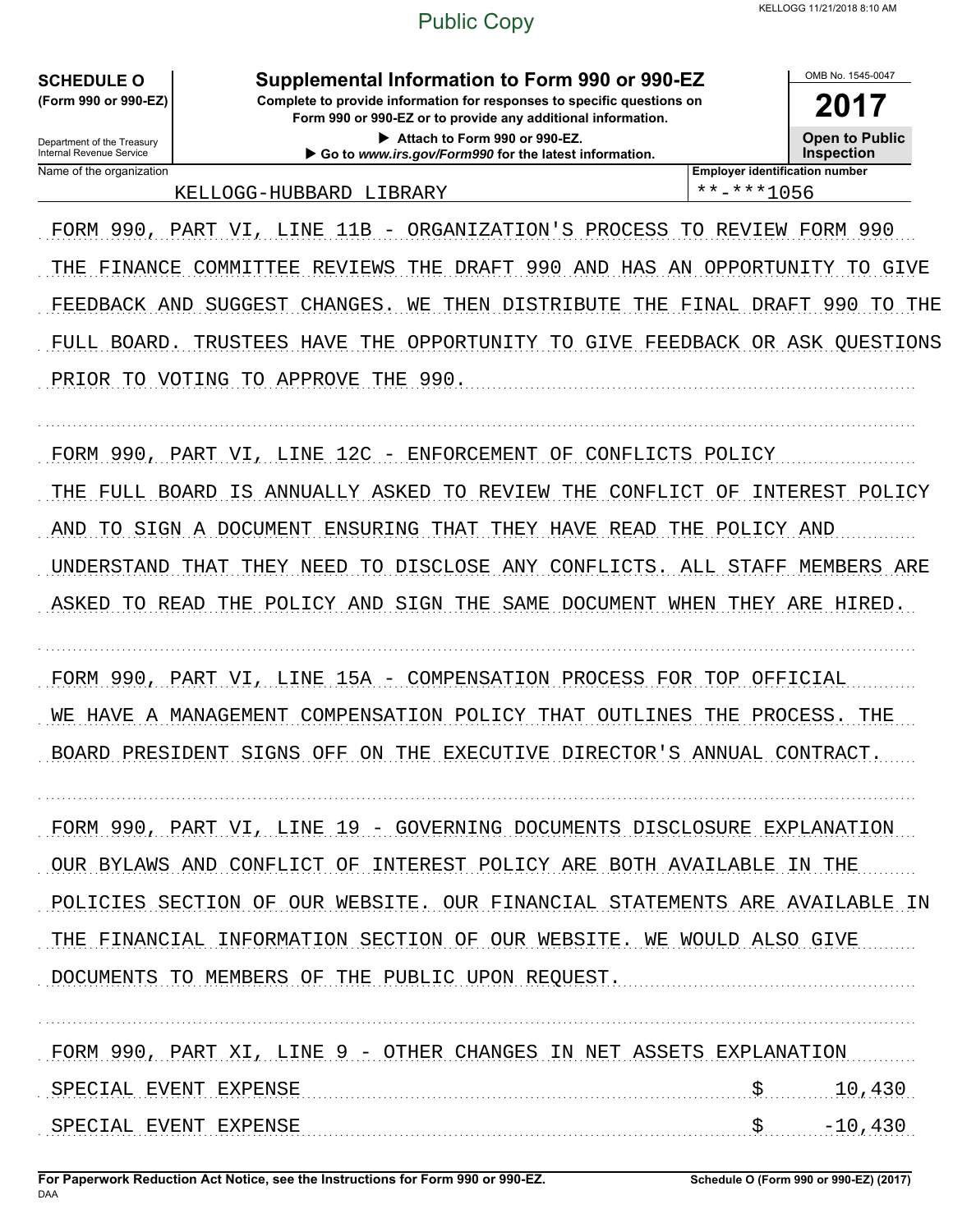KELLOGG 11/21/2018 8:10 AM

## Public Copy

|        | Form 4562                                       |                                                                          |                                                                                                                                                            | <b>Depreciation and Amortization</b>                                             |                              |                |                  |                           | OMB No. 1545-0172                                                                                          |
|--------|-------------------------------------------------|--------------------------------------------------------------------------|------------------------------------------------------------------------------------------------------------------------------------------------------------|----------------------------------------------------------------------------------|------------------------------|----------------|------------------|---------------------------|------------------------------------------------------------------------------------------------------------|
|        | Department of the Treasury                      | (Including Information on Listed Property)<br>Attach to your tax return. |                                                                                                                                                            |                                                                                  |                              |                |                  |                           |                                                                                                            |
|        | Internal Revenue Service                        | (99)                                                                     | Go to www.irs.gov/Form4562 for instructions and the latest information.                                                                                    |                                                                                  |                              |                |                  |                           | Attachment<br>Sequence No.<br>179                                                                          |
|        | Name(s) shown on return                         |                                                                          |                                                                                                                                                            |                                                                                  |                              |                |                  | <b>Identifying number</b> |                                                                                                            |
|        |                                                 |                                                                          | KELLOGG-HUBBARD LIBRARY                                                                                                                                    |                                                                                  |                              |                |                  |                           | **-***1056                                                                                                 |
|        | Business or activity to which this form relates |                                                                          |                                                                                                                                                            |                                                                                  |                              |                |                  |                           |                                                                                                            |
|        | INDIRECT DEPRECIATION                           |                                                                          |                                                                                                                                                            |                                                                                  |                              |                |                  |                           |                                                                                                            |
|        | Part I                                          |                                                                          | <b>Election To Expense Certain Property Under Section 179</b>                                                                                              |                                                                                  |                              |                |                  |                           |                                                                                                            |
| 1      | Maximum amount (see instructions)               |                                                                          | Note: If you have any listed property, complete Part V before you complete Part I.                                                                         |                                                                                  |                              |                |                  | $\blacktriangleleft$      | 510,000                                                                                                    |
| 2      |                                                 |                                                                          |                                                                                                                                                            |                                                                                  |                              |                |                  | $\overline{2}$            |                                                                                                            |
| 3      |                                                 |                                                                          |                                                                                                                                                            |                                                                                  |                              |                |                  | $\mathbf{3}$              | 2,030,000                                                                                                  |
| 4      |                                                 |                                                                          | Reduction in limitation. Subtract line 3 from line 2. If zero or less, enter -0-                                                                           |                                                                                  |                              |                |                  | $\overline{\mathbf{4}}$   |                                                                                                            |
| 5      |                                                 |                                                                          | Dollar limitation for tax year. Subtract line 4 from line 1. If zero or less, enter -0-. If married filing separately, see instructions                    |                                                                                  |                              |                |                  | 5                         |                                                                                                            |
| 6      |                                                 | (a) Description of property                                              |                                                                                                                                                            |                                                                                  | (b) Cost (business use only) |                | (c) Elected cost |                           |                                                                                                            |
|        |                                                 |                                                                          |                                                                                                                                                            |                                                                                  |                              |                |                  |                           |                                                                                                            |
|        |                                                 |                                                                          |                                                                                                                                                            |                                                                                  |                              | $\overline{7}$ |                  |                           |                                                                                                            |
| 7      |                                                 |                                                                          | Total elected cost of section 179 property. Add amounts in column (c), lines 6 and 7 [[[[[[[[[[[[[[[[[[[[[[[[                                              |                                                                                  |                              |                |                  | 8                         |                                                                                                            |
| 8<br>9 |                                                 |                                                                          | Tentative deduction. Enter the smaller of line 5 or line 8                                                                                                 |                                                                                  |                              |                |                  | 9                         |                                                                                                            |
| 10     |                                                 |                                                                          | Carryover of disallowed deduction from line 13 of your 2016 Form 4562 [11] [11] [11] Carryover of disallowed deduction from line 13 of your 2016 Form 4562 |                                                                                  |                              |                |                  | 10                        |                                                                                                            |
| 11     |                                                 |                                                                          | Business income limitation. Enter the smaller of business income (not less than zero) or line 5 (see instructions)                                         |                                                                                  |                              |                |                  | 11                        |                                                                                                            |
| 12     |                                                 |                                                                          | Section 179 expense deduction. Add lines 9 and 10, but don't enter more than line 11                                                                       |                                                                                  |                              |                |                  | 12                        |                                                                                                            |
| 13     |                                                 |                                                                          | Carryover of disallowed deduction to 2018. Add lines 9 and 10, less line 12                                                                                |                                                                                  | $\blacktriangleright$ 1      | 13             |                  |                           |                                                                                                            |
|        |                                                 |                                                                          | Note: Don't use Part II or Part III below for listed property. Instead, use Part V.                                                                        |                                                                                  |                              |                |                  |                           |                                                                                                            |
|        | Part II                                         |                                                                          |                                                                                                                                                            |                                                                                  |                              |                |                  |                           | Special Depreciation Allowance and Other Depreciation (Don't include listed property.) (See instructions.) |
| 14     |                                                 |                                                                          | Special depreciation allowance for qualified property (other than listed property) placed in service                                                       |                                                                                  |                              |                |                  |                           |                                                                                                            |
|        | during the tax year (see instructions)          |                                                                          |                                                                                                                                                            |                                                                                  |                              |                |                  | 14                        |                                                                                                            |
| 15     |                                                 |                                                                          |                                                                                                                                                            |                                                                                  |                              |                |                  | 15                        |                                                                                                            |
| 16     |                                                 |                                                                          |                                                                                                                                                            |                                                                                  |                              |                |                  | 16                        | 81,382                                                                                                     |
|        | Part III                                        |                                                                          | MACRS Depreciation (Don't include listed property.) (See instructions.)                                                                                    |                                                                                  |                              |                |                  |                           |                                                                                                            |
|        |                                                 |                                                                          |                                                                                                                                                            | <b>Section A</b>                                                                 |                              |                |                  |                           |                                                                                                            |
| 17     |                                                 |                                                                          | MACRS deductions for assets placed in service in tax years beginning before 2017                                                                           |                                                                                  |                              |                |                  | 17                        | 0                                                                                                          |
| 18     |                                                 |                                                                          | If you are electing to group any assets placed in service during the tax year into one or more general asset accounts, check here                          |                                                                                  |                              |                |                  |                           |                                                                                                            |
|        |                                                 |                                                                          | Section B-Assets Placed in Service During 2017 Tax Year Using the General Depreciation System                                                              |                                                                                  |                              |                |                  |                           |                                                                                                            |
|        | (a) Classification of property                  |                                                                          | (b) Month and year<br>placed in the set of the set of the set of the set of the set of the set of the set of the set of the set of th<br>service           | (c) Basis for depreciation<br>(business/investment use<br>only-see instructions) | (d) Recovery<br>period       | (e) Convention | (f) Method       |                           | (g) Depreciation deduction                                                                                 |
| 19a    | 3-year property                                 |                                                                          |                                                                                                                                                            |                                                                                  |                              |                |                  |                           |                                                                                                            |
| b      | 5-year property                                 |                                                                          |                                                                                                                                                            |                                                                                  |                              |                |                  |                           |                                                                                                            |
| C      | 7-year property                                 |                                                                          |                                                                                                                                                            |                                                                                  |                              |                |                  |                           |                                                                                                            |
|        | d 10-year property                              |                                                                          |                                                                                                                                                            |                                                                                  |                              |                |                  |                           |                                                                                                            |
|        | e 15-year property                              |                                                                          |                                                                                                                                                            |                                                                                  |                              |                |                  |                           |                                                                                                            |
| f      | 20-year property                                |                                                                          |                                                                                                                                                            |                                                                                  |                              |                |                  |                           |                                                                                                            |
|        | g 25-year property                              |                                                                          |                                                                                                                                                            |                                                                                  | 25 yrs.                      |                | S/L              |                           |                                                                                                            |
|        | <b>h</b> Residential rental<br>property         |                                                                          |                                                                                                                                                            |                                                                                  | 27.5 yrs.                    | <b>MM</b>      | S/L              |                           |                                                                                                            |
|        |                                                 |                                                                          |                                                                                                                                                            |                                                                                  | 27.5 yrs.                    | MM             | S/L              |                           |                                                                                                            |
|        | i Nonresidential real<br>property               |                                                                          |                                                                                                                                                            |                                                                                  | 39 yrs.                      | МM             | S/L              |                           |                                                                                                            |
|        |                                                 |                                                                          | Section C-Assets Placed in Service During 2017 Tax Year Using the Alternative Depreciation System                                                          |                                                                                  |                              | <b>MM</b>      | S/L              |                           |                                                                                                            |
|        | 20a Class life                                  |                                                                          |                                                                                                                                                            |                                                                                  |                              |                |                  |                           |                                                                                                            |
|        | b 12-year                                       |                                                                          |                                                                                                                                                            |                                                                                  | 12 yrs.                      |                | S/L<br>S/L       |                           |                                                                                                            |
|        | c 40-year                                       |                                                                          |                                                                                                                                                            |                                                                                  | 40 yrs.                      | MM             | S/L              |                           |                                                                                                            |
|        | Part IV                                         | <b>Summary</b> (See instructions.)                                       |                                                                                                                                                            |                                                                                  |                              |                |                  |                           |                                                                                                            |
| 21     | Listed property. Enter amount from line 28      |                                                                          |                                                                                                                                                            |                                                                                  |                              |                |                  | 21                        |                                                                                                            |
| 22     |                                                 |                                                                          | Total. Add amounts from line 12, lines 14 through 17, lines 19 and 20 in column (g), and line 21. Enter                                                    |                                                                                  |                              |                |                  |                           |                                                                                                            |
|        |                                                 |                                                                          | here and on the appropriate lines of your return. Partnerships and S corporations—see instructions                                                         |                                                                                  |                              |                |                  | 22                        | 81,382                                                                                                     |
| 23     |                                                 |                                                                          | For assets shown above and placed in service during the current year, enter the                                                                            |                                                                                  |                              |                |                  |                           |                                                                                                            |
|        |                                                 |                                                                          | portion of the basis attributable to section 263A costs                                                                                                    |                                                                                  |                              | 23             |                  |                           |                                                                                                            |
|        |                                                 |                                                                          | For Paperwork Reduction Act Notice, see separate instructions.                                                                                             |                                                                                  |                              |                |                  |                           | Form 4562 (2017)                                                                                           |

DAA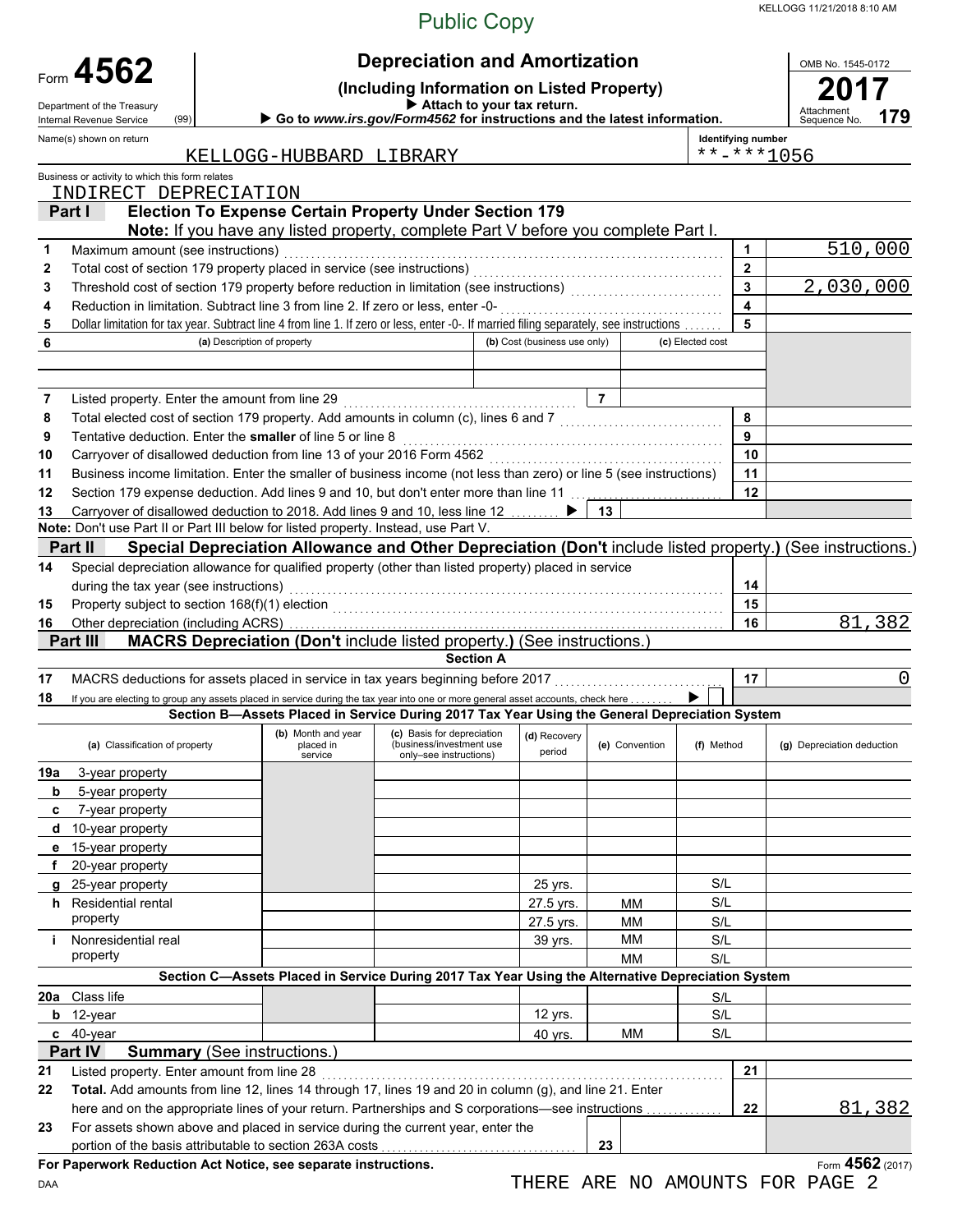#### KELLOGG-HUBBARD LIBRARY 135 MAIN STREET MONTPELIER, VT 05602

#### **Electing out of Bonus Depreciation Allowance for All Eligible Depreciable Property**

The above named taxpayer elects out of the first-year bonus depreciation allowance under IRC Section 168(k)(7) for all eligible depreciable property placed in service during the tax year.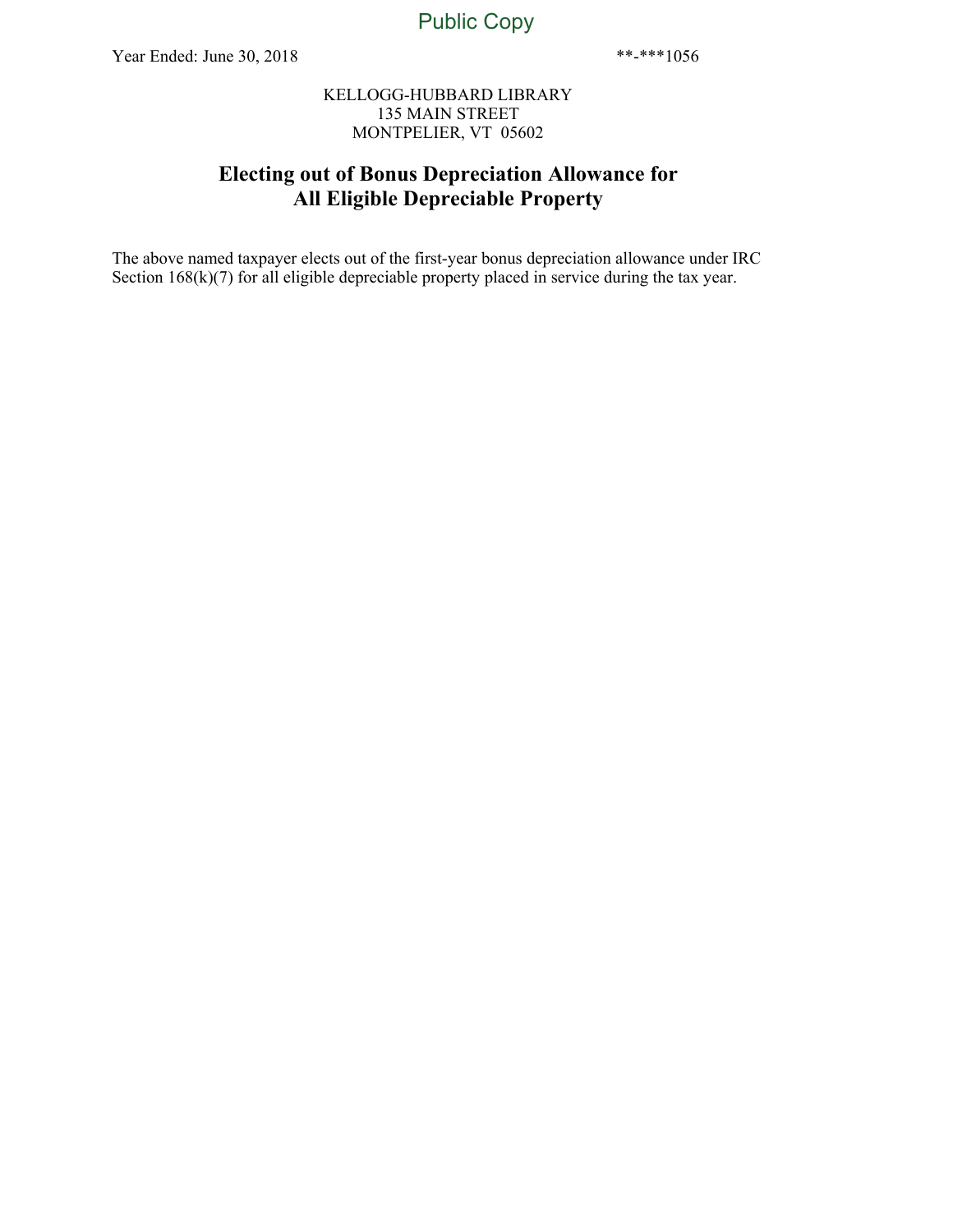|                               | Form 990                          |                                                                                                                                                                                                                               |                           | <b>Two Year Comparison Report</b> | 2016 & 2017          |            |                                |
|-------------------------------|-----------------------------------|-------------------------------------------------------------------------------------------------------------------------------------------------------------------------------------------------------------------------------|---------------------------|-----------------------------------|----------------------|------------|--------------------------------|
|                               |                                   | For calendar year 2017, or tax year beginning $07/01/17$                                                                                                                                                                      |                           |                                   | 06/30/18<br>, ending |            |                                |
| Name                          |                                   |                                                                                                                                                                                                                               |                           |                                   |                      |            | Taxpayer Identification Number |
|                               |                                   |                                                                                                                                                                                                                               |                           |                                   |                      |            |                                |
|                               |                                   | KELLOGG-HUBBARD LIBRARY                                                                                                                                                                                                       |                           |                                   |                      |            | $******1056$                   |
|                               |                                   |                                                                                                                                                                                                                               |                           | 2016                              | 2017                 |            | <b>Differences</b>             |
|                               | 1. Contributions, gifts, grants   |                                                                                                                                                                                                                               | 1.                        | 170,844                           |                      | 160,138    | $-10,706$                      |
|                               |                                   |                                                                                                                                                                                                                               | 2.                        |                                   |                      |            |                                |
| Φ                             |                                   | 3. Government contributions and grants [111] [11] Content and Sovernment Control of Tanana Superior Superior S                                                                                                                | $\overline{\mathbf{3}}$ . | 453,087                           |                      | 467,022    | 13,935                         |
| $\Rightarrow$                 |                                   |                                                                                                                                                                                                                               | $\overline{4}$            | 72,715                            |                      | 70,114     | $-2,601$                       |
| $\blacksquare$<br>$\mathbf o$ |                                   |                                                                                                                                                                                                                               | 5.                        | 122,705                           |                      | 126,321    | 3,616                          |
| ><br>$\omega$                 |                                   | 6. Proceeds from tax exempt bonds                                                                                                                                                                                             | 6.                        |                                   |                      |            |                                |
| œ                             |                                   | 7. Net gain or (loss) from sale of assets other than inventory                                                                                                                                                                | 7.                        | $-38$                             |                      | $-2,007$   | $-1,969$                       |
|                               |                                   | 8. Net income or (loss) from fundraising events                                                                                                                                                                               | 8.                        |                                   |                      | 10,919     | 10,919                         |
|                               |                                   |                                                                                                                                                                                                                               | 9.                        |                                   |                      |            |                                |
|                               |                                   | 10. Net gain or (loss) on sales of inventory                                                                                                                                                                                  | 10.                       |                                   |                      |            |                                |
|                               |                                   | 11. Other revenue <b>construction of the construction of the construction</b>                                                                                                                                                 | 11.                       |                                   |                      |            |                                |
|                               |                                   | 12. Total revenue. Add lines 1 through 11                                                                                                                                                                                     | 12.                       | 819, 313                          |                      | 832,507    | 13,194                         |
|                               |                                   | 13. Grants and similar amounts paid with contain and starting and starting and starting and starting and starting and starting and starting and starting and starting and starting and starting and starting and starting and | 13.                       |                                   |                      |            |                                |
|                               |                                   | 14. Benefits paid to or for members<br>.                                                                                                                                                                                      | 14.                       |                                   |                      |            |                                |
| w<br>Φ                        |                                   | 15. Compensation of officers, directors, trustees, etc.                                                                                                                                                                       | 15.                       | 85,083                            |                      | 84,833     | $-250$                         |
| w<br>$\blacksquare$           |                                   | 16. Salaries, other compensation, and employee benefits                                                                                                                                                                       | 16.                       | 564,763                           |                      | 580,813    | $\overline{1}6,050$            |
| ω                             | 17. Professional fundraising fees |                                                                                                                                                                                                                               | 17.                       |                                   |                      | 7,969      | 7,969                          |
| $\Omega$                      |                                   | 18. Other professional fees [[11] www.fl.com/sillenary-community-                                                                                                                                                             | 18.                       | 35,660                            |                      | 25,479     | $-10,181$                      |
| ш                             |                                   |                                                                                                                                                                                                                               | 19.                       | 119,374                           |                      | 136,482    | 17,108                         |
|                               |                                   |                                                                                                                                                                                                                               | 20.                       | 77,779                            |                      | 81,382     | 3,603                          |
|                               |                                   |                                                                                                                                                                                                                               | 21.                       | 93,195                            |                      | 90,990     | $-2, 205$                      |
|                               |                                   |                                                                                                                                                                                                                               | 22.                       | 975,854                           |                      | 1,007,948  | 32,094                         |
|                               |                                   | 23. Excess or (Deficit). Subtract line 22 from line 12                                                                                                                                                                        | 23.                       | $-156, 541$                       |                      | $-175,441$ | $-18,900$                      |
|                               |                                   | 24. Total exempt revenue <i>communically continued</i> and the set of the set of the set of the set of the set of the                                                                                                         | 24.                       | 819, 313                          |                      | 832,507    | 13,194                         |
|                               | 25. Total unrelated revenue       |                                                                                                                                                                                                                               | 25.                       |                                   |                      |            |                                |
|                               |                                   |                                                                                                                                                                                                                               | 26.                       | 195,382                           |                      | 205,347    | 9,965                          |
|                               |                                   | 27. Total assets <b>Production Construction Construction</b>                                                                                                                                                                  | 27.                       | 6,477,880                         |                      | 6,480,444  | 2,564                          |
| Other Information             |                                   | 28. Total liabilities <b>contained a material container a material container and a material container a</b>                                                                                                                   | 28.                       | 172,391                           |                      | 167,014    | $-5,377$                       |
|                               |                                   |                                                                                                                                                                                                                               | 29.                       | 6,305,489                         | 6, 313, 430          |            | 7,941                          |
|                               |                                   | 30. Number of voting members of governing body                                                                                                                                                                                | 30.                       | 14                                | 14                   |            |                                |
|                               |                                   | 31. Number of independent voting members of governing body                                                                                                                                                                    | 31.                       | 14                                | 14                   |            |                                |
|                               | 32. Number of employees           |                                                                                                                                                                                                                               | 32.                       | 40                                | 39                   |            |                                |
|                               | 33. Number of volunteers          |                                                                                                                                                                                                                               | 33.                       | 91                                | 94                   |            |                                |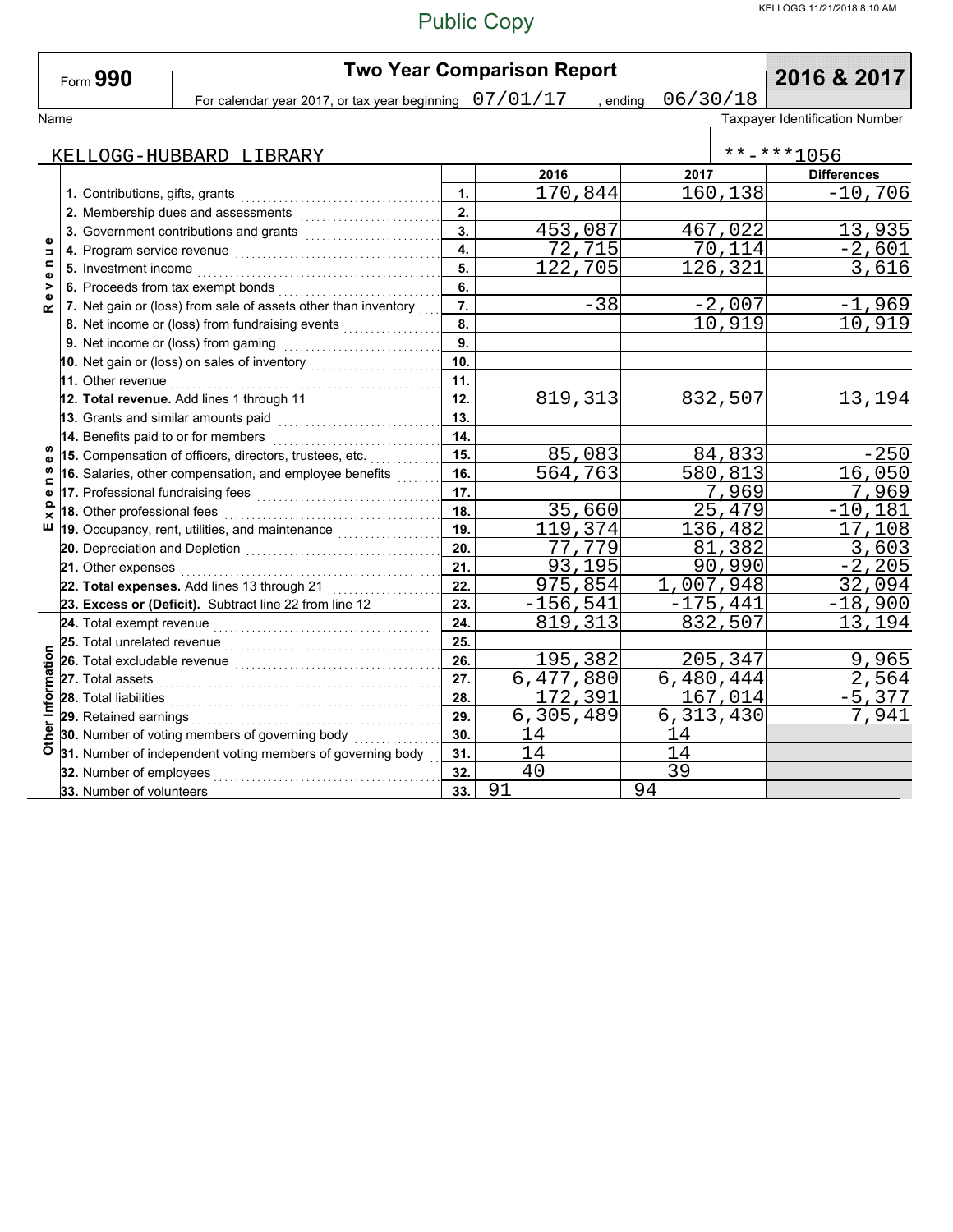#### **990 Tax Return History 2017**

NameEmployer Identification Number

Form 990

#### KELLOGG-HUBBARD LIBRARY\*\*-\*\*\*1056

|                                                                                                                                                                                                                                      | 2013        | 2014      | 2015       | 2016        | 2017       | 2018 |
|--------------------------------------------------------------------------------------------------------------------------------------------------------------------------------------------------------------------------------------|-------------|-----------|------------|-------------|------------|------|
| Contributions, gifts, grants                                                                                                                                                                                                         | 589,517     | 596,761   | 618,024    | 623,931     | 627,160    |      |
| Membership dues                                                                                                                                                                                                                      |             |           |            |             |            |      |
| Program service revenue                                                                                                                                                                                                              | 76,801      | 78,838    | 84,849     | 72,715      | 70,114     |      |
|                                                                                                                                                                                                                                      | 163,145     | 200,544   | $-9,519$   | $-38$       | $-2,007$   |      |
|                                                                                                                                                                                                                                      | 138,906     | 146,603   | 105,267    | 122,705     | 126,321    |      |
| Fundraising revenue (income/loss) _____________                                                                                                                                                                                      |             |           |            |             | 10,919     |      |
| Gaming revenue (income/loss)                                                                                                                                                                                                         |             |           |            |             |            |      |
|                                                                                                                                                                                                                                      | 2,897       | 1,083     |            |             |            |      |
| Total revenue <b>contract to the contract of the contract of the contract of the contract of the contract of the contract of the contract of the contract of the contract of the contract of the contract of the contract of the</b> | 971,266     | 1,023,829 | 798,621    | 819,313     | 832,507    |      |
|                                                                                                                                                                                                                                      |             |           |            |             |            |      |
| Benefits paid to or for members [11, 11]                                                                                                                                                                                             |             |           |            |             |            |      |
| Compensation of officers, etc.                                                                                                                                                                                                       | 85,311      | 48,155    | 80,599     | 85,083      | 84,833     |      |
|                                                                                                                                                                                                                                      | 464,561     | 504,922   | 550,607    | 564,763     | 580,813    |      |
|                                                                                                                                                                                                                                      | 47,787      | 35,424    | 17,763     | 35,660      | 33,448     |      |
|                                                                                                                                                                                                                                      | 151,120     | 144,408   | 145,198    | 119,374     | 136,482    |      |
| Depreciation and depletion                                                                                                                                                                                                           | 69,507      | 74,233    | 75,550     | 77,779      | 81,382     |      |
|                                                                                                                                                                                                                                      | 99,807      | 111,680   | 103,789    | 93,195      | 90,990     |      |
| Total expenses [1] Total expenses [1] Total expenses                                                                                                                                                                                 | 918,093     | 918,822   | 973,506    | 975,854     | 1,007,948  |      |
| Excess or (Deficit)<br><br><br><br><br><br><br><br><br><br><br><br><br><br><br><br><br><br><br><br><br>                                                                                                                              | 53,173      | 105,007   | $-174,885$ | $-156, 541$ | $-175,441$ |      |
|                                                                                                                                                                                                                                      |             |           |            |             |            |      |
|                                                                                                                                                                                                                                      | 971,266     | 1,023,829 | 798,621    | 819,313     | 832,507    |      |
| Total unrelated revenue                                                                                                                                                                                                              |             |           |            |             |            |      |
| Total excludable revenue                                                                                                                                                                                                             | 381,749     | 427,068   | 180,597    | 195,382     | 205,347    |      |
|                                                                                                                                                                                                                                      | 6,439,656   | 6,495,446 | 6,471,991  | 6,477,880   | 6,480,444  |      |
|                                                                                                                                                                                                                                      | 62,404      | 161,811   | 196,585    | 172,391     | 167,014    |      |
| Net Fund Balances                                                                                                                                                                                                                    | 6, 377, 252 | 6,333,635 | 6,275,406  | 6,305,489   | 6,313,430  |      |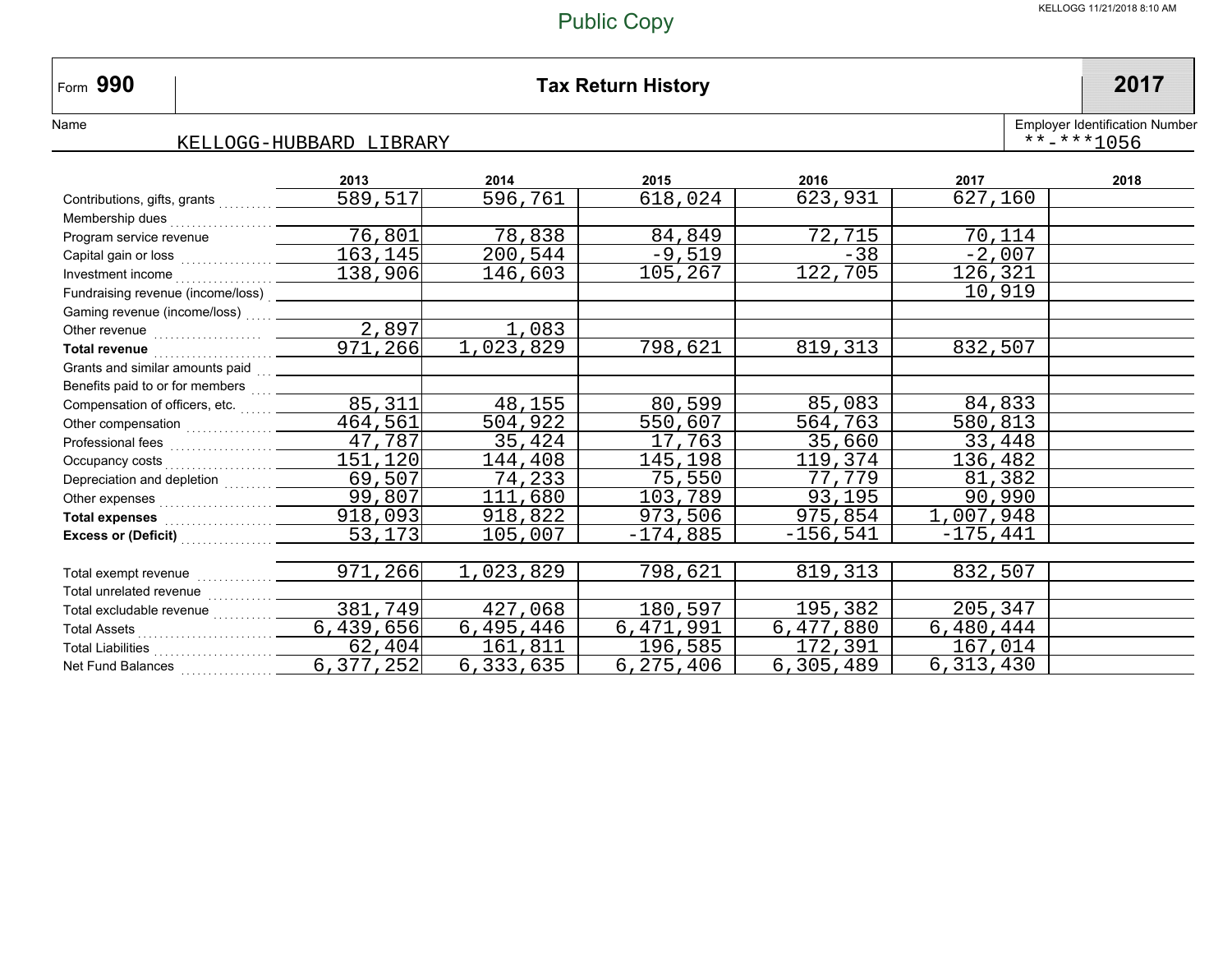| Form 990T                                                                                                                                                                                                                        |      |      | <b>Tax Return History</b> |      |      | 2017 |  |  |
|----------------------------------------------------------------------------------------------------------------------------------------------------------------------------------------------------------------------------------|------|------|---------------------------|------|------|------|--|--|
| <b>Employer Identification Number</b><br>Name<br>$******1056$<br>KELLOGG-HUBBARD LIBRARY                                                                                                                                         |      |      |                           |      |      |      |  |  |
|                                                                                                                                                                                                                                  | 2013 | 2014 | 2015                      | 2016 | 2017 | 2018 |  |  |
|                                                                                                                                                                                                                                  |      |      |                           |      |      |      |  |  |
|                                                                                                                                                                                                                                  |      |      |                           |      |      |      |  |  |
|                                                                                                                                                                                                                                  |      |      |                           |      |      |      |  |  |
|                                                                                                                                                                                                                                  |      |      |                           |      |      |      |  |  |
|                                                                                                                                                                                                                                  |      |      |                           |      |      |      |  |  |
|                                                                                                                                                                                                                                  |      |      |                           |      |      |      |  |  |
|                                                                                                                                                                                                                                  |      |      |                           |      |      |      |  |  |
|                                                                                                                                                                                                                                  |      |      |                           |      |      |      |  |  |
| Other income                                                                                                                                                                                                                     |      |      |                           |      |      |      |  |  |
| Total trade or business income.                                                                                                                                                                                                  |      |      |                           |      |      |      |  |  |
|                                                                                                                                                                                                                                  |      |      |                           |      |      |      |  |  |
|                                                                                                                                                                                                                                  |      |      |                           |      |      |      |  |  |
|                                                                                                                                                                                                                                  |      |      |                           |      |      |      |  |  |
| Bad debts (and a series of the series of the series of the series of the series of the series of the series of the series of the series of the series of the series of the series of the series of the series of the series of   |      |      |                           |      |      |      |  |  |
|                                                                                                                                                                                                                                  |      |      |                           |      |      |      |  |  |
|                                                                                                                                                                                                                                  |      |      |                           |      |      |      |  |  |
|                                                                                                                                                                                                                                  |      |      |                           |      |      |      |  |  |
|                                                                                                                                                                                                                                  |      |      |                           |      |      |      |  |  |
| Deferred compensation plans<br>[1995] [1995] The Company of Paris (1996) and Deferred Company of Paris (1996) and Deferred Company of Paris (1996) and Deferred Company of Deferred Company of Defending (1996) and Defending (1 |      |      |                           |      |      |      |  |  |
|                                                                                                                                                                                                                                  |      |      |                           |      |      |      |  |  |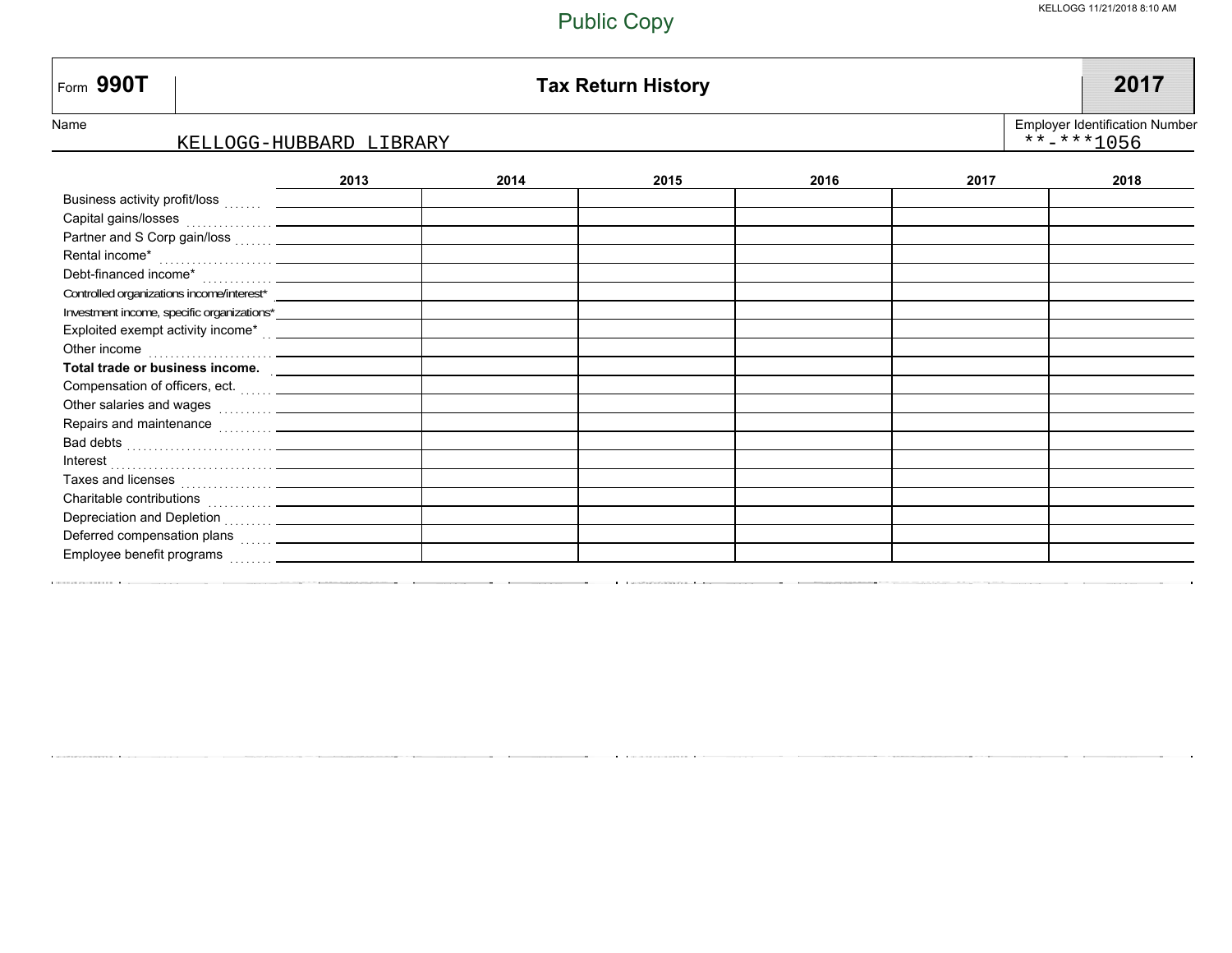| $\mid$ Form 990T                                                                                                                                                                                                                     | <b>Tax Return History</b> |      |      |      |      |      |  |  |
|--------------------------------------------------------------------------------------------------------------------------------------------------------------------------------------------------------------------------------------|---------------------------|------|------|------|------|------|--|--|
| Name<br><b>Employer Identification Number</b><br>$***$ $***$ 1056<br>KELLOGG-HUBBARD LIBRARY                                                                                                                                         |                           |      |      |      |      |      |  |  |
|                                                                                                                                                                                                                                      | 2013                      | 2014 | 2015 | 2016 | 2017 | 2018 |  |  |
| Other deductions                                                                                                                                                                                                                     |                           |      |      |      |      |      |  |  |
| Net operating loss deduction                                                                                                                                                                                                         |                           |      |      |      |      |      |  |  |
| Specific deduction                                                                                                                                                                                                                   | 1,000                     |      |      |      |      |      |  |  |
| Income after expense and deductions                                                                                                                                                                                                  | $-1,000$                  |      |      |      |      |      |  |  |
| Income tax (corporate or trust)                                                                                                                                                                                                      |                           |      |      |      |      |      |  |  |
| Other taxes <b>contract the contract of the contract of the contract of the contract of the contract of the contract of the contract of the contract of the contract of the contract of the contract of the contract of the cont</b> |                           |      |      |      |      |      |  |  |
| Total taxes <b>with the control of the control of the control of the control of the control of the control of the control of the control of the control of the control of the control of the control of the control of the contr</b> |                           |      |      |      |      |      |  |  |
|                                                                                                                                                                                                                                      |                           |      |      |      |      |      |  |  |
|                                                                                                                                                                                                                                      |                           |      |      |      |      |      |  |  |
| Net tax after credits <b>Net tax after credits</b>                                                                                                                                                                                   |                           |      |      |      |      |      |  |  |
|                                                                                                                                                                                                                                      |                           |      |      |      |      |      |  |  |
|                                                                                                                                                                                                                                      |                           |      |      |      |      |      |  |  |
|                                                                                                                                                                                                                                      |                           |      |      |      |      |      |  |  |

\* Income shown net of expenses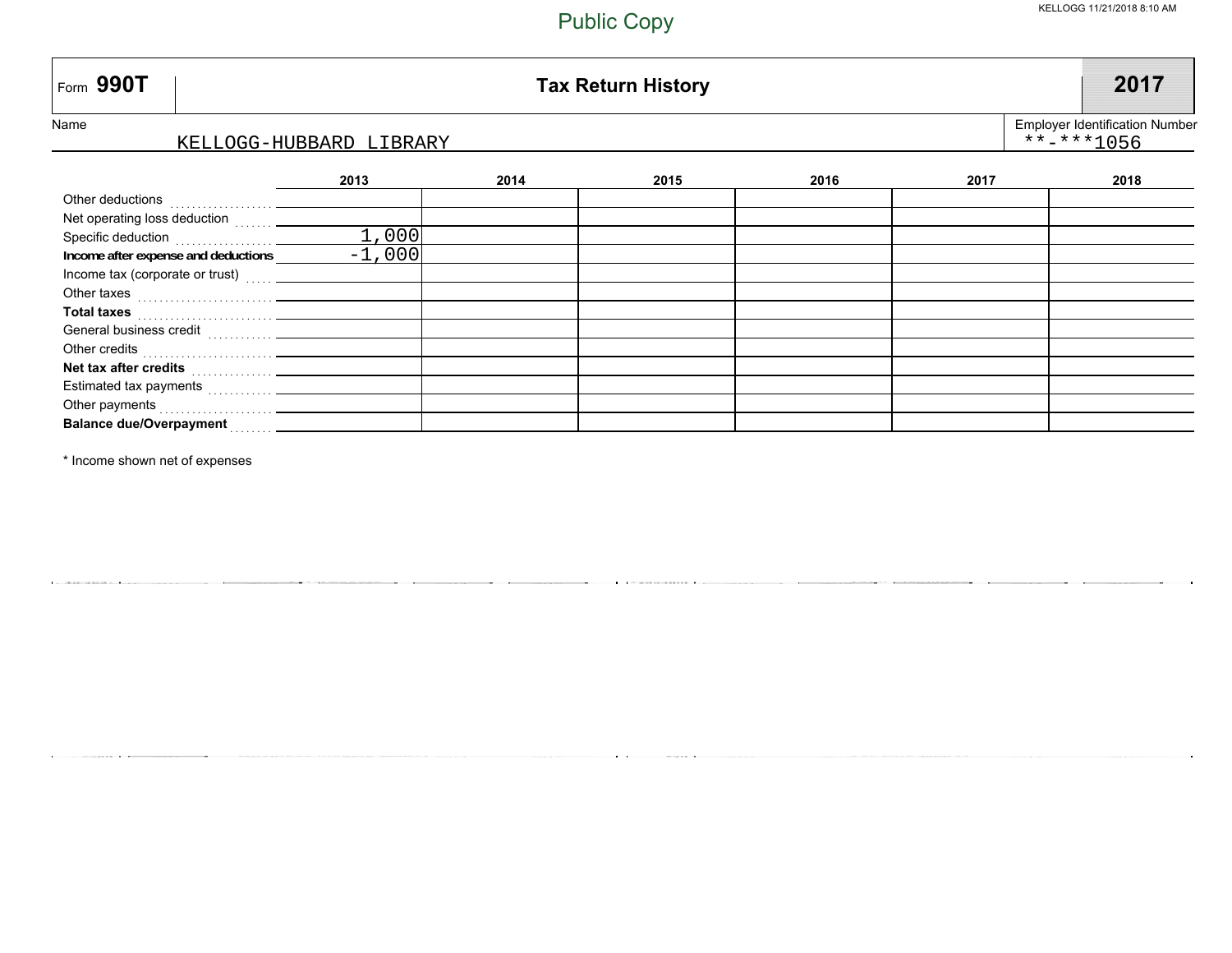#### KELLOGG KELLOGG-HUBBARD LIBRARY 11/21/2018 8:09 AM \*\*-\*\*\*1056 **Federal Asset Report** FYE: 6/30/2018 **Form 990, Page 1** Public Copy

| Asset | Description                                                                  | Date<br>In Service | Cost                     | Bus Sec<br>$\%$<br>179 Bonus for Depr | Basis                          | PerConv Meth      | Prior             | Current                          |
|-------|------------------------------------------------------------------------------|--------------------|--------------------------|---------------------------------------|--------------------------------|-------------------|-------------------|----------------------------------|
|       |                                                                              |                    |                          |                                       |                                |                   |                   |                                  |
|       | <b>Other Depreciation:</b><br>Library Addition                               | 5/01/01            | 2,563,452                |                                       | 2,563,452                      | 40 MO S/L         | 1,036,062         | 64.086                           |
| 2     | <b>Building Costs</b>                                                        | 11/13/01           | 9,315                    |                                       |                                | 9,315 40 MO S/L   | 3,648             | 233                              |
| 3     | Marble - Restoration of Bathroom                                             | 4/23/02            | 4,140                    |                                       |                                | 4,140 40 MO S/L   | 1,578             | 104                              |
| 4     | Landscaping                                                                  | 8/09/02            | 3,996                    |                                       |                                | 3.996 15 MO S/L   | 3,974             | 22                               |
| 5     | <b>Building Costs</b>                                                        | 11/01/02           | 5.100                    |                                       |                                | 5.100 40 MO S/L   | 1,870             | 128                              |
| 6     | Elevator Escape Hatch                                                        | 4/30/08            | 4,975                    |                                       | 4.975                          | - 40<br>MO S/L    | 1.151             | 124                              |
| 7     | Renovations - CIP                                                            | 1/01/11            | 2,391                    |                                       | 2,391 40                       | MO S/L            | 329               | 60                               |
| 9     | Table                                                                        | 2/20/02            | 802                      |                                       |                                | 802 10 MO S/L     | 802               | $\boldsymbol{0}$                 |
| 15    | AV Storage Cabinet                                                           | 6/19/03            | 1,960                    |                                       | 1,960                          | $\tau$<br>MO S/L  | 1,960             | $\boldsymbol{0}$                 |
| 16    | Furniture                                                                    | 5/01/01            | 37,617                   |                                       | 37.617                         | $10$ MO S/L       | 37,617            | $\mathbf{0}$                     |
| 18    | Furniture                                                                    | 10/10/01           | 2,270                    |                                       | 2,270                          | $10$ MO S/L       | 2,270             | $\boldsymbol{0}$                 |
| 22    | Sewer Pump                                                                   | 12/13/06           | 2,203                    |                                       | 2,203                          | 5 MO S/L          | 2,203             | $\mathbf{0}$                     |
| 23    | Expansion Tank for Heating System                                            | 10/31/07           | 2,311                    |                                       | 2,311                          | 5 MO S/L          | 2,311             | $\boldsymbol{0}$                 |
| 26    | <b>Bookshelves</b>                                                           | 5/31/05            | 3,000                    |                                       | 3,000                          | 7<br>MO S/L       | 3,000             | $\boldsymbol{0}$                 |
| 28    | 3 Computer - IMLS Grant                                                      | 10/31/08           | 5.196                    |                                       | 5.196                          | $3$ MO S/L        | 5.196             | $\mathbf{0}$                     |
| 29    | <b>Bookshelves</b>                                                           | 3/31/09            | 4,138                    |                                       | 4,138                          | 7 MO S/L          | 4,138             | $\bf{0}$                         |
| 30    | Phone System                                                                 | 5/20/09            | 5,533                    |                                       | 5,533                          | 7 MO S/L          | 5,533             | $\mathbf{0}$                     |
| 31    | Water Pressure Reducer                                                       | 5/21/09            | 3,820                    |                                       | 3,820                          | 15 MO S/L         | 2.080             | 254                              |
| 32    | File Server                                                                  | 11/19/09           | 2,340                    |                                       | 2,340                          | $3$ MO S/L        | 2,340             | $\overline{0}$                   |
| 33    | New Computers                                                                | 8/03/10            | 10,335                   |                                       | 10.335                         | $3$ MO S/L        | 10,335            | $\overline{0}$                   |
| 34    | Compressor Rooftop HVAV Unit                                                 | 5/11/11            | 2,450                    |                                       |                                | 2,450 10 MO S/L   | 1,511             | 245                              |
| 35    | Hot Water Tank                                                               | 11/04/11           | 2,718                    |                                       | 2.718                          | 15 MO S/L         | 1,027             | 181                              |
| 36    | Security System Upgrade                                                      | 11/01/12           | 2,090                    |                                       | 2.090                          | $10$ MO S/L       | 975               | 209                              |
| 37    | Automatic ADA Door                                                           | 8/01/12            | 4,638                    |                                       | 4.638                          | 7<br>MO S/L       | 3,257             | 663                              |
| 38    | Fiber Cable                                                                  | 12/31/12           | 4,582                    |                                       | 4.582                          | $20$ MO S/L       | 1.031             | 229                              |
| 39    | Outdoor Building Sign                                                        | 6/15/13            | 2,300                    |                                       | 2.300                          | $10$ MO S/L       | 939               | 230                              |
| 40    | Front Door Restoration (Wanamaker)                                           | 6/30/13            | 4,396                    |                                       |                                | 4.396 10 MO S/L   | 1,758             | 440                              |
| 41    | Copier                                                                       | 4/25/14            | 3,752                    |                                       | 3,752                          | 5<br>MO S/L       | 2,376             | 750                              |
| 42    | <b>Fiber Connect Wiring</b>                                                  | 7/26/13            | 1,110                    |                                       |                                | $1.110$ 10 MO S/L | 435               | 111                              |
| 43    | Fiber Connect Equipment                                                      | 10/31/13           | 1,906                    |                                       |                                | 1.906 10 MO S/L   | 699               | 190                              |
| 44    | District Heat                                                                | 10/08/14           | 115,931                  |                                       | 115,931                        | $20$ MO S/L       | 15,940            | 5,797                            |
| 46    | Mouse Sculpture                                                              | 6/30/16            | 11,571                   |                                       | 11,571                         | $0 - Memo$        | $\theta$          | $\theta$                         |
| 47    | <b>Phone System</b>                                                          | 7/20/16            | 6,706                    |                                       | 6,706                          | $10$ MO S/L       | 615               | 670                              |
| 48    | <b>Exterior Woodwork</b>                                                     | 11/29/16           | 31,169                   |                                       | 31.169                         | $10$ MO S/L       | 1,818             | 3,117                            |
| 49    | Heating System Upgrade                                                       | 10/01/16           | 27,911                   |                                       | 27.911                         | $20$ MO S/L       | 1,047             | 1,395                            |
| 50    | Video Security System                                                        | 3/12/18            | 9,893                    |                                       | 9,893                          | 5<br>MO S/L       | $\mathbf{0}$      | 660                              |
| 51    | Server                                                                       | 3/23/18            | 4,314                    |                                       | 4.314                          | 5 MO S/L          | $\theta$          | 216                              |
| 52    | Interior Solar Shades                                                        | 2/22/18            | 2,188                    |                                       | 2,188                          | $10$ MO S/L       | $\boldsymbol{0}$  | 73                               |
| 53    | Accessible Doors                                                             | 8/31/17            | 11,423                   |                                       | 11.423                         | $10$ MO S/L       | $\theta$          | 952                              |
| 54    | Children's Library Mural                                                     | 11/03/17           | 3,000                    |                                       |                                | 3.000 10 MO S/L   | $\theta$          | 200                              |
| 55    | Walkways & Patios                                                            | 6/14/18            | 7,759                    |                                       | 7,759                          | 15 MO S/L         | $\boldsymbol{0}$  | 43                               |
|       | <b>Total Other Depreciation</b>                                              |                    | 2,936,701                |                                       | 2,936,701                      |                   | 1,161,825         | 81,382                           |
|       |                                                                              |                    |                          |                                       |                                |                   |                   |                                  |
|       | <b>Total ACRS and Other Depreciation</b>                                     |                    | 2,936,701                |                                       | 2,936,701                      |                   | 1,161,825         | 81,382                           |
|       | <b>Grand Totals</b>                                                          |                    | 2,936,701                |                                       | 2,936,701                      |                   | 1,161,825         | 81,382                           |
|       | <b>Less: Dispositions and Transfers</b><br><b>Less: Start-up/Org Expense</b> |                    | $\mathbf{0}$<br>$\theta$ |                                       | $\overline{0}$<br>$\mathbf{0}$ |                   | 0<br>$\mathbf{0}$ | $\overline{0}$<br>$\overline{0}$ |
|       |                                                                              |                    |                          |                                       |                                |                   |                   |                                  |
|       | <b>Net Grand Totals</b>                                                      |                    | 2,936,701                |                                       | 2,936,701                      |                   | 1,161,825         | 81,382                           |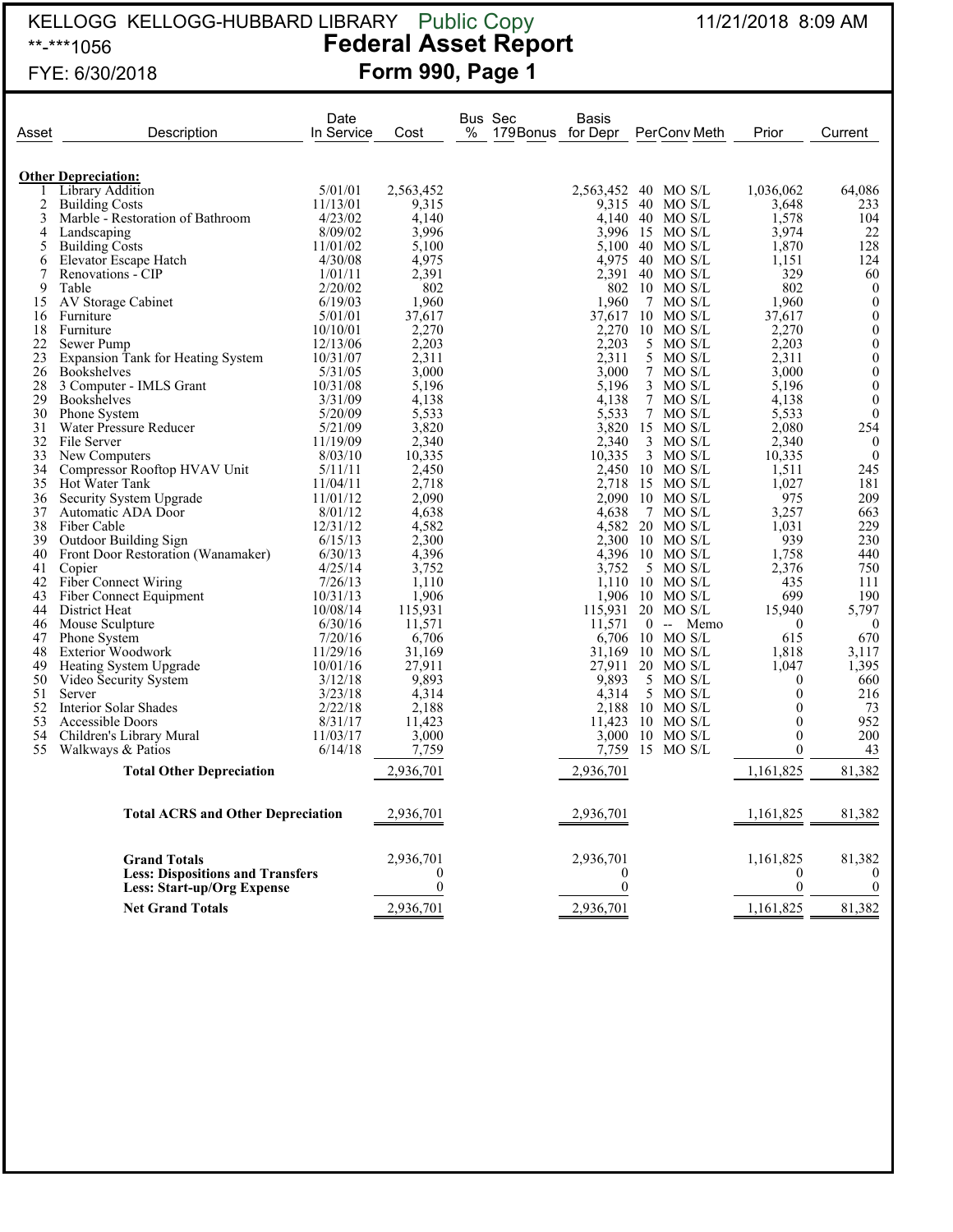| KELLOGG KELLOGG-HUBBARD LIBRARY<br>Public Copy<br>7/01/17 - 6/30/18<br><b>Tax Asset Detail</b><br>**-*** 1056                                                                                                                  |                                                                                                                                                                                                                                                                                                                                                                                                                                                                                                                                                                                                                                                             |                                                                                                                                                                                                                                                                                                                                       |                                                                                                                                                                                                                                                                                                                                                              |                                                                                                                                                                                                                                      |                                                                                                                                                                                                                                      |                                                                                                                                                                                                                                                                                                                                                                | 11/21/2018 8:09 AM<br>Page 1                                                                                                                                                                                                                                                      |                                                                                                                                                                                                                                                                                                                                                                    |                                                                                                                                                                                                                                                                                                                                                                                        |                                                                                         |                                                                                                                                                                                                                                                                 |
|--------------------------------------------------------------------------------------------------------------------------------------------------------------------------------------------------------------------------------|-------------------------------------------------------------------------------------------------------------------------------------------------------------------------------------------------------------------------------------------------------------------------------------------------------------------------------------------------------------------------------------------------------------------------------------------------------------------------------------------------------------------------------------------------------------------------------------------------------------------------------------------------------------|---------------------------------------------------------------------------------------------------------------------------------------------------------------------------------------------------------------------------------------------------------------------------------------------------------------------------------------|--------------------------------------------------------------------------------------------------------------------------------------------------------------------------------------------------------------------------------------------------------------------------------------------------------------------------------------------------------------|--------------------------------------------------------------------------------------------------------------------------------------------------------------------------------------------------------------------------------------|--------------------------------------------------------------------------------------------------------------------------------------------------------------------------------------------------------------------------------------|----------------------------------------------------------------------------------------------------------------------------------------------------------------------------------------------------------------------------------------------------------------------------------------------------------------------------------------------------------------|-----------------------------------------------------------------------------------------------------------------------------------------------------------------------------------------------------------------------------------------------------------------------------------|--------------------------------------------------------------------------------------------------------------------------------------------------------------------------------------------------------------------------------------------------------------------------------------------------------------------------------------------------------------------|----------------------------------------------------------------------------------------------------------------------------------------------------------------------------------------------------------------------------------------------------------------------------------------------------------------------------------------------------------------------------------------|-----------------------------------------------------------------------------------------|-----------------------------------------------------------------------------------------------------------------------------------------------------------------------------------------------------------------------------------------------------------------|
| FYE: 6/30/2018                                                                                                                                                                                                                 |                                                                                                                                                                                                                                                                                                                                                                                                                                                                                                                                                                                                                                                             |                                                                                                                                                                                                                                                                                                                                       |                                                                                                                                                                                                                                                                                                                                                              |                                                                                                                                                                                                                                      |                                                                                                                                                                                                                                      |                                                                                                                                                                                                                                                                                                                                                                |                                                                                                                                                                                                                                                                                   |                                                                                                                                                                                                                                                                                                                                                                    |                                                                                                                                                                                                                                                                                                                                                                                        |                                                                                         |                                                                                                                                                                                                                                                                 |
| d<br>Asset<br>t                                                                                                                                                                                                                | <b>Property Description</b>                                                                                                                                                                                                                                                                                                                                                                                                                                                                                                                                                                                                                                 | Date In<br>Service                                                                                                                                                                                                                                                                                                                    | Tax<br>Cost                                                                                                                                                                                                                                                                                                                                                  | Sec 179 Exp<br>Current $= c$                                                                                                                                                                                                         | Tax<br><b>Bonus Amt</b>                                                                                                                                                                                                              | <b>Tax Prior</b><br>Depreciation                                                                                                                                                                                                                                                                                                                               | <b>Tax Current</b><br>Depreciation                                                                                                                                                                                                                                                | Tax<br><b>End Depr</b>                                                                                                                                                                                                                                                                                                                                             | Tax Net<br>Book Value                                                                                                                                                                                                                                                                                                                                                                  | Tax<br>Method                                                                           | Tax<br>Period                                                                                                                                                                                                                                                   |
| $\overline{c}$<br>$\overline{\mathbf{3}}$<br>$\overline{4}$<br>5<br>6<br>7<br>9<br>15<br>16<br>18<br>$22\,$<br>$\frac{23}{26}$<br>28<br>29<br>30<br>31<br>32<br>33<br>34<br>35<br>36<br>37<br>38<br>39<br>40<br>41<br>42<br>43 | Library Addition<br><b>Building Costs</b><br>Marble - Restoration of Bathroom<br>Landscaping<br><b>Building Costs</b><br>Elevator Escape Hatch<br>Renovations - CIP<br>Table<br>AV Storage Cabinet<br>Furniture<br>Furniture<br>Sewer Pump<br>Expansion Tank for Heating System 10/31/07<br><b>Bookshelves</b><br>3 Computer - IMLS Grant<br><b>Bookshelves</b><br>Phone System<br>Water Pressure Reducer<br>File Server<br>New Computers<br>Compressor Rooftop HVAV Unit<br>Hot Water Tank<br>Security System Upgrade<br>Automatic ADA Door<br>Fiber Cable<br>Outdoor Building Sign<br>Front Door Restoration (Wanamake)<br>Copier<br>Fiber Connect Wiring | 5/01/01<br>11/13/01<br>4/23/02<br>8/09/02<br>11/01/02<br>4/30/08<br>1/01/11<br>2/20/02<br>6/19/03<br>5/01/01<br>10/10/01<br>12/13/06<br>5/31/05<br>10/31/08<br>3/31/09<br>5/20/09<br>5/21/09<br>11/19/09<br>8/03/10<br>5/11/11<br>11/04/11<br>11/01/12<br>8/01/12<br>12/31/12<br>6/15/13<br>6/30/13<br>4/25/14<br>7/26/13<br>10/31/13 | 2,563,452.05<br>9,315.00<br>4,140.00<br>3,996.00<br>5,100.00<br>4,975.00<br>2,391.23<br>801.60<br>1,959.97<br>37,616.99<br>2,270.00<br>2,203.00<br>2.311.00<br>3,000.00<br>5,196.00<br>4,137.59<br>5,533.20<br>3,820.00<br>2,340.00<br>10,335.00<br>2,450.00<br>2,718.42<br>2,090.00<br>4,637.74<br>4,582.27<br>2,300.00<br>4,395.85<br>3,751.58<br>1,110.00 | 0.00<br>0.00<br>0.00<br>0.00<br>0.00<br>0.00<br>0.00<br>0.00<br>0.00<br>0.00<br>0.00<br>0.00<br>0.00<br>0.00<br>0.00<br>0.00<br>0.00<br>0.00<br>0.00<br>0.00<br>0.00<br>0.00<br>0.00<br>0.00<br>0.00<br>0.00<br>0.00<br>0.00<br>0.00 | 0.00<br>0.00<br>0.00<br>0.00<br>0.00<br>0.00<br>0.00<br>0.00<br>0.00<br>0.00<br>0.00<br>0.00<br>0.00<br>0.00<br>0.00<br>0.00<br>0.00<br>0.00<br>0.00<br>0.00<br>0.00<br>0.00<br>0.00<br>0.00<br>0.00<br>0.00<br>0.00<br>0.00<br>0.00 | 1,036,061.85<br>3,648.45<br>1,578.38<br>3,973.80<br>1,870.00<br>1,150.51<br>328.79<br>801.60<br>1,959.97<br>37,616.99<br>2,270.00<br>2,203.00<br>2.311.00<br>3,000.00<br>5,196.00<br>4,137.59<br>5,533.20<br>2,079.80<br>2,340.00<br>10,335.00<br>1,510.83<br>1,026.96<br>975.33<br>3,257.45<br>1,031.00<br>939.17<br>1,758.36<br>2,376.01<br>434.75<br>698.87 | 64,086.30<br>232.88<br>103.50<br>22.20<br>127.50<br>124.38<br>59.78<br>0.00<br>0.00<br>0.00<br>0.00<br>0.00<br>0.00<br>0.00<br>0.00<br>0.00<br>0.00<br>254.67<br>0.00<br>0.00<br>245.00<br>181.23<br>209.00<br>662.53<br>229.11<br>230.00<br>439.59<br>750.32<br>111.00<br>190.60 | 1,100,148.15<br>3,881.33<br>1,681.88<br>3,996.00<br>1,997.50<br>1,274.89<br>388.57<br>801.60<br>1,959.97<br>37,616.99<br>2,270.00<br>2,203.00<br>2.311.00<br>3,000.00<br>5,196.00<br>4,137.59<br>5,533.20<br>2,334.47<br>2,340.00<br>10,335.00<br>1,755.83<br>1,208.19<br>1,184.33<br>3,919.98<br>1,260.11<br>1,169.17<br>2,197.95<br>3,126.33<br>545.75<br>889.47 | 1,463,303.90 S/L<br>5,433.67<br>2,458.12<br>$0.00$ S/L<br>$3,102.50$ S/L<br>3,700.11 S/L<br>$2,002.66$ S/L<br>0.00<br>0.00 S/L<br>0.00 S/L<br>0.00 S/L<br>0.00 S/L<br>0.00 S/L<br>0.00 S/L<br>0.00<br>0.00 S/L<br>0.00<br>1,485.53<br>0.00 S/L<br>0.00 S/L<br>694.17<br>1,510.23<br>905.67<br>717.76 S/L<br>3,322.16<br>$1.130.83$ S/L<br>2,197.90 S/L<br>625.25<br>564.25<br>1,016.53 | S/L<br>S/L<br>S/L<br>S/L<br>S/L<br>S/L<br>S/L<br>S/L<br>S/L<br>S/L<br>S/L<br>S/L<br>S/L | 40.00<br>40.00<br>40.00<br>15.00<br>40.00<br>40.00<br>40.00<br>10.00<br>7.00<br>10.00<br>10.00<br>5.00<br>5.00<br>7.00<br>3.00<br>7.00<br>7.00<br>15.00<br>3.00<br>3.00<br>10.00<br>15.00<br>10.00<br>7.00<br>20.00<br>10.00<br>10.00<br>5.00<br>10.00<br>10.00 |
| 44<br>46<br>47<br>48<br>49<br>50<br>51<br>52<br>53<br>54<br>55                                                                                                                                                                 | Fiber Connect Equipment<br>District Heat<br>Mouse Sculpture<br>Phone System<br>Exterior Woodwork<br>Heating System Upgrade<br>Video Security System<br>Server<br><b>Interior Solar Shades</b><br><b>Accessible Doors</b><br>Children's Library Mural<br>Walkways & Patios                                                                                                                                                                                                                                                                                                                                                                                   | 10/08/14<br>6/30/16<br>7/20/16<br>11/29/16<br>10/01/16<br>3/12/18<br>3/23/18<br>2/22/18<br>8/31/17<br>11/03/17<br>6/14/18                                                                                                                                                                                                             | 1,906.00<br>115,930.65<br>11,571.01<br>6,705.95<br>31,168.51<br>27,911.09<br>9,893.00<br>4,314.00<br>2,188.00<br>11,422.62<br>3,000.00<br>7,759.00                                                                                                                                                                                                           | 0.00<br>0.00<br>0.00<br>0.00<br>0.00<br>0.00<br>0.00c<br>0.00c<br>0.00c<br>0.00c<br>0.00c<br>0.00c                                                                                                                                   | 0.00<br>0.00<br>0.00<br>0.00<br>0.00<br>0.00<br>0.00<br>0.00<br>0.00<br>0.00<br>0.00<br>0.00                                                                                                                                         | 15,940.46<br>0.00<br>614.71<br>1,818.16<br>1,046.67<br>0.00<br>0.00<br>0.00<br>0.00<br>0.00<br>0.00                                                                                                                                                                                                                                                            | 5,796.53<br>0.00<br>670.60<br>3,116.85<br>1,395.55<br>659.53<br>215.70<br>72.93<br>951.89<br>200.00<br>43.11                                                                                                                                                                      | 21,736.99<br>0.00<br>1,285.31<br>4,935.01<br>2,442.22<br>659.53<br>215.70<br>72.93<br>951.89<br>200.00<br>43.11                                                                                                                                                                                                                                                    | 94,193.66 S/L<br>11,571.01<br>5,420.64<br>26,233.50 S/L<br>25.468.87<br>9,233.47 S/L<br>4,098.30 S/L<br>2,115.07<br>10,470.73 S/L<br>2,800.00<br>7,715.89                                                                                                                                                                                                                              | Memo<br>S/L<br>-S/L<br>S/L<br>S/L<br>S/L                                                | 20.00<br>0.00<br>10.00<br>10.00<br>20.00<br>5.00<br>5.00<br>10.00<br>10.00<br>10.00<br>15.00                                                                                                                                                                    |
|                                                                                                                                                                                                                                |                                                                                                                                                                                                                                                                                                                                                                                                                                                                                                                                                                                                                                                             | <b>Grand Total</b>                                                                                                                                                                                                                                                                                                                    | 2,936,699.32                                                                                                                                                                                                                                                                                                                                                 | 0.00c                                                                                                                                                                                                                                | 0.00                                                                                                                                                                                                                                 | 1,161,824.66                                                                                                                                                                                                                                                                                                                                                   | 81,382.28                                                                                                                                                                                                                                                                         | 1,243,206.94                                                                                                                                                                                                                                                                                                                                                       | 1,693,492.38                                                                                                                                                                                                                                                                                                                                                                           |                                                                                         |                                                                                                                                                                                                                                                                 |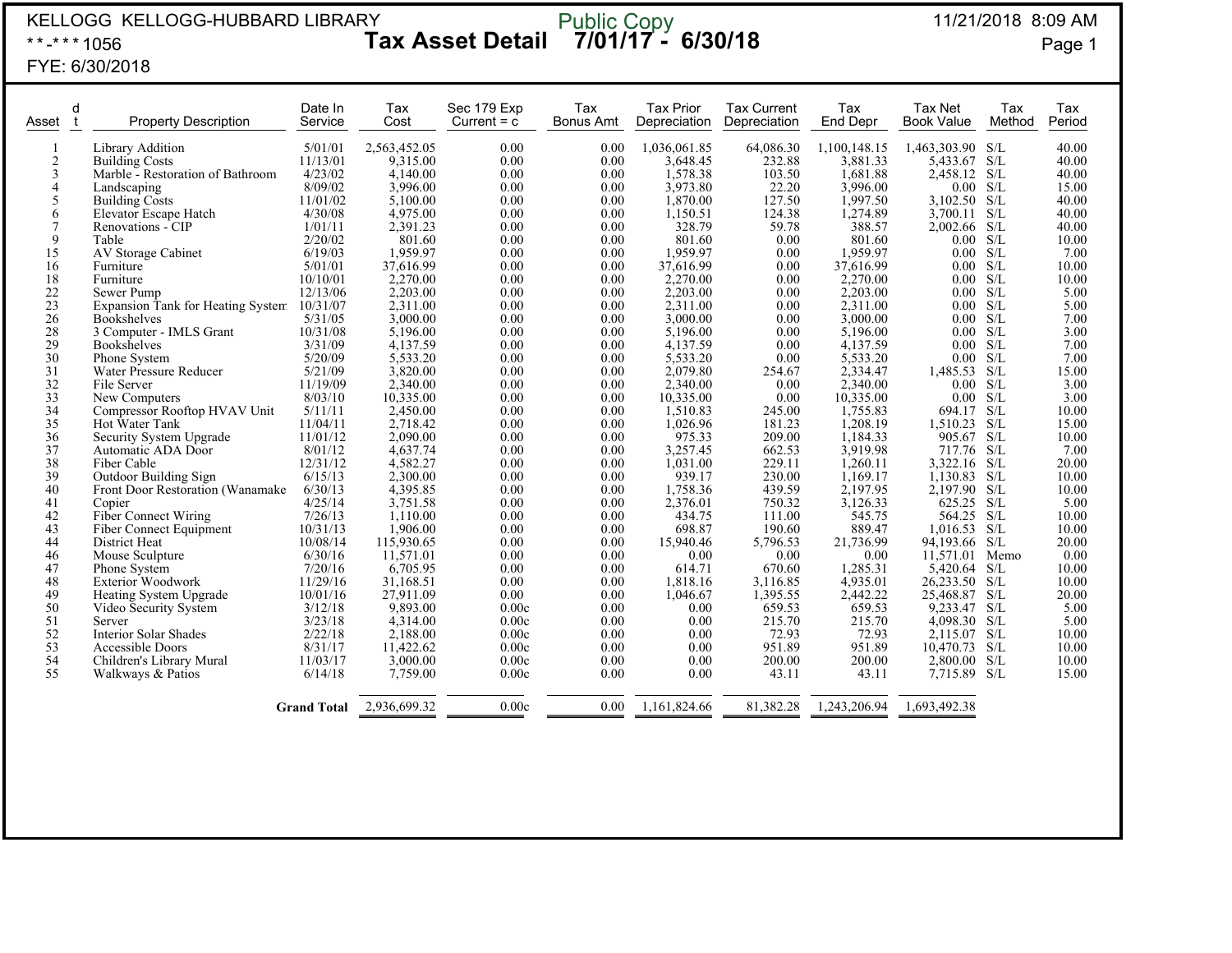| KELLOGG KELLOGG-HUBBARD LIBRARY Public Copy<br>**-***1056<br>FYE: 6/30/2018 | <b>Federal Statements</b> | 11/21/2018 8:09 AM                     |                                                           |                                       |  |  |  |  |  |
|-----------------------------------------------------------------------------|---------------------------|----------------------------------------|-----------------------------------------------------------|---------------------------------------|--|--|--|--|--|
| <b>Tax-Exempt Interest on Investments</b>                                   |                           |                                        |                                                           |                                       |  |  |  |  |  |
| <b>Description</b>                                                          |                           |                                        |                                                           |                                       |  |  |  |  |  |
|                                                                             | Amount                    | Unrelated<br><b>Business Code Code</b> | <b>Exclusion Postal Acquired after</b><br>Code<br>6/30/75 | <b>InState</b><br>Muni $(\$$ or $%$ ) |  |  |  |  |  |
| INTEREST AND DIVIDENDS<br>\$                                                | 126,321                   | 14                                     |                                                           |                                       |  |  |  |  |  |
| \$<br>TOTAL                                                                 | 126,321                   |                                        |                                                           |                                       |  |  |  |  |  |
|                                                                             |                           |                                        |                                                           |                                       |  |  |  |  |  |
|                                                                             |                           |                                        |                                                           |                                       |  |  |  |  |  |